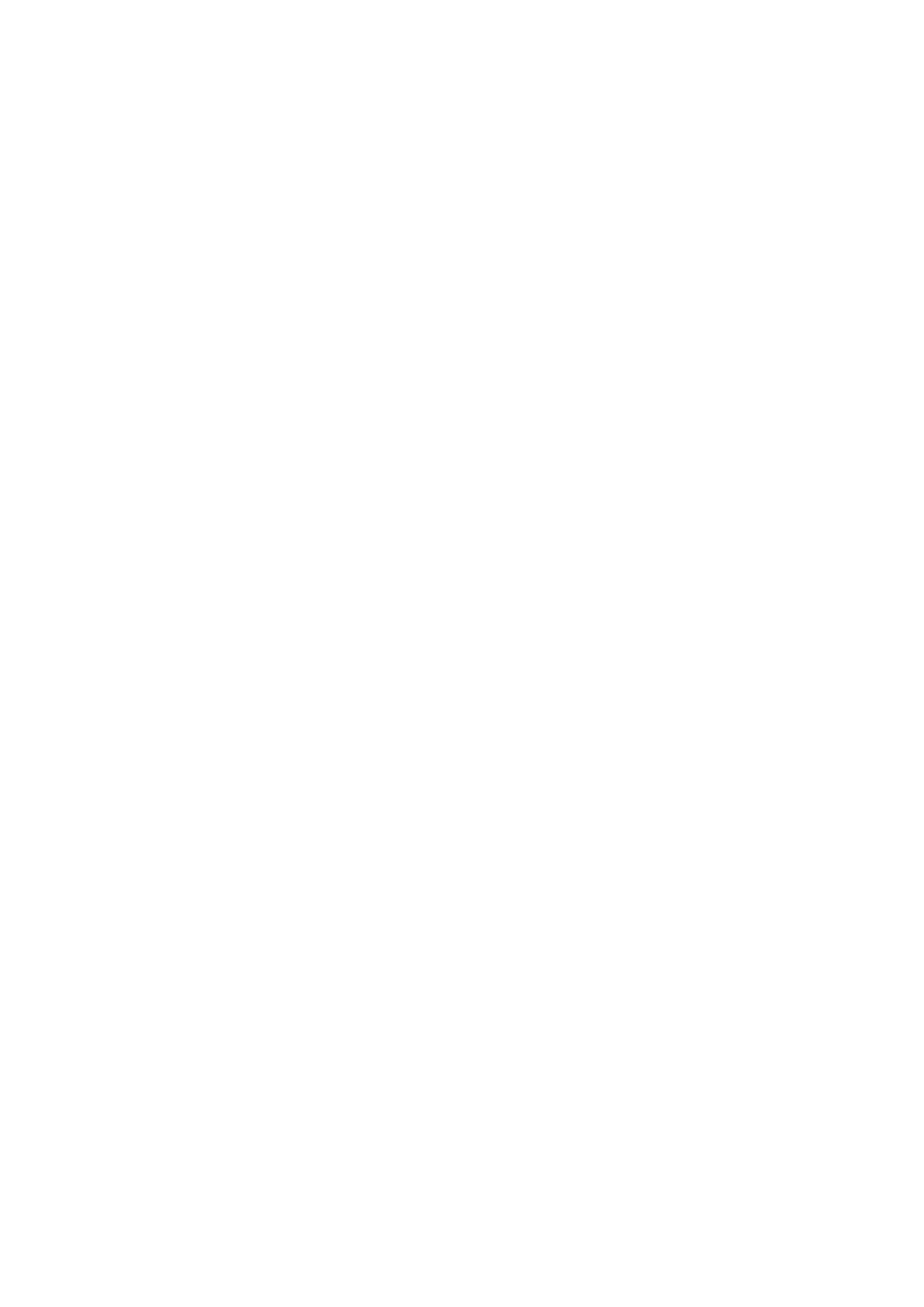# **EUROPEAN UNIVERSITY INSTITUTE, FLORENCE ROBERT SCHUMAN CENTRE FOR ADVANCED STUDIES**



**Funded under Socio-economic Sciences & Humanities** 

# **United Kingdom: Challenging Diversity in Education and School Life**

# **JAN DOBBERNACK**

# **TARIQ MODOOD**



**WP3: National Case Studies of Challenges to Tolerance in School Life**

**D3.1 Final Country Reports on Concepts and Practices of Tolerance Addressing Cultural Diversity in Schools**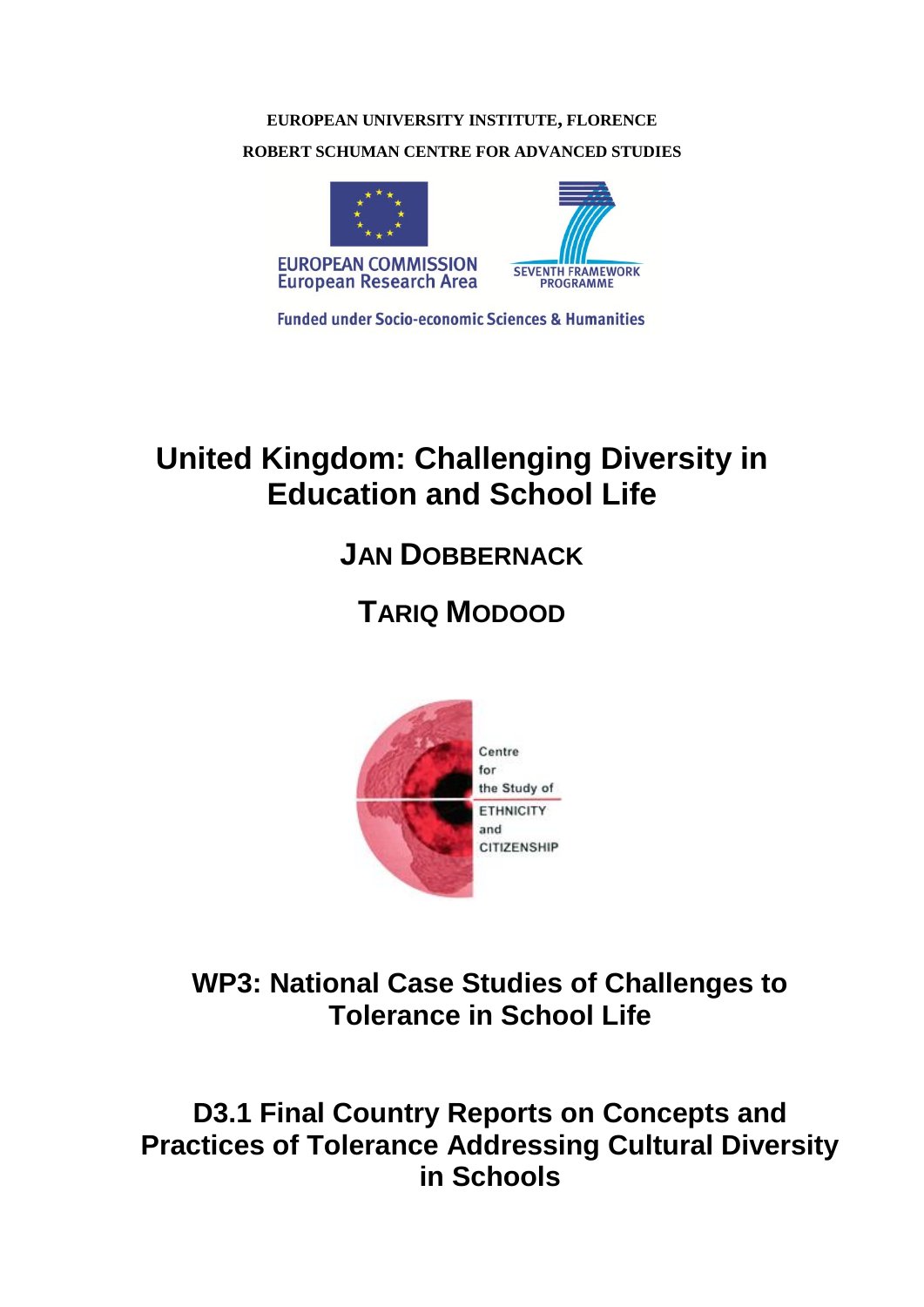#### © 2011 Jan Dobbernack and Tariq Modood

This text may be downloaded only for personal research purposes. Additional reproduction for other purposes, whether in hard copies or electronically, requires the consent of the author(s), editor(s). If cited or quoted, reference should be made to the full name of the author(s), editor(s), the title, the research project, the year and the publisher.

> Published by the European University Institute Robert Schuman Centre for Advanced Studies Via dei Roccettini 9 50014 San Domenico di Fiesole - Italy

#### **ACCEPT PLURALISM Research Project, Tolerance, Pluralism and Social Cohesion: Responding to the Challenges of the 21st Century in Europe**  European Commission, DG Research Seventh Framework Programme Social Sciences and Humanities grant agreement no. 243837

[www.accept-pluralism.eu](http://www.accept-pluralism.eu/) [www.eui.eu/RSCAS/](http://www.eui.eu/RSCAS/)

Available from the EUI institutional repository CADMUS cadmus.eui.eu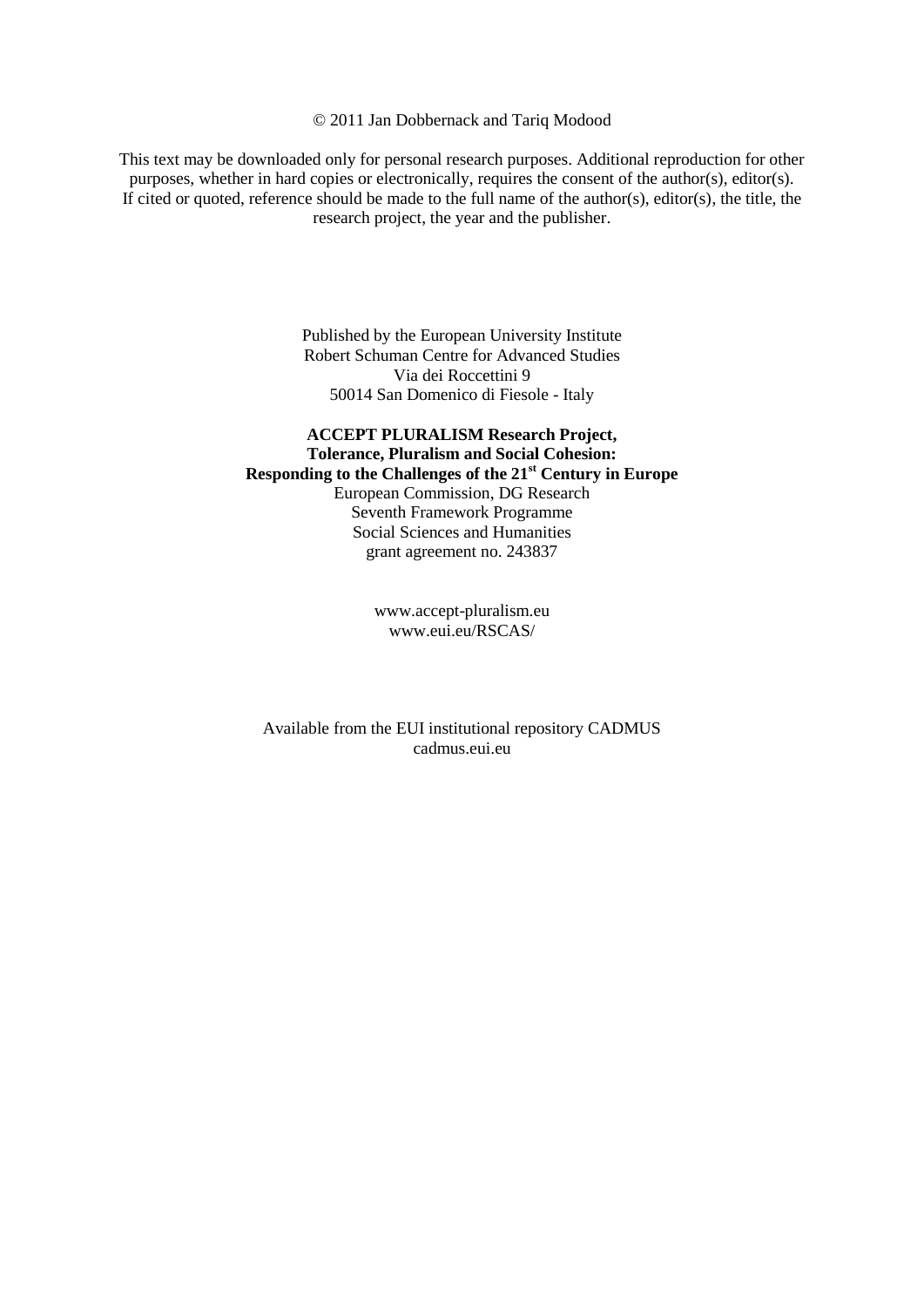#### **Tolerance, Pluralism and Social Cohesion: Responding to the Challenges of the 21st Century in Europe (ACCEPT PLURALISM)**

**ACCEPT PLURALISM** is a Research Project, funded by the European Commission under the Seventh Framework Program. The project investigates whether European societies have become more or less tolerant during the past 20 years. In particular, the project aims to clarify: (a) how is tolerance defined conceptually, (b) how it is codified in norms, institutional arrangements, public policies and social practices, (c) how tolerance can be measured (whose tolerance, who is tolerated, and what if degrees of tolerance vary with reference to different minority groups). The ACCEPT PLURALISM consortium conducts original empirical research on key issues in school life and in politics that thematise different understandings and practices of tolerance. Bringing together empirical and theoretical findings, ACCEPT PLURALISM generates a State of the Art Report on Tolerance and Cultural Diversity in Europe, a Handbook on Ideas of Tolerance and Cultural Diversity in Europe, a Tolerance Indicators' Toolkit where qualitative and quantitative indicators may be used to score each country's performance on tolerating cultural diversity, and several academic publications (books, journal articles) on Tolerance, Pluralism and Cultural Diversity in Europe. The ACCEPT PLULARISM consortium is formed by 18 partner institutions covering 15 EU countries. The project is hosted by the Robert Schuman Centre for Advanced Studies and co-ordinated by Prof. Anna Triandafyllidou.

The EUI, the RSCAS and the European Commission are not responsible for the opinion expressed by the author(s).

The **Centre for the Study of Ethnicity and Citizenship** is based at the University of Bristol. Its research theme recognises the importance of ethnicity to the study of contemporary societies and polities, and to prospects for social justice and social cohesion. Research focuses on two main dimensions: the politics of multiculturalism, ethno-religious identities, challenges to secularism and the nation state; and ethnicity and socio-economic structures, with a special focus on racialised exclusion.

**Jan Dobbernack** is a Research Assistant at the Research Centre for the Study of Ethnicity and Citizenship at the University of Bristol.

**Tariq Modood** is Professor of Sociology, Politics and Public Policy and Director of the Research Centre for the Study of Ethnicity and Citizenship at the University of Bristol.

#### **Contact details**

Centre for the Study of Ethnicity and Citizenship Bristol Institute for Public Affairs University of Bristol 2-3 Priory Road Bristol BS8 1TX United Kingdom

Tel: +44 (0)117 33 10929 Fax: +44 (0)117 954 6609

Email: jan.dobbernack@bristol.ac.uk

<http://www.bristol.ac.uk/ethnicity/>

For more information on the Socio Economic Sciences and Humanities Programme in FP7 see: [http://ec.europa.eu/research/social-sciences/index\\_en.htm](http://ec.europa.eu/research/social-sciences/index_en.htm) [http://cordis.europa.eu/fp7/cooperation/socio-economic\\_en.html](http://cordis.europa.eu/fp7/cooperation/socio-economic_en.html)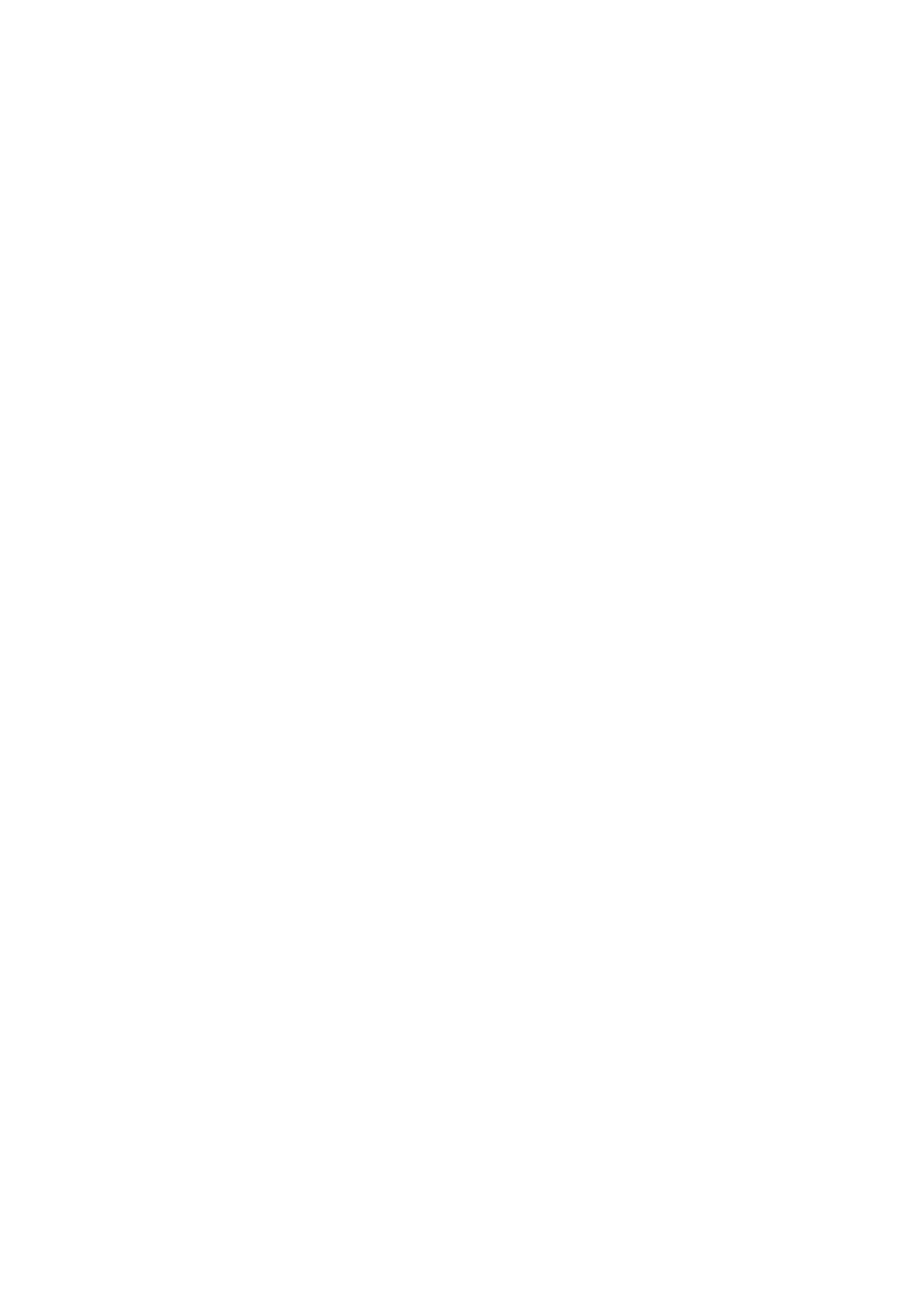# **Table of Contents**

| Towards greater understanding? The contested guidance for Muslim pupils at state |  |
|----------------------------------------------------------------------------------|--|
|                                                                                  |  |
|                                                                                  |  |
|                                                                                  |  |
|                                                                                  |  |
|                                                                                  |  |
|                                                                                  |  |
|                                                                                  |  |
|                                                                                  |  |
|                                                                                  |  |
|                                                                                  |  |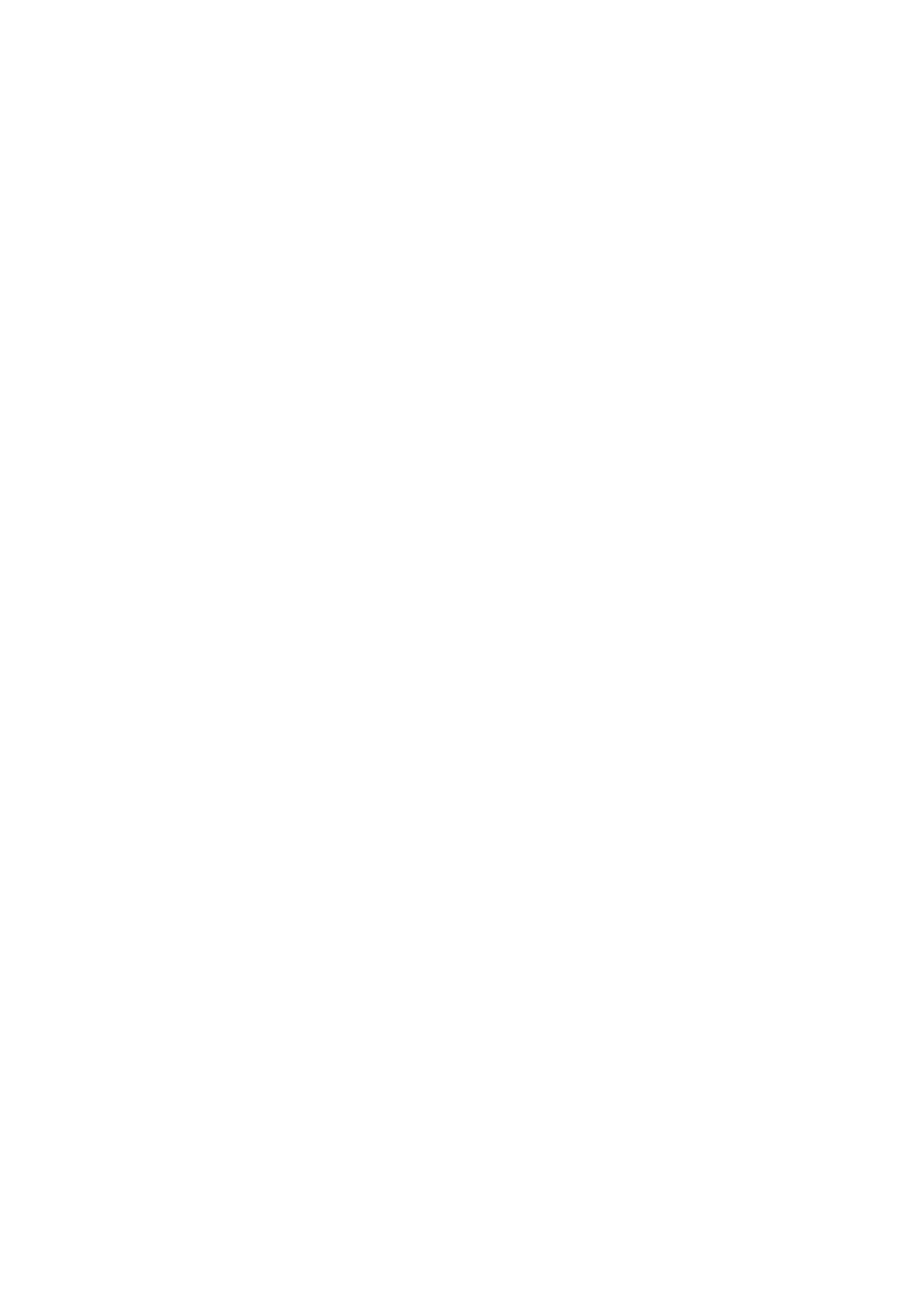# <span id="page-8-0"></span>**Executive Summary**

Education in the United Kingdom has been an important site of debate about the scope of acceptance, toleration and respect for post-immigration communities and new immigrants. Geographical and political particularities have played a role in these debates and more generally in how national or local solutions to challenging situations have been developed. The distribution of minority groups is uneven across the country: while some cities, such as London or Birmingham, have adopted wide-ranging measures to respond to their urban pluralism, other parts of the country are much less diverse. Since the British educational system – increasingly so, with devolution for Wales, Scotland and Northern Ireland – is organized with a strong emphasis on local solutions at the level of schools or Local Educational Authorities (LEAs), geographical differences mean that practices of minority accommodation vary.

Among English pupils in primary education, 26.5 per cent are of minority ethnic background; in secondary education, the figure is 22.4 per cent. In line with the social position of their parents, postimmigration children experience higher degrees of poverty and deprivation. While roughly 14% of overall pupils in English schools were eligible for Free School Meals – the key figure for relative poverty – the figure for Black Caribbeans is 34.7% in primary and 26.7% in secondary education; for Pakistanis 31.3% and 35.9% and for Bangladeshis 42.4% and 53.2%. Indians and Chinese by contrast have below-average proportions in this category.

Such disparities are also discernible in educational attainment. Generally, children of Bangladeshi, Pakistani, Black Caribbean and White and Black Caribbean 'mixed heritage', perform worse than the national average. Other 'mixed' groups or children with an Indian or Chinese background exceed this average. Religious affiliation correlates for Christian and Hindu pupils with higher rates of achievement, while Muslim pupils perform worse, in particular if they are male. Although some groups suffer considerable disadvantage, there is no uniform picture of ethnic disadvantage in British education. The patterns of generational upward mobility across different post-immigration groups are varied, too: a complex mix of cultural, social, economic and spatial factors seems to account for variations between the educational attainment of these groups.

The notion of minority underachievement has also been scrutinized for how it may involve a stigmatisation in particular of Black Caribbean boys. Anti-racist education, as it was conceived in particular at the Inner London Education Authority, intends to challenge such characterisation. Multicultural education, in contrast, has been developed in response to claims for the accommodation of ethnic, religious and cultural practices. Both perspectives are not necessarily at odds: they do, however, respond to two different kinds of claims and to different understandings of 'acceptance'. On the one hand, majority representations are challenged and requests are put forward for how the mainstream should be changed to include and normalize the post-immigration presence. On the other, claims for the accommodation of ethno-religious difference are made, for religious practices to be facilitated, and for this difference to be respected. The two case studies of this report explore exemplary debates within these two domains.

### *The commemoration of the Abolition of Slavery*

In 2007, the City of Bristol organized a range of official events and supported community initiatives to commemorate the bicentenary of the abolition of the transatlantic slave trade in 1807. Representations of the local and national past became the focus of debates. We explore the problematic commemoration of slavery in a city that is marked by public memorials for its slavetrading 'merchant venturers'. The question of how slavery should be 'commemorated', and more generally how 'Black History' should be taught and inform curricular priorities, are of interest and we discuss what toleration and acceptance may be seen to mean in how the British national (and the Bristolian local) story have been and continue to be reconsidered.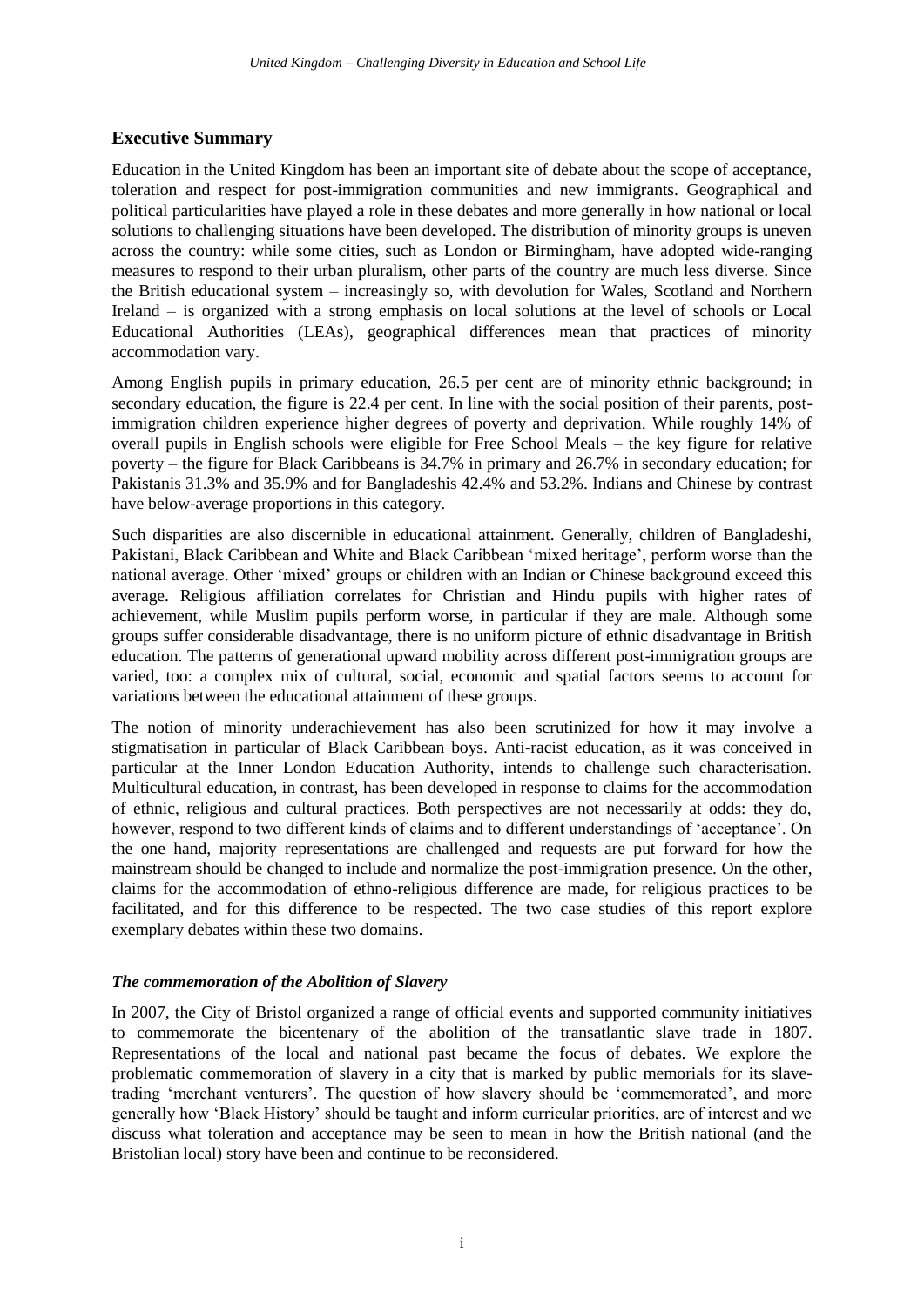In particular three issues emerged in the course of these debates: the question how the concern with 'Black History' could be expanded to become an educational issue beyond African or African Caribbean communities; how the concerns with historical representations and local or national narratives connect to issues of educational attainment; and how the recent reform of the history curriculum relates to some of these contentious issues. Rather than pointing to clear-cut trajectories of the debate, the report shows how various positions are at play. An increasing willingness to reconsider historical narratives coincides with an indignation that is easy to mobilize among majority groups about how the pluralisation of historical narratives amounts to an attack on their sense of history.

#### *Guidance notes on the accommodation of Muslim pupils*

In 2007, the Muslim Council of Britain (MCB) issued guidance notes 'Towards greater understanding' that provided a collection of various best practice examples for how schools should meet the demands for religious accommodation from Muslim pupils and their parents. The guidance notes caused considerable controversy and invited objection from various quarters. We examine their reception with an interest in how toleration and respect are defined in the debate about religion in state schools.

The contestations over these notes allows us to point to various issues that are at stake in the debate on religion and education in Britain: different conceptions of the educational needs of Muslim pupils; divergences about the requirements of religion and the possibility for compromise; different conceptions of 'culture' and of the 'groupness' of British Muslims. While these issues lead to some principled disagreement, our discussion shows that it is not quite clear how they affect practices of accommodation. Built into a liberal-democratic framework is respect for choice, including choice of religious beliefs. While some propose a departure from liberal tenets, the wider debate does not seem to go in this direction.

The accommodation of ethno-religious minorities in Britain is not necessarily well understood by focusing on conflict over principles. Critics of the MCB guidance, mirroring the critique of political multiculturalism in recent years, generally fail to propose practical suggestions that would involve a significant departure from the practices of accommodation that have been enshrined in institutions and practice and that inform a variety of local compromises. Respect for the religiosity of pupils informs wide-spread practices of accommodation and continue to find public support.

### *Concluding remarks*

The report concludes with a summary of the two debates about scope and limits of acceptance. In the first case, claims for the reconsideration of historical narratives – of the Bristolian story – are put forward and mirror the concern to arrive at more inclusive and plural understandings of British identity. Arguments that underpin these claims vary: in education, the case is made that cultural confidence for African and African Caribbean youths leads to heightened attainment. Beyond these concerns with self-representations, claims have been made for how minority understandings need to be merged with majority narratives in order to arrive at more pluralistic identity notions. Against these claims stands a palpable sense of indignation in some parts of the majority population that is open to be mobilized with the idea of identity loss. To arrive at a more pluralistic understanding of the national story, the sources of this indignation will need to be addressed.

In the second case about the accommodation of Muslim pupils in British schools we have examined contestations that are exemplary for debates over claims for the respect of religious identities. Some of the conflict in this field can be explained by entrenched animosity between representatives of organisations with different aims and membership. Principled disagreement, moreover, is palpable, such as on how to conceive of British Muslims as a social group, how to connect (or separate) religion and 'culture', and on the possibility of 'compromise' where faith-based claims are concerned. Altogether, however, it seems that principled disagreement does not necessarily lead to radically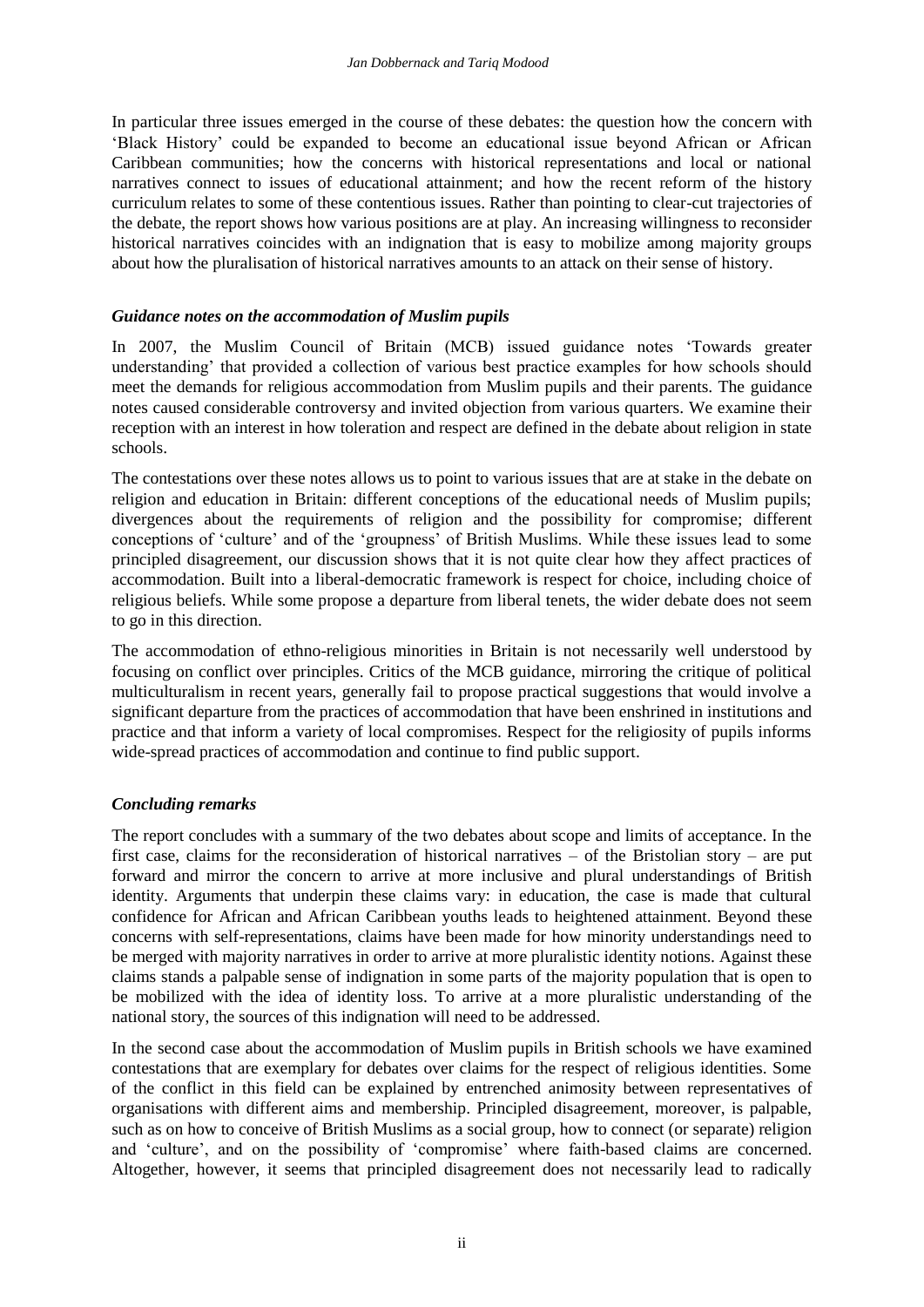different conceptions of the respect that is due to religious choices made by Muslim pupils and regarding more minimalist understandings of how these should be accommodated. British educational practice, as it is institutionally enshrined and continues to be practiced and developed, is consonant with this idea of respect. Suggestions that do not live up to this idea would have to break with liberaldemocratic notions of respect for individual choice as well as with conventional understandings of education in Britain.

#### *Recommendations*

While the report is primarily interested to survey fields of discursive positions, to examine principled arguments and understandings of the meaning and scope of acceptance, we draw on our findings to make a number of recommendations.

- *Anti-pluralist rhetoric, but multi-cultural practices*: Despite the toxicity of some debates, it seems that it is individual or institutional choices that create outcomes, multiculturalist or otherwise. Schools that choose their pupils, like faith schools, are less ethnically mixed than where pupils are allocated places by local authorities. The expansion of faith schools and indeed the recently prominent Big Society concept in general in so far as it hands over resources and decision-making to neighbourhoods, communities, charities and organised religion could lead to more, not less, accommodation for ethno-religious and communitybased claims. In their concern with education (as well as in other policy fields), decisionmakers would do well to consider the effects of political choices and institutional design in order for their rhetoric to be more reflective of the reality of multicultural accommodation in Britain.
- *More than one 'difference'*: The kinds of claims for accommodation, acceptance and respect that we have surveyed operate according to distinct understandings of what toleration, respect and acceptance require. There is not just one way of being 'different' in contemporary Britain. Policy makers are thus well-advised to take seriously what respective understandings of cultural 'difference' mean and not to impose notions that may not fit. The pluralisation of historical understandings as a matter of respect for the presence of post-immigration groups, or the respect for the practices and choices of religious pupils both refer to legitimate requests but should not be misunderstood as meaning the same.
- *Countering the majoritarian backlash*: Both cases have in common that they have triggered an often-furious response from right-wing quarters, presuming to speak for the majority population and complaining about the special treatment for groups. These responses invoke an experience of dispossession and identity loss. How such sentiments are mobilized needs to be challenged, but it is important to point out that claims for multicultural accommodation do not contradict a concern for pressures faced by working-class Britons or for deprivation when it occurs in white-majority neighbourhoods.

### **Keywords**

Education; religion; multiculturalism; ethno-religious groups; toleration; recognition; respect; accommodation; pluralism; diversity; difference; respect; equality.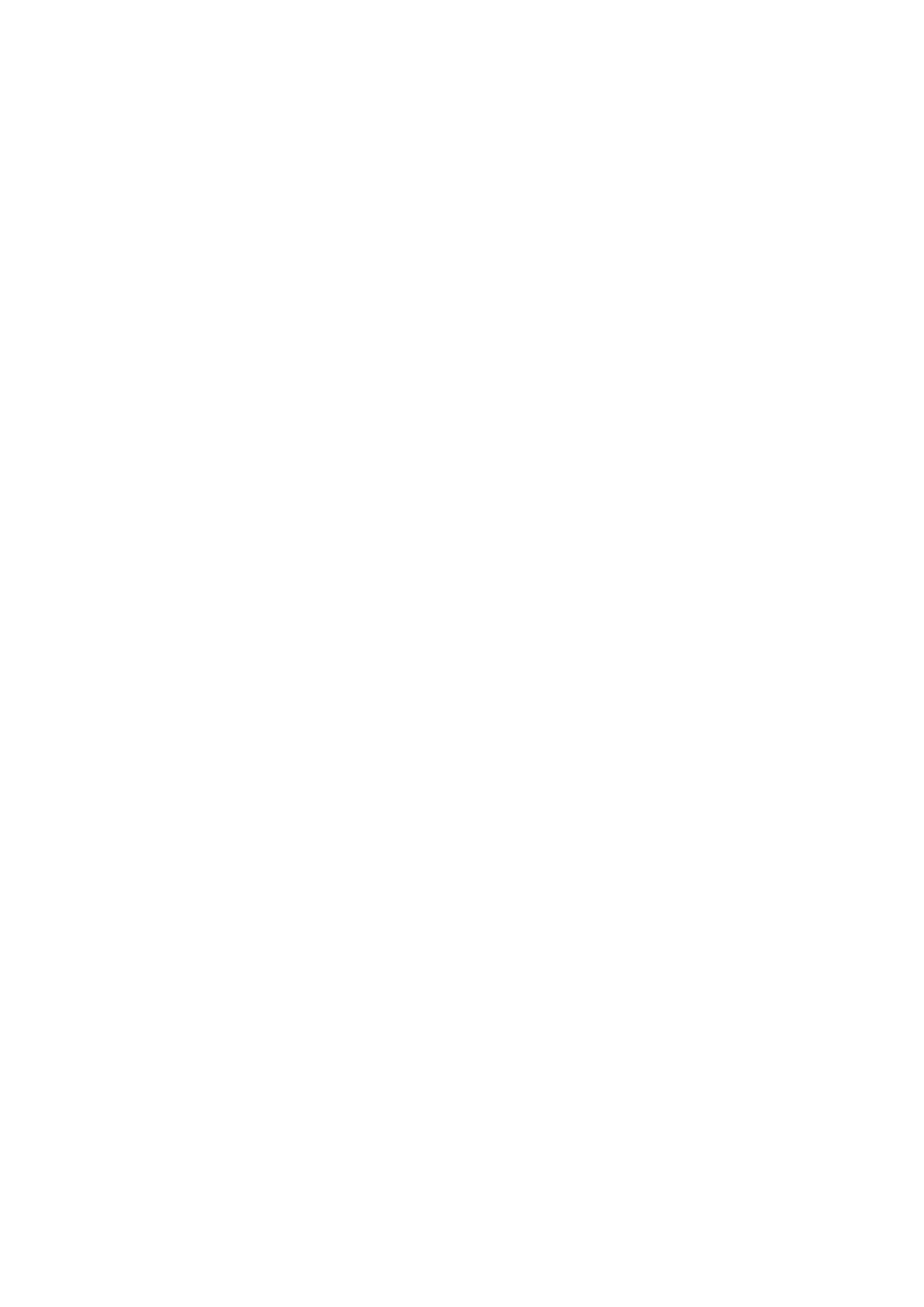## <span id="page-12-0"></span>**Introduction**

1

English education includes some 8.1 million pupils. 4.1 million attend state-funded primary schools, 3.3 million secondary schools, and 576,200 independent schools (Department for Education 2011). Across Britain, participation in primary and secondary education is compulsory from the ages of 5 to 16.<sup>1</sup> There is some variety of school types, which is partly to do with historical precedents: universal education was introduced in 1870, notably by introducing or extending state funding of denominational schools. While some Church of England schools were turned into secular 'community schools', there remains space within the state system for schools with a religious ethos, so-called voluntary-controlled and voluntary-aided schools.<sup>2</sup> Independent schools, also called 'public schools', account for roughly 7% of British pupils. These are privately run schools that charge fees, may have a religious ethos and are generally seen to be, though not all of them in practice are, providers of elite education. Public school pupils are highly represented among the student population of various prestigious higher education institutions, such as Oxford or Cambridge.

Elitism in British education runs deep, and while there are signs of increasing social mobility over time, various groups remain disadvantaged. Among British pupils in primary education, 26.5 per cent are of minority ethnic background; in secondary education, the figure is 22.4 per cent (Department for Education 2011).<sup>3</sup> In line with the social position of their parents, post-immigration children experience higher degrees of poverty and deprivation and generally lower degrees of educational attainment (DfES 2006, 38-70). The level of relative poverty among post-immigration groups is measured by their eligibility for free school meals (see Appendix Figure 1). While, in 2004, roughly 14% of overall pupils in English schools were eligible, the figure for Black Caribbeans is 34.7% in primary and 26.7% in secondary education – for Pakistanis 31.3% and 35.9% and for Bangladeshis 42.4% and 53.2%.

It is not just ethnic minority pupils, but poorer pupils generally that are under-represented at elite institutions and generally show lower rates of achievement. Underachievement correlates with the major measurement of socio-economic disadvantage, eligibility for free school meals (FSM). Ethnic minority pupils – except for Indians and Chinese – are statistically more likely to be eligible for free school meals. While those eligible are less likely to obtain high marks or to be admitted to elite institutions of Higher Education, this disadvantage is experienced less by most minority groups. Whatever the causal links that tie ethnicity to socio-economic disadvantage, and both to educational attainment, statistics show that, except for Caribbean pupils, ethnic minority pupils have higher levels of attainment than their social class peers (Dustmann, Machin and Schönberg 2010). Nevertheless, given the low levels of qualifications some groups started with, there is a problem of persistent inequality. Overall, however, there has been a significant upward trajectory for many postimmigration groups and British schools have played a role in this experience.

Persistent inequality, then, has multiple dimensions and affects different groups in different ways. The picture for post-immigration groups is varied as shown in the recent National Equality Panel Report (NEP 2010, 264-5). Generally, children of Bangladeshi, Pakistani, Black Caribbean and White and Black Caribbean 'mixed heritage', perform worse than the national average. Other 'mixed' groups or

<sup>1</sup> This is to be raised to 18 by 2013. In 2006, 83% of 16-year olds and 70% of 17-year olds were in post-compulsory education (Department for Education 2008).

<sup>2</sup> The difference between the two is to do with issues of funding and the degree of involvement of non-state, usually religious organisation in the management of the school. There are 2,500 voluntary-controlled and 2,100 voluntary-aided Church of England schools within the state system. With Academies and Free Schools there are two new school types that are partly or wholly state funded but not controlled by Local Educational Authorities (LEAs), which control the majority of schools.

<sup>3</sup> The categorisation of ethnic minorities in Britain is not straightforward. While public authorities often refer to Black and Minority Ethnic (BME) groups, others also count white but non-British minorities, for example Irish or recent A8 immigrants (see Figure 1). The ethnic minorities that we consider in this report are African or African-Caribbean and South Asian post-immigration groups, See the British WP1 report for ACCEPT Pluralism for background information and additional data (Modood, Dobbernack and Meer 2011).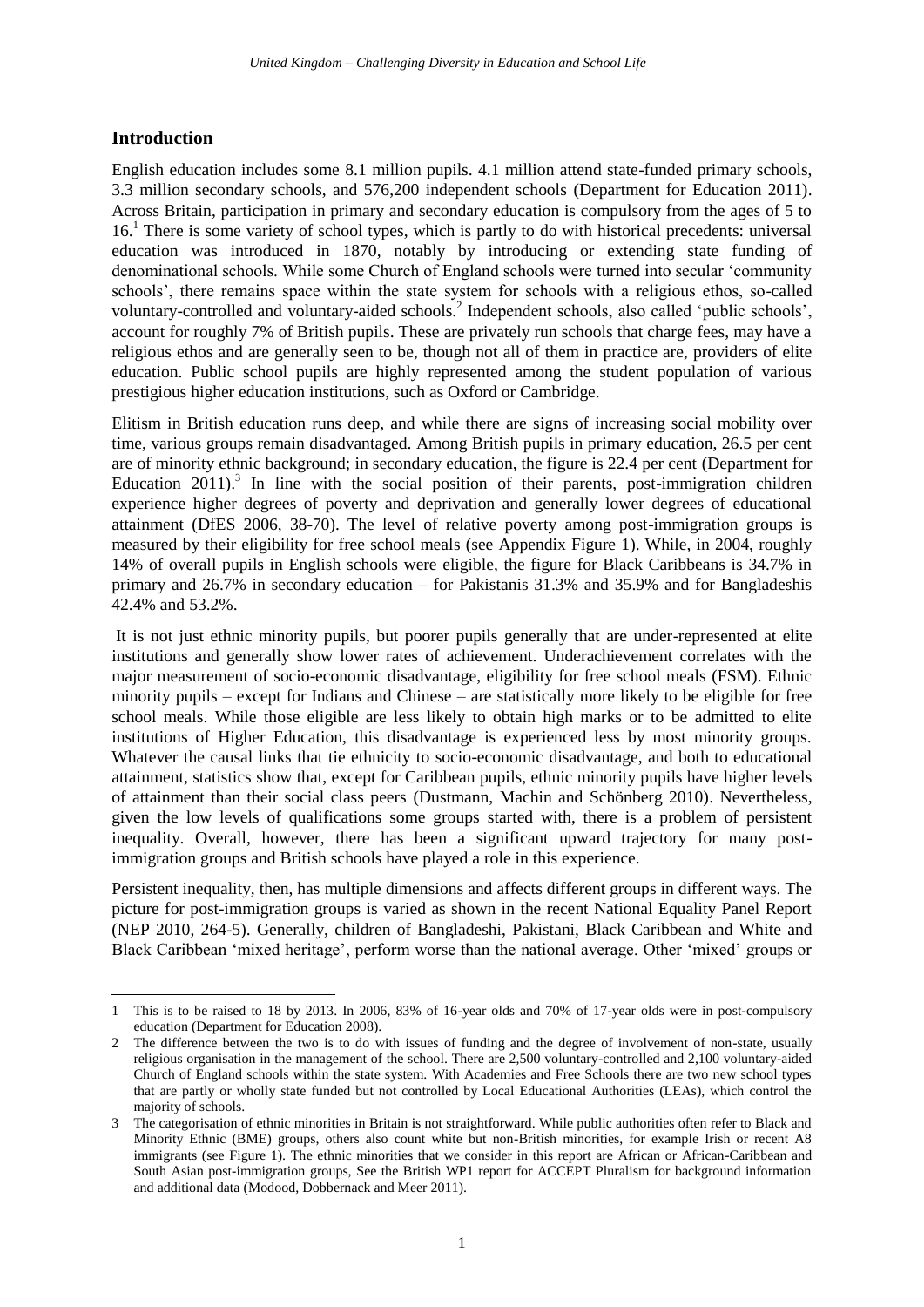children of Indian or Chinese background, by contrast, exceed this average. Religious affiliation, statistically of considerable importance, correlates for Christian, Jewish and Hindu pupils with higher rates of achievement, while Muslim pupils perform worse, in particular if they are male (Burgess, Greaves and Wilson 2009). Although some groups suffer considerable disadvantage, others groups outperform their majority peers. Hence, there is no uniform picture of ethnic disadvantage in British education. The patterns of generational upward mobility across different post-immigration groups are varied, too, and a complex mix of cultural, social, economic and spatial factors seems to account for variations between the educational attainment of these groups (Modood 2011a). The two groups whose place in British education we discuss in the following two cases – African Caribbean pupils and Muslim pupils of South Asian heritage – are generally doing less well than other postimmigration groups or than their ethnic majority peers. When accommodation, tolerance and respect are debated for Muslims and African Caribbean pupils, such issues are usually linked to concerns about educational attainment and upward social mobility within these groups.

The uneven distribution of ethnic minority pupils across Britain means that while there are parts of the country with low numbers of ethnic minority pupils, other parts, for example London or conurbations in the East Midlands or Yorkshire, have high concentrations of ethnic minorities. Inner and outer London account for close to 45% of the ethnic minority population at British schools (DfES 2006, 28). Schools in these parts of the country may have large majorities of post-immigration groups in their student bodies (Burgess, Wilson and Lupton 2005).

Such concentrations of post-immigration populations have in recent years been problematized as the results of 'ethnic self-segregation' (eg., Cantle 2001, para 5.8.1.). This analysis, however, has been challenged, among other things for its reliance on the problematic assumption that British postimmigration groups are generally averse to mixing (Finney and Simpson 2009, 45-56; Husband and Alam 2011). It seems clear that ethnic minority groups in Britain frequently want to live in diverse and not in mono-cultural surroundings, and that self-segregation is a flawed diagnosis if it ignores the complex factors accounting for choice of residence and neighbourhood mix, 'white flight' among them. While schools in some parts of the country show trends towards higher rates of segregation that may be difficult to reverse, others do not and indeed point in the opposite direction (Burgess and Worth 2011). Segregation, although it is often referred to in debates about educational priorities and policy measures, is a contested diagnosis and refers to a complex social situation.

*Ethnic Minority Pupils in Bristol*: While much of scholarly interest and political concern has been focused on areas of high concentration of BME pupils, post-immigration groups are dispersed across the country and often represented in smaller numbers, such as the English South West where only 3.3% of the country's ethnic minority pupils are educated. Bristol, the main city in the South West, has a long-standing presence of African and African Caribbean post-immigration groups and some of its neighbourhoods, such as St. Paul's, have gained national recognition such as for its yearly Carnival—as well as for one of the first occurrences of unrest in the 1980s.The ethnic minority population in Bristol numbers 8.2% (according to the 2001 Census), more recently estimated to have increased to roughly 12% – more than 45,000 people. In 2008, 22.5% of pupils were estimated to be of ethnic minority background. In recent years it was in particular the arrival of Somalis that has changed the composition of some Black communities. While in the early 1990s their presence was marginal, with 1,749 pupils and 3.8% of the school population Somalis now constitute the single largest minority group in Bristol (Bristol City Council 2009). In a recent statement, Bristol City Council (2010, 8) noted "evidence of tension within some Bristol's schools around the intolerance of diverse family life, perceived unfairness of housing allocation, inter-racial tension, a rise in gang activity, 'Islamophobia' and anti-Somali feelings, and an increase in homophobic and disablist hate crime." For a more detailed overview of the cultural diversity challenges in British schools see the report of the Institute for Community Cohesion (iCoCo 2009).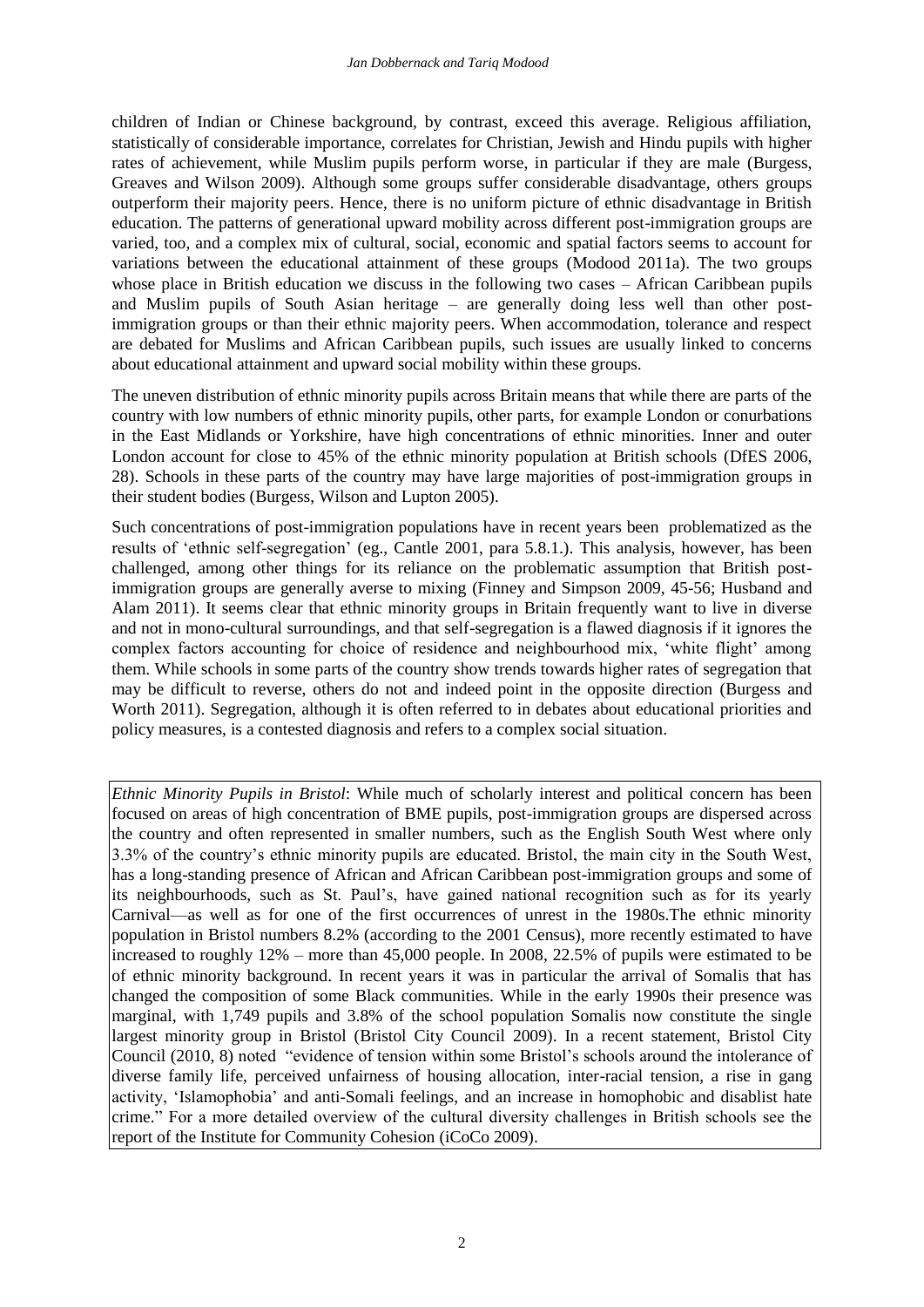The mixed picture of attainment and upward mobility in education has not necessarily been recognized in more general accounts of the social position of ethnic minority groups. Moreover, underachievement has often been conceived as the result of pathological culture, in particular where Black youths were perceived as culturally insecure and as 'problem children'. Following this characterization, schools were seen as having to adopt benign interventions to rescue Black children from their allegedly disorderly surroundings. Against this, *anti-racist education* proposed to consider Black educational underachievement as a construction that needed to be challenged (Troyna 1984)**.**  An anti-racist programme would positively engage with those, deconstruct stereotypes and instil the kind of self-confidence that would make them succeed.

Not only for Black pupils have self-confidence and a measure of cultural certainty been identified as preconditions for educational success. The underachievement of Muslim pupils has also been connected to negative representations of their religious heritage as well as to the perceived permissiveness of the British educational environment that fails to provide for moral signposts. An Islamic ethos, by contrast, is seen to provide for these and to lead to higher standards of behaviour. Arguably, many Muslim parents find the idea of Islamic education appealing not exclusively for its religious focus but for how an educational environment that reflects these values provides for positive behaviour and leads to higher educational attainment. Hence, the following examines in both cases how cultural self-confidence is seen to impact on educational success and how this issue informs arguments about accommodation of and respect for Black and Muslim identities at state schools.

| <b>Ethnic Group</b>                      | <b>National Average</b> | <b>South West</b> | <b>Bristol</b> |
|------------------------------------------|-------------------------|-------------------|----------------|
|                                          |                         |                   |                |
| White                                    | 90.92                   | 97.71             | 91.83          |
|                                          |                         |                   |                |
| <b>Mixed</b>                             | 1.31                    | 0.76              | 2.08           |
| <b>Asian or Asian British</b>            | 4.57                    | 0.67              | 2.85           |
| <b>Black or Black British</b>            | 2.30                    | 0.43              | 2.32           |
| <b>Chinese and Other</b><br>ethnic group | 0.99                    | 0.45              | 0.90           |

*Table 1: Ethnic minority population in the UK, the South West of England and Bristol (Census 2001)*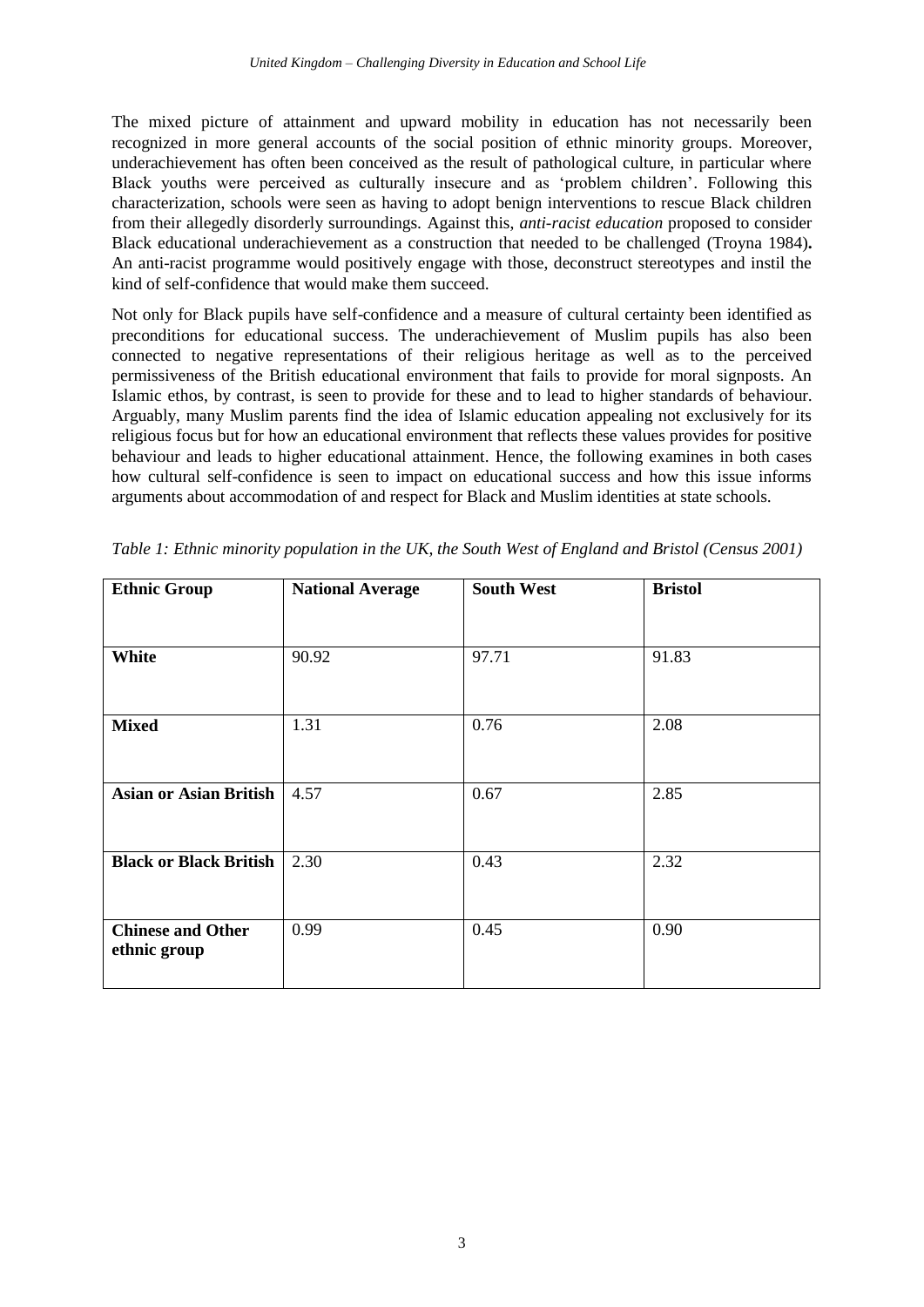

*Figure 1: The ethnic minority composition of Primary and Secondary school pupils (DfES 2006, 8)* Primary Secondary

Anti-racist and multicultural priorities in education stand for two distinct, though not necessarily oppositional, impulses. The former takes on stereotypes: it challenges racism in the mainstream and its institutions with the aim of deconstructing, unsettling and ideally remaking the mainstream in a way that inscribes minority features into it. The latter is interested in the creation of spaces that allow for ethno-religious difference to be articulated, practiced without penalties and diversity to be an acknowledge part of an evolving, composite unity. While both orientations may often coincide in practice, we suggest that they can be distinguished for their accounts of accommodation. The *reconsideration of local and national narratives* and the *accommodation of religious claims* that we respectively explore in the following two cases thus correspond to two ways in which cultural diversity may be seen to pose a challenge. Those two ways stand for two domains of legitimate claims for accommodation and we need to distinguish meaning and scope of acceptance accordingly.<sup>4</sup> What acceptance means when it is put forward in claims for accommodation, depends on the issues at stake and the contexts of claims-making. This report examines two such contexts where representatives of different organisations challenged each other, and where the scope of acceptance and respect, were debated in the field of education.

In 2007, the City of Bristol organized a number of official events and supported community initiatives to commemorate the bicentenary of the abolition of the transatlantic slave trade in 1807. Already preceding the bicentenary, representations of the local and national past became the focus of heated debates. We explore the problematic commemoration of slavery in a city that is marked by public memorials to its slave-trading Merchant Venturers. The question of how slavery should be commemorated, and more generally how 'Black History' should be taught and inform curricular priorities, are of interest and we discuss what acceptance may be seen to mean in how the British national – and the Bristolian local – story have been contested.

Also in 2007, the Muslim Council of Britain (MCB) issued guidance notes, 'Towards greater understanding', that were intended to provide for a collection of various best practice examples of how schools should meet the demands for religious accommodation from Muslim pupils and their parents. The guidance notes caused considerable controversy and invited objection from various

-

<sup>4</sup> For a more detailed statement of those two domains and "two modes of difference" see Modood and Dobbernack (2010)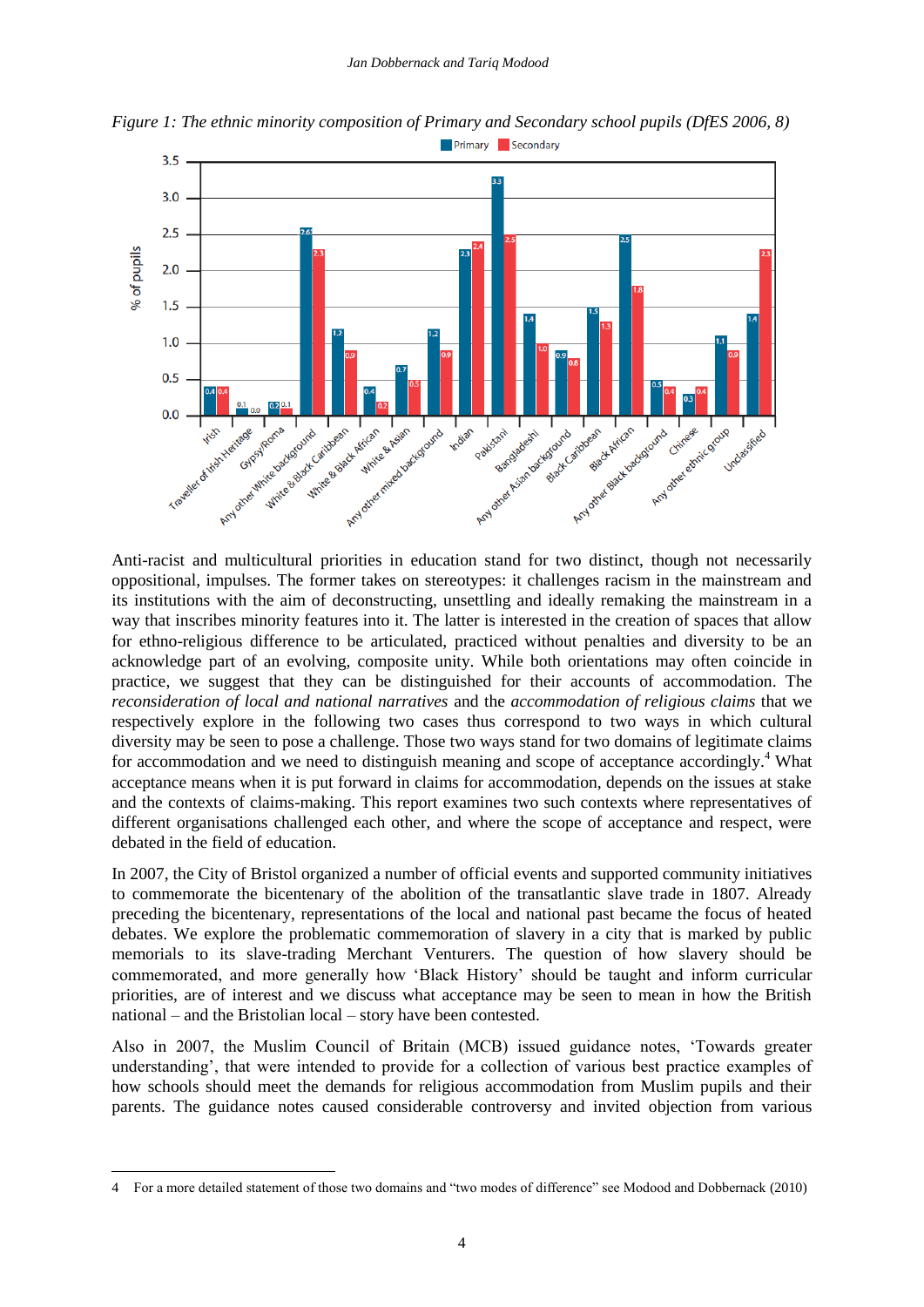quarters, such as by British Muslims for Secular Democracy (BMSD). We study this controversy with an interest in how acceptance is defined in the debate about religion in state schools.

#### *Date and methods*

This report draws on desk research and fieldwork. We have collected statistical data, policy documents, statements and brochures issued by local authorities, non-governmental organisations and schools and examined the relevant scholarly literature. We have selected our two cases studies to circumscribe debates in two relevant fields of contestation about the accommodation of ethnic minority groups in British education. However, we acknowledge that the concern with Muslim and African Caribbean groups and their claims might be seen to entail a certain bias: it involves the concern with groups whose presence, accommodation and educational attainment have been considered problematic for some time (and not with ethnic minority groups of lesser visibility in public debate). It also means that we are considering groups that have an established presence in Britain for many decades, and not more recent arrivals, such as A8 immigrants or Somalis. Nonetheless, we believe that the choice of groups and cases represents an exemplary snapshot of how difficult instances of cultural diversity are negotiated in contemporary Britain.

Fieldwork has been conducted in between March and June 2011 largely in the Bristol area, with additional interviews in London and Birmingham. We have conducted 14 semi-structured interviews with experts, including three teachers, four employees of Bristol City Council, one Police Constable, five members of non-governmental and voluntary sector organisations, and one academic educationalist. Among these informants seven were male and seven female. A discussion group was held on 7 July 2011 to present initial findings and obtain feedback. Informants for interviews and the discussion group (see the Appendix for a list) have in most cases been involved in the relevant debates, and we have approached them in the knowledge that they would have considerable expertise and potentially strong opinions. In both cases, we have tried to select respondents with different perspectives: in the first case, representatives of the official Council positions, as well as members of the voluntary sector outside of the Council; in the second, we have selected people from different organisations, MCB and BMSD, and with different perspectives on how to accommodate religious pupils in state schools.

We have paid some attention to one local school, City Academy, where he have interviewed and (as part of the discussion group) spoken to four current members of staff and its former Head of History. The City Academy is located in the Easton area of Bristol, one of the most ethnically diverse neighbourhoods of the city that also shows high levels of deprivation. City Academy to some extent showcases problems and potentials: its student population is diverse, with significant numbers of Muslim and African Caribbean students as well as a significant number of new immigrants from Somalia. At this school, the religious needs of Muslim pupils as well as the shape of historical narratives and how these acknowledge the legacy of slavery and the place of Black pupils are both issues of considerable importance.

Interviews were conducted in schools, public places such as cafés, the workplace or the home of the respondent. Most respondents were eager to contribute and there was no occasion where difficult situations proved challenging for the interviewer. All interviews were taped and transcribed. We have offered complete confidentiality to all our informants, though in no case did respondents – mostly people of some public profile – insist on this. However, we felt it unnecessary to indicate names in the majority of cases, with the exception of three expert respondents in the second case on religious guidance. The interview guide as well as a list of interviewees can be found in the appendix of the report.

We have generally been concerned to faithfully report positions and to point to interesting or exemplary strategies of argumentation. Where appropriate we have also been concerned to examine rhetoric and the discursive *topoi*, in particular in the second case on religious guidance where nuances of tone and argumentation were particularly important to consider.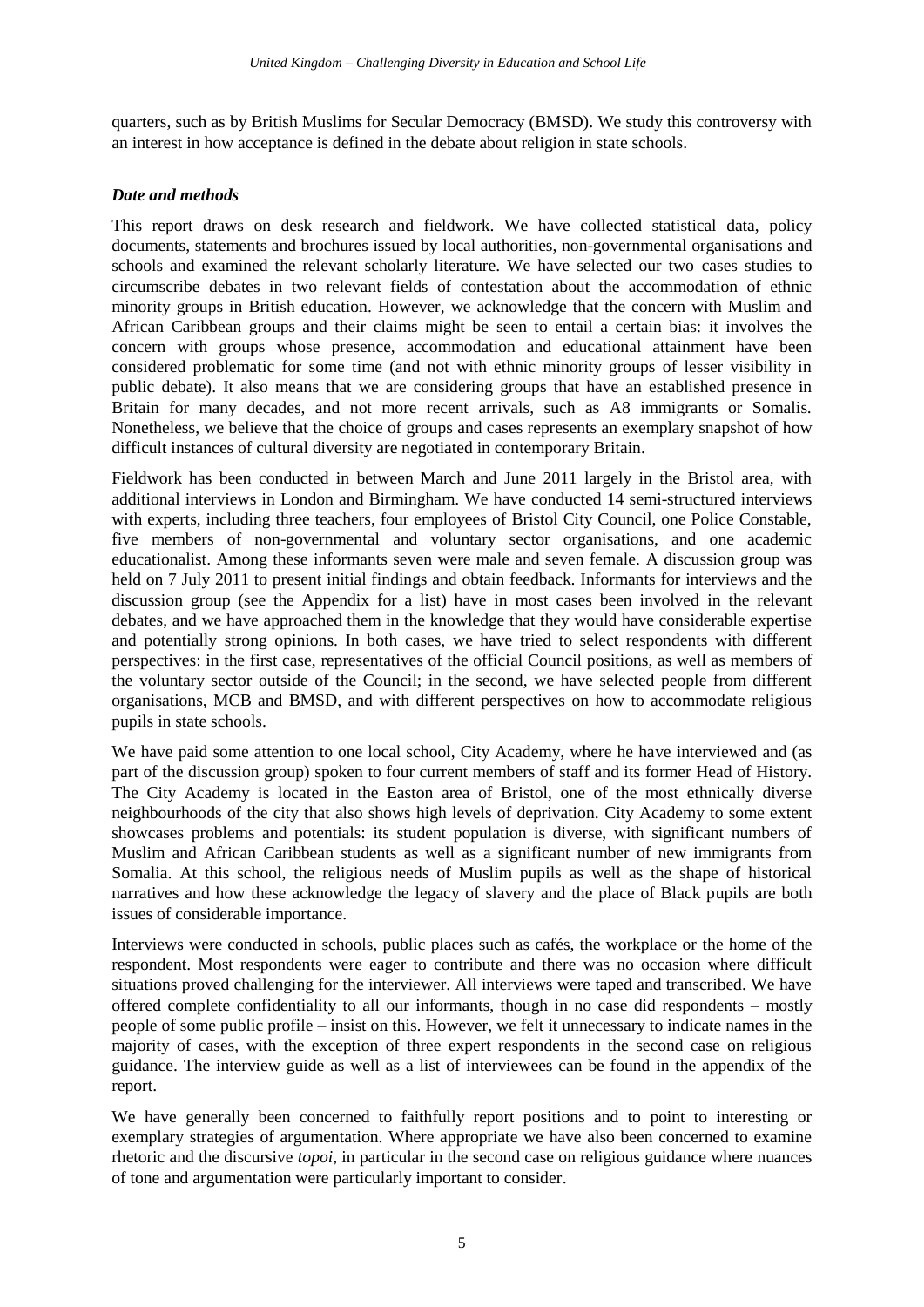# <span id="page-17-0"></span>**The contested commemoration of 'Abolition 200'**

Where its current pluralism coincides with traditional understandings of national history and its historic mission, Britain's imperial and colonial past throws up challenges. Among them is the concern with how the 'national story', the representations that inform a national self-understanding, may be made to acknowledge injustices and the place of non-white people. The beginnings of this concern date to the 1970s when, in line with what Stuart Hall (2000) considers Britain's 'multicultural drift', new attitudes and more pluralistic understandings of history and nation began to emerge. However, as in other post-colonial countries there has been considerable reluctance, if not resistance, to consider those aspects of history that contradict the image of Britain as a benign ruler, bringing progress to less fortunate parts of the world. 5

Education is an important site for the debate of historical representations, given that the role of history at school is usually seen to be that it provides an authoritative account of the past and to reflect an acceptable mode for citizens to relate to it. Recent initiatives to change the history curriculum have been introduced as a matter of urgency as they are seen to address distortions: its alleged failure to provide for clear-cut historical narratives and the 'long arc of time' and its equally alleged emphasis on epochs and facts that do not relate to Britain's positive achievements (Gove 2010; Ferguson 2011b). These suggestions, however, have also been met by considerable scepticism, for example for how they reflect a self-congratulatory revisionism (Evans 2011).

While the British national story is an object of dispute, there often is a distinctly local flavour to such contestations. Regarding the place of African and African Caribbean citizens, the following considers a local episode – the debate about how to commemorate the abolition of the transatlantic slave trade in Bristol – that points to issues of national significance.

A young respondent described the development of her historical interest in the context of these debates:

2007, it was like the big bang. It was like, 'Oh my God, we've actually started talking about it'. And that kind of opened so many doors for people to say, 'Right, you know what, there is inequalities in Bristol. Yes, let's start looking at them. Slavery did happen, alright, we can identify where it happened, we can see that Bristol used to be a port for slaves, right, let's, let's investigate that a little bit more'. And that's, that's when the big bang really happened. Everyone just really started to say, 'Right', you know. And I think that's even for me when the interest kind of grew, because before I wasn't… in to history, I hated history, I was… that was like my worst subject, then throughout uni and then this big bang happening, it was just kind of like, 'Oh my gosh, I need to be a part of it, I need to see what's going on'. (Interview 8 March 2011)

Historical understandings may seem immutable, and the extent to which the legacy of colonial oppression and the presence of Black people in Bristol had been unacknowledged is an example. The rupture of such understandings, their expansion or the mere sense that history is 'up for grabs' may be experienced as a form of empowerment.

The following sketches out a brief picture of the Bristol context and then considers three areas of contestation that became particularly relevant in the area of education: the extent to which slavery should be an educational topic; how this priority relates to the endeavour to increase achievement among ethnic minority students; and how the National Curriculum should balance such concerns against other educational priorities.

1

<sup>5</sup> While such understandings have been challenged in the later 20th century, they have not disappeared. In fact, some see neo-colonial attitudes at work in current educational reform initiatives (Evans 2011). Members of the new government, notably Education Secretary Michael Gove, are accused of relying on the advice of scholars whose concern is a positive reconsideration of British colonialism (Ferguson 2011a).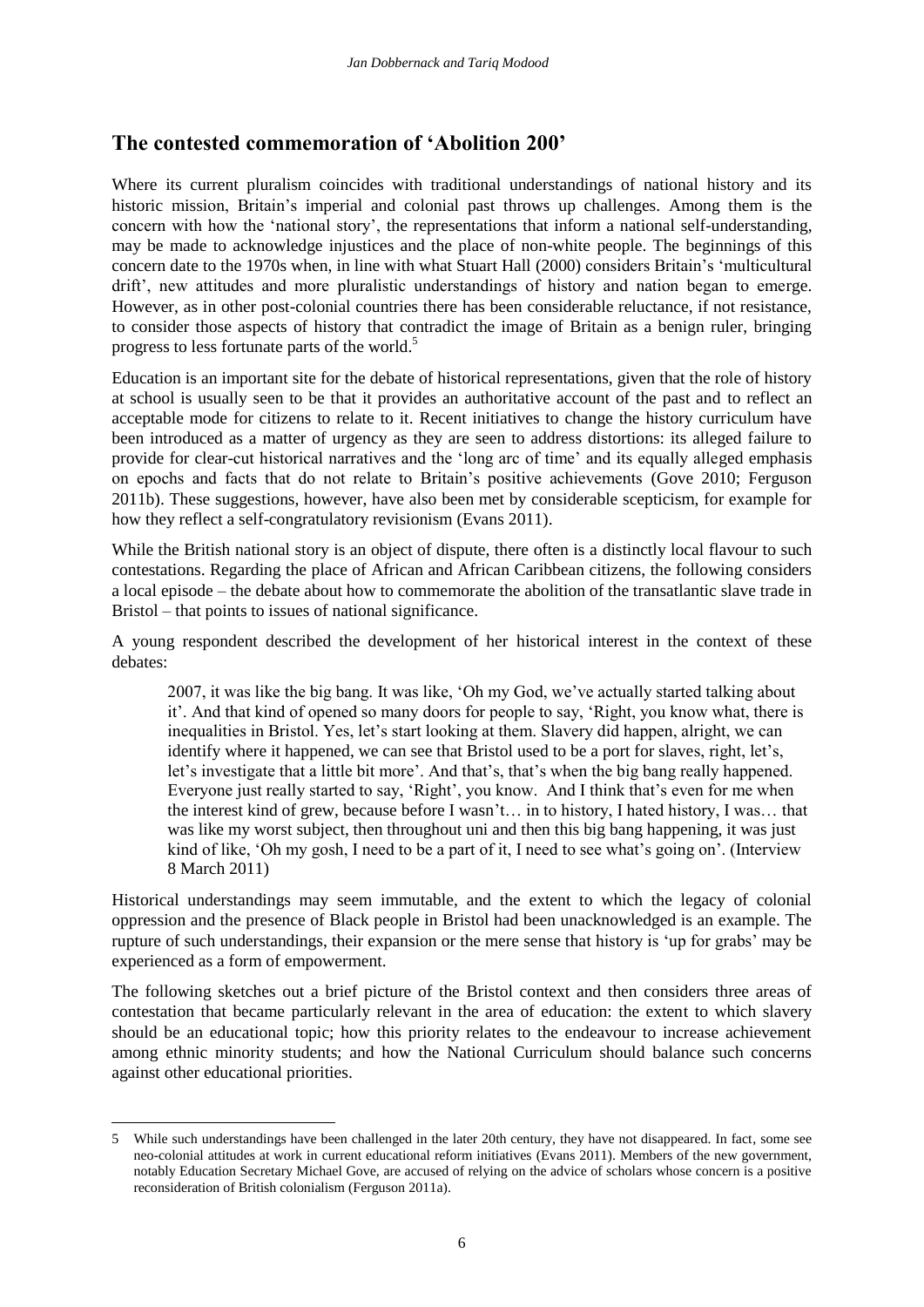#### <span id="page-18-0"></span>*The Bristol context: intolerance, toleration, respect?*

In the early 18th century, Bristol was for some time one of the foremost centres of the transatlantic slave trade in Britain. As Bristol City Council (2008, 2) notes, "more than today's population of Bristol" – more than 500,000 people – were transported across the Atlantic on ships registered in the city. Bristol's Merchant Venturers, many of whom in the  $18<sup>th</sup>$  century were trading in slaves or slaveproduced commodities, accumulated considerable wealth that remains visible in the city to this day (Dresser 2001). Amelia Hill (2006) paints a vivid picture of the ubiquity of this memory in major urban landmarks. The history of the slave trade 'resonates'

from Merchants Wharf to the Redcliffe Caves, where slaves are said to have been incarcerated, to Queen Square, the city's most serene public space, completed at the height of Bristol's involvement in the trade and where mayor Nathaniel Day petitioned against a tax on slaves. The pretty courtyard housing the Merchant Venturers' Almshouse harks back to the powerful 18th-century pro-slavery lobby, while the bells of Bristol's loveliest church, St Mary Redcliffe, were triumphantly set ringing when William Wilberforce's Bill to abolish slavery was defeated in 1791.

Today Bristol is ranked as leading charts on general happiness in the country, probably also for its considerable wealth and attractive historical cityscape.<sup>6</sup> As a matter of statistical fact, its black and minority ethnic populations neither participate in this wealth, nor show particular high levels of life satisfaction. Bristol has some of the most deprived neighbourhoods of the country, many of them with



*Picture: Jan Dobbernack*

1

*'Hate Slavery but love the Slave Traders'? Edward Colston, 1636- 1721, entrepreneur and philanthropist, acquired his wealth through slave trade and labour.*

high levels of ethnic minority residents (Bristol City Council 2011, 4-5). When Bristol is portrayed as "a city of contrasts" (ibid.), these are not just the kinds of contrasts that cities today tend to refer to in order to showcase their cosmopolitan vibrancy. There are entrenched disparities of wealth and educational attainment, many of which run along ethnic lines.

While the lines connecting past injustice and the contemporary experience of disadvantage are less than straightforward, there is a sense that contemporary inequality is amplified and exacerbated by the official representations of a city whose historical wealth is bound up with slavery. This sense has been articulated for some time, in the run-up to Abolition 200, but already previously in challenges to the ubiquity of Edward Colston, an  $18<sup>th</sup>$  century philanthropist, politician and slave trader, in street names, schools and monuments. A 2006 campaign against the naming of a shopping district as 'Merchants Quarter' proved to be the launch pad for some of the contestations that we explore in the following. Among the achievements of this and other campaigns, a respondent suggested, was that they unsettled some of the certainties about Bristolian history: "they rattled Colston's skeleton a little bit" (Interview, 4 April 2011).

The classification of claims for the revision of historical understandings, and of responses to such claims, is not straightforward. We have suggested that historical narratives, in as much as the exclusion of post-immigration groups is

enshrined and naturalised, may be experienced as disempowering. In turn, the recognition of the presence of minority residents as a historical fact, as normal or even as something to be celebrated, points in the opposite direction and towards notions of respect.

<sup>6</sup> As measured by the 'happiness' of its workforce (Mental Health Foundation 2010) or its award for being Britain's 'most smiley city'.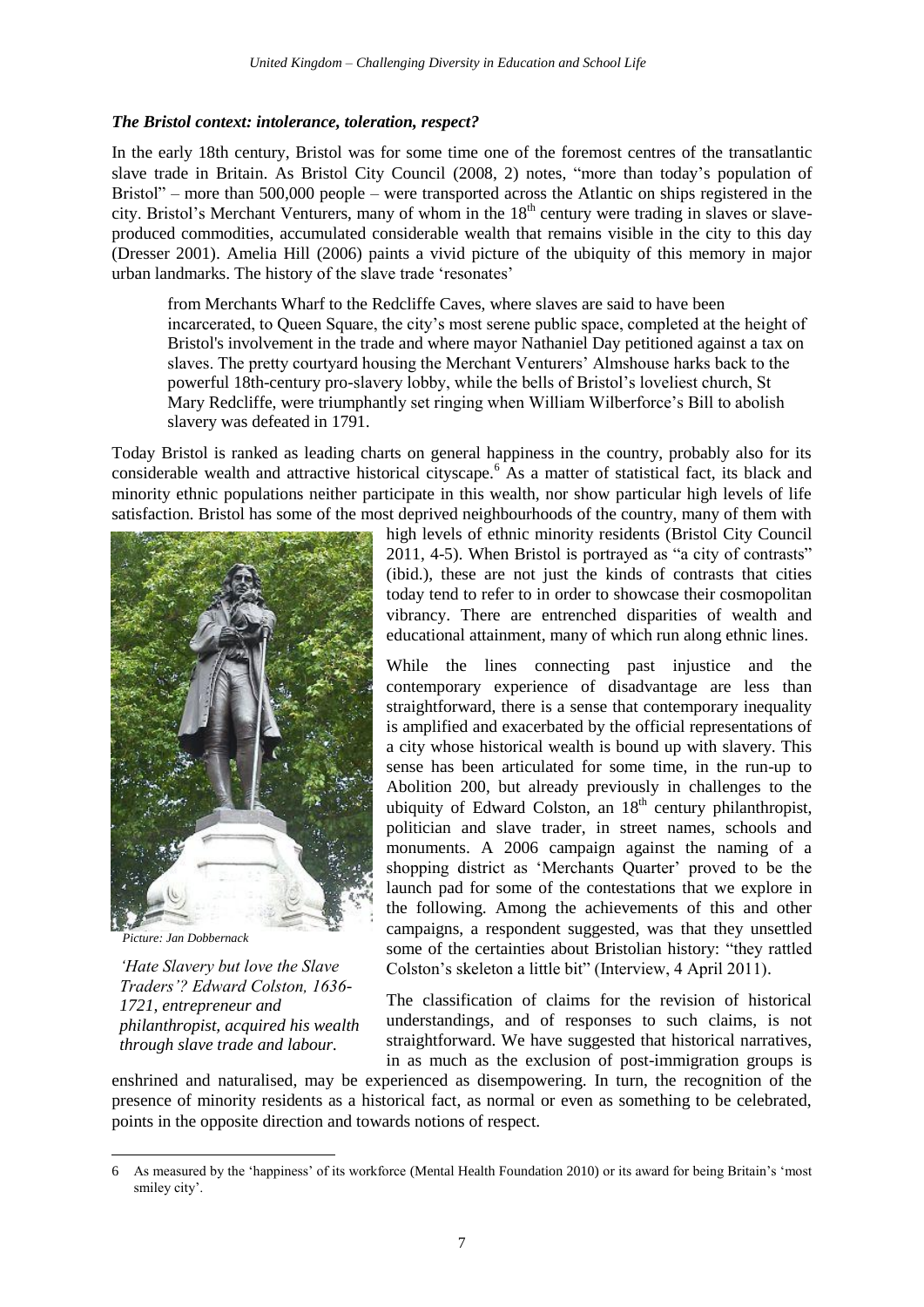- *Intolerance* is a possibility that is illustrated by vitriolic reactions to requests for acceptance and by the possibility of a majoritarian backlash against claims for national or local histories to be revised.
- *Toleration*, conventionally understood, is concerned with allowing the co-presence of others without revisiting initial objections. In our case, an approximation may be when minority residents are granted the educational spaces within or on the margins of the state system to perpetuate their 'minority histories' – but when these spaces remain largely separated from mainstream concerns and educational priorities.
- A challenge *beyond toleration* is how minority histories may be brought into and merged with majority representations. As regards Britain's – or Bristol's – African and African Caribbean citizens, the contention would be that, more than just a matter of symbolism or of setting the historical record straight, the shape of the 'national story' has repercussions for how Britain (or Bristol) can aspire to be a place that is hospitable to the current and continued presence of Black post-immigration groups.

All three options are on the table and can be traced in positions that we examine in the following. The official impetus of Abolition 200 can be seen to go some way beyond toleration and towards the acknowledgment that majority and minority understandings of history belong together or should be fused. This is not to suggest that toleration is irrelevant or that – by virtue of more demanding positions being available – the United Kingdom is secure in its achievements. When claims for public recognition and equal respect are rejected, the fallback position may not be toleration but intolerance and an outright rejection of more minimal positions of forbearance. This could be characterised as the 'enough already' position: concessions that in the past were seen to have gone too far are said to require a muscular assertion of majority claims and – since the two are seen to be linked – the subjugation of minority perspectives.

Before offering some limited backgrounds on these kinds of claims in the Bristol context, we briefly outline three items that were particularly relevant in how the bicentenary of the abolition of the slavetrade became an issue in education and where particular understandings of acceptance or intolerance were developed.

- *Black identity*: The significance for African and African Caribbean schoolchildren to have a positive understanding of their African or Caribbean heritage is frequently underlined in educational discourse and in the debate about the legacy of slavery in Bristol. A more difficult issue seems to be the extent to which 'Black History' should be mainstreamed – should become 'everybody's history' – as there is considerable resistance and frequently a sense of 'it's not for us' in places where Black pupils are not or only marginally represented.
- *Achievement*: Both nationally and in Bristol the 'underachievement' of BME pupils is a significant concern. Where claims for public recognition or the reconstruction of historical narratives are concerned, there often appears to be some uncertainty about how these claims may heighten educational achievement. Critics suggest that the shape of historical narratives is irrelevant for this objective. The argument for how public recognition instils the kind of self-confidence that leads to heightened achievement is not always easy to make.
- *The national story*: If the point of history in the national curriculum is to give a contemporary expression of certain enduring values, to what extent is there – or should there be – space for a consideration of the experience of injustice and for minority perspectives. In the current national debate, the position that too much emphasis has been put on these is becoming increasingly popular.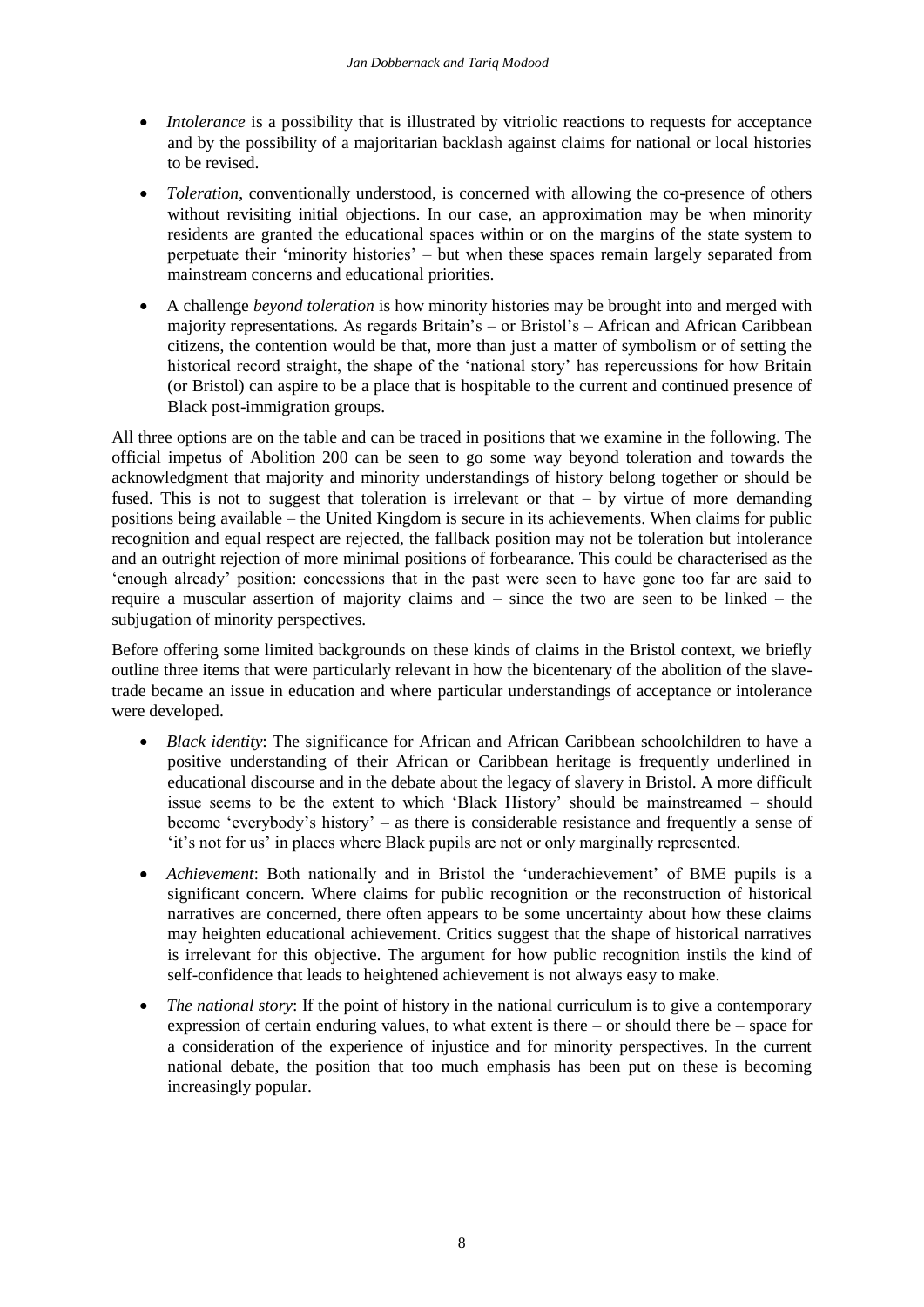## <span id="page-20-0"></span>**Abolition 200 and the Legacy Commission**

Preceding the bicentenary and in subsequent debates, these issues became relevant. Before we examine in more detail the three kinds of contestations identified above and some positions and arguments within these fields, the following provides a brief sketch of this context of the debate.

## <span id="page-20-1"></span>*Abolition 200*

In an original statement that was put forward by the team in charge of planning for 2007, the emphasis was on the 'commemoration' of abolition and the 'celebration of cultural diversity' (Bristol City Council 2006). It was stated that the events "must be strongly led and informed by the experience and views of BME communities." The statement proposed the objective of commemorating the bicentenary "in a contemporary and relevant way for the benefit of all of Bristol's residents and businesses, and the Black & Minority Ethnic (BME) community in particular". It connected this to objectives of urban development, the celebration of Bristol as a "vibrant, young and multi-cultural city, racial equality and equal opportunities.

This initial statement was met by resistance from the Consortium of Black Groups (COBG), a loose group of people coming from various sectors of Bristol's Black community whose work paralleled the criticism directed at the national commemoration of the bicentenary (Ligali 2006; Operation Truth 2007 n.d.). In a 'statement of non-compliance' with the Council proposals, COBG (2006) objected to the City Council propositions and argued that

2007 should be a catalyst to invigorate and give focus to an agenda for change that improves the socio-economic and political position of Afrikan/Caribbean people in Bristol. … The fight for freedom and our continued quest for social justice in the education system, housing, employment, health, and criminal justice systems, and arts, culture, and sports demonstrate that Black people's situation has not changed to any great extent. We have simply swapped one form of slavery for another.

The idea that 1807 had seen the 'end of slavery', and that this end could be attributed to the actions of white abolitionists, caused offence. The celebrations, it was suggested, "will be nothing more than public relations exercises since the Council lacks both the political will and commitment to work with the BME community to progress the agenda for change" (COBG 2006). They were seen to be the result of a self-absorbed majoritarianism, somewhat ironically summarized as a celebration of "Wilberforce day" (Ligali 2006). The idea that the workings of a "eurocentric abolitionist movement" (COBG 2006) deserved this kind of "celebration" – whereas other perspectives and experiences continued to remain unacknowledged – caused offence, and Ligali (n.d.) concluded: "We dissociate ourselves from 'slavery memorial' events which assert African history begins and ends with slavery and the abolition of slavery by Europeans".<sup>7</sup>.

In the intervention from COBG, and in contributions by groups of a more national profile (Ligali 2006; Operation Truth 2007 n.d.), representations of the bicentenary were seen to reflect the continued subjugation of African people. For education, COBG pointed to the need to put more emphasis in the National Curriculum on the "history and legacy of the trans-Atlantic slave trade" and on the need for "schools in Bristol to teach about the local connections with and visible legacies of the slave trade" (COBG 2006). These visible legacies, it is suggested, are manifest in continued disadvantage and marginalisation. In Bristol these political commitments and historical representations were articulated in a situation where historical narratives had traditionally celebrated the commercial and slave-trading past. The dilemma for Bristol, then, seems to be the coincidence of different impulses and that one simply cannot "hate slavery but love the slave traders" (Bristol City Council 2008, 16).

<sup>-</sup>7 One result of COBG's advocacy was that Nelson Mandela cancelled a planned visit to Bristol (Sengupta 2007).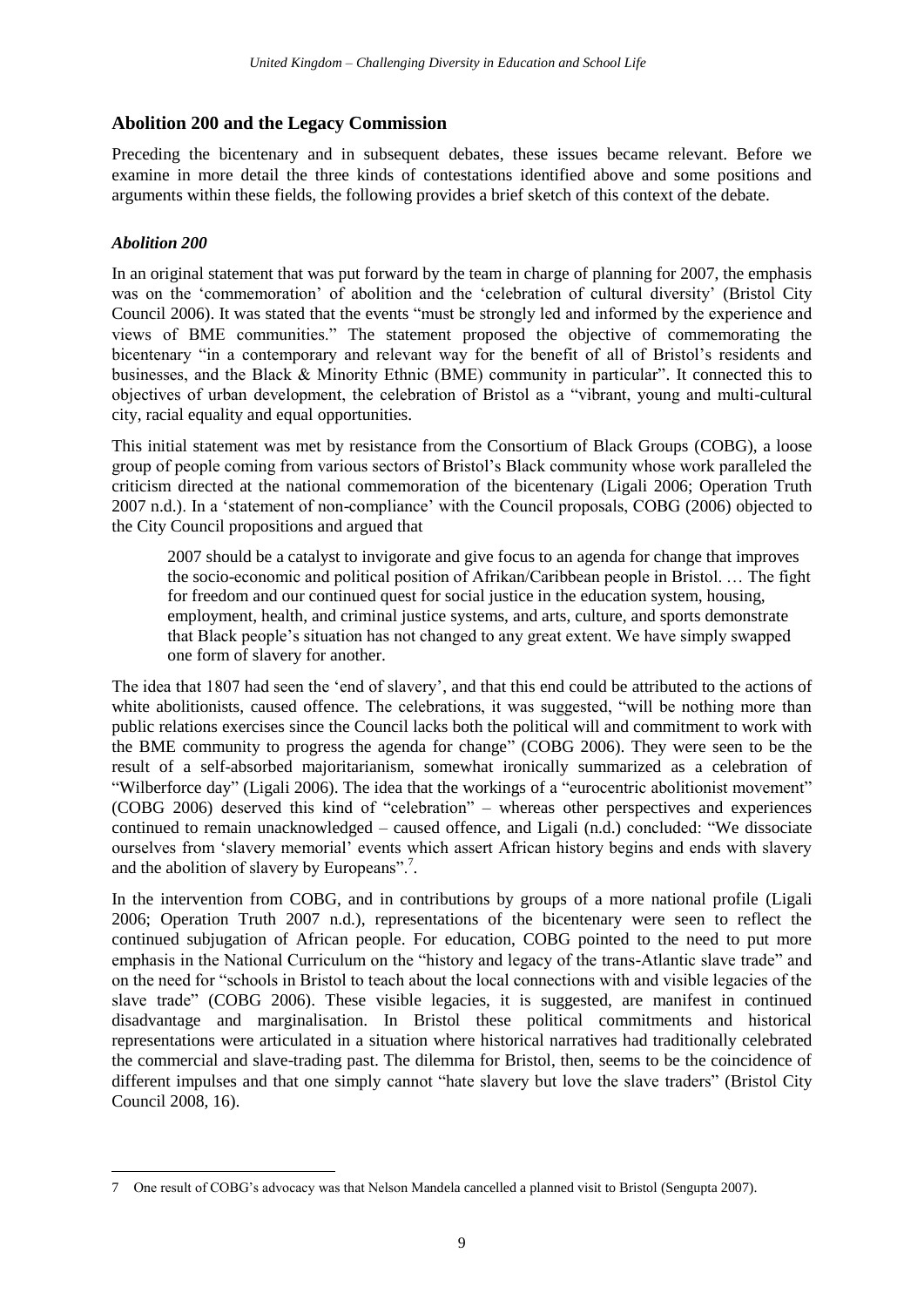## <span id="page-21-0"></span>*The Legacy Commission*

Some of the initial opposition to the official commemoration had been motivated by the concern that, as just another one-off event, the bicentenary would be little more than a public relations exercise. To alleviate such concerns, the Council showed some readiness to carry issues around Abolition 200 forward into a newly formed *Legacy Commission*. As with the bicentenary, there was little precedent for this and considerable puzzlement on the part of Council, as suggested by its Head of Cultural Services (Interview, 20 April 2011), on how to build institutions for this purpose.

The Legacy Commission, now in its fourth year, funds a variety of projects from within of for the benefit of Bristol's Black community. It supports community based initiatives in St. Paul's or Easton. In its most recent work programme for 2011/12 it supports a leadership programme and continues to fund projects in its three core areas, health, culture and education (BBC 2011). It is currently in a 'transition year' where it is explored how to transform the Commission into an external, community organisation that works in partnership with the Council.

The work of the Legacy Commission has not been undisputed. In 2009, Tory Councillor Richard Eddy (cited in Rkaina 2009) objected to its renewal and suggested that "Bristol ought to be tackling the problems of the present for the sake of all its citizens, rather than wallowing in self-indulgent hand-wringing over the past". Money spent on the Legacy Commission was wasted "subsidising politically-correct pet projects and funding jollies" and "over £1 million has been frittered away on this pointless spending spree". Similar expressions of disapproval were also evident in various letters to the editors of Bristol's *Evening Post.* One submitted that the "Legacy Commission is racist because it makes awards conditional on ethnicity." It further stated that the issues that the Commission was addressing fly "in the face of this country's noble stand to abolish global slavery and instead implies an obligation of continuing guilt on the part of white people to rectify any perceived inequality we might be accused of, based on race." In another letter, it was suggested that the Commission merely served "to raise tension and segregate communities. [...] It's racist ... imagine the shouts and threats if their [sic] was a 'White English' funding project or clubs that only accept white girls."

Besides objections about the efficiency of the Legacy Commission, the main criticism is about special treatment allegedly given to minorities. Councillor Eddy, without necessarily taking sides in the debate about how to understand history, seems to point to the insignificance of such issues for contemporary concerns. Not colour racism but the disproportional attention given to BME people, it was suggested, is what amounts to intolerance and racism. These objections stand in the context of a palpable retrenchment that became discernible such as when a 2006 phone-in poll revealed a 90% majority against a civic apology for Bristol's involvement in 'the trade'(Hill 2006).

## <span id="page-21-1"></span>**Challenges in Education**

Objections to the commemoration of the bicentenary and the work of the Legacy Commission were put forward from two sides: from within the Black community, where there was considerable suspicion that the bicentenary would be an exercise in self-congratulation and inconsequence; and from within parts of the majority population where the argument that too much attention had been given to minority concerns appeared to have a considerable following. Accordingly, the Council found itself in a difficult position when it went about to develop initiatives, such as in the area of education.

In the guidelines for Bristol schools that were prepared by the Council's Children and Young People's Services (CYPS) (Bristol City Council 2007) ten 'must do actions' were listed, such as for schools to meet their statutory responsibilities under the Race Relations (Amendment) Act to monitor BME attainment and to develop strategies to address underachievement. It was also suggested strongly not to "present the Transatlantic Slave Trade in isolation" (Bristol City Council 2007, 9), and to make sure that "*all* young people understand the achievements that people of African descent have made to society and civilisation and that the focus is not just on the past few hundred years" (ibid, emphasis added). The report pointed to the need to present 'Black role models' and to review the curriculum so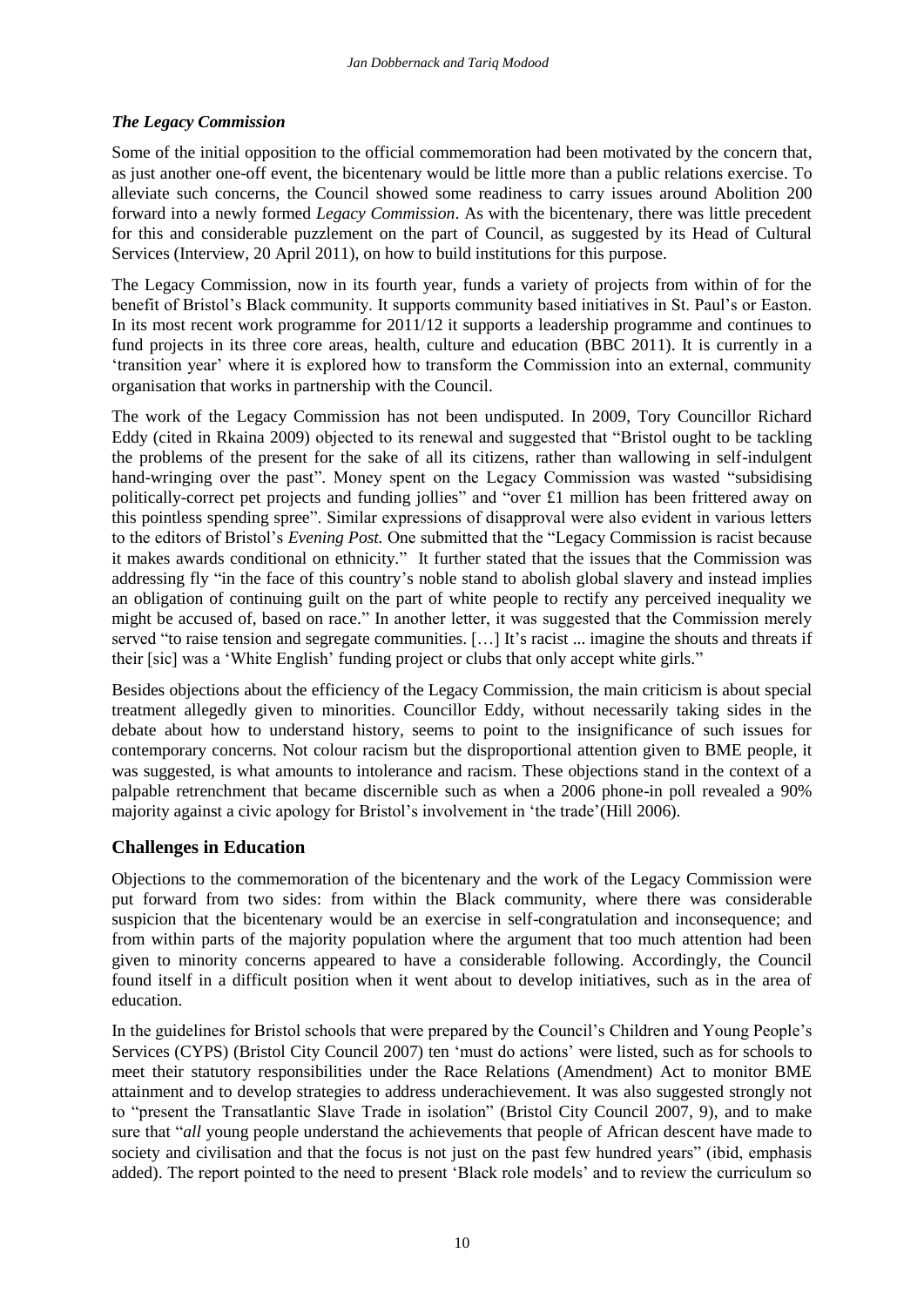that not just their victimization but positive achievements of African people would be recognized. It was concerned to outline not just the required minimum but also – with its emphasis on mainstreaming the discussion of slavery and on a focus beyond the concern with passive suffering – in facilitating a more ambitious treatment of the past.

It is difficult to paint a coherent picture of how Bristol's school system responded to more or less ambitious requests, how various institutions took up the recommendations made in the CYPS report, or accompanied the wider debate that began in the run-up to the bicentenary. In the following we discuss the three educational challenges that we have outlined before.

### <span id="page-22-0"></span>*Black identity*

When asked about whether the events and efforts of 2007 had a lasting effect on the historical awareness of Bristol's schoolchildren, the Council's Head of Cultural Services remarked:

if we're positive about it, you could say that the schools in inner city Bristol who take this more seriously, are gonna have a better understanding of Black History, for a largely Black… increasing Black population in the school. I'd like to think it's happened in some schools, not all. And even if it … was happening in a progressive and systematic way, it's certainly not happening in those schools which have majority populations, and that's a national thing, not just Bristol. And so you're gonna end up with a further division, aren't you, in the community. You'll get some young people who have a good or better understanding of Black History and others that have virtually none. (Interview, 12 April 2011)

This, then, seems to point to problems when the reconsideration of the 'national story' is something that happens only for or by minority pupils, and when majorities are virtually left undisturbed. There are some signs that this is the case and, moreover, that when slavery is taught and 'Black History' considered at majority white schools, of a kind of tokenism.

If the straightforward rejection of claims can be understood as a manifestation of intolerance, this latter position may be understood as the concession of tolerance that can be summarized as follows: if Black communities wish to concern themselves with the history of their presence in Britain and with the experience of injustice preceding the beginning of migration from the Caribbean after 1948, so be it. Where, however, institutional arrangements have to be made for the discussion of minority histories within the class-room, toleration may already not be the most adequate description. Clearly, however, the reconsideration of collective historical representations – the understanding that it's not 'Black History' but 'Our History' – points to more demanding positions that arguably exceed the minimalism of the former position.

To be sure, there is a sense of positive purpose even in the kind of engagement with history or culture that more minimalist understandings, those that are not targeted at the representations of majority society, represent. Where predominant problematizations of Black boys, for example, are challenged with the celebration of a positive cultural image, this may support a sense of self-confidence even where its addressees are only Black youths. As the Vice-Chair of the Legacy Commission, pointed out, this benefit of having a positive understanding of one's legacy is

about trying to steer young people from… crime… hurting each other and, you know, trying to live respectable lives without violence. You can't do that if you don't have any respect for yourself, you don't know who you are, where you come from. (Interview, 22 March 2011)

A member of the bicentenary implementation team further emphasized how a negative, selfdestructive attitude in the African Carribbean community needed to be addressed. This 'demeanour' she considers to

be part of the legacy of the Slave Trade that demeanour of Black people and so if you continue to live your whole life like you don't belong, you don't fit, you have no contributions, you know, you got, you're always gonna be known from your ancestors about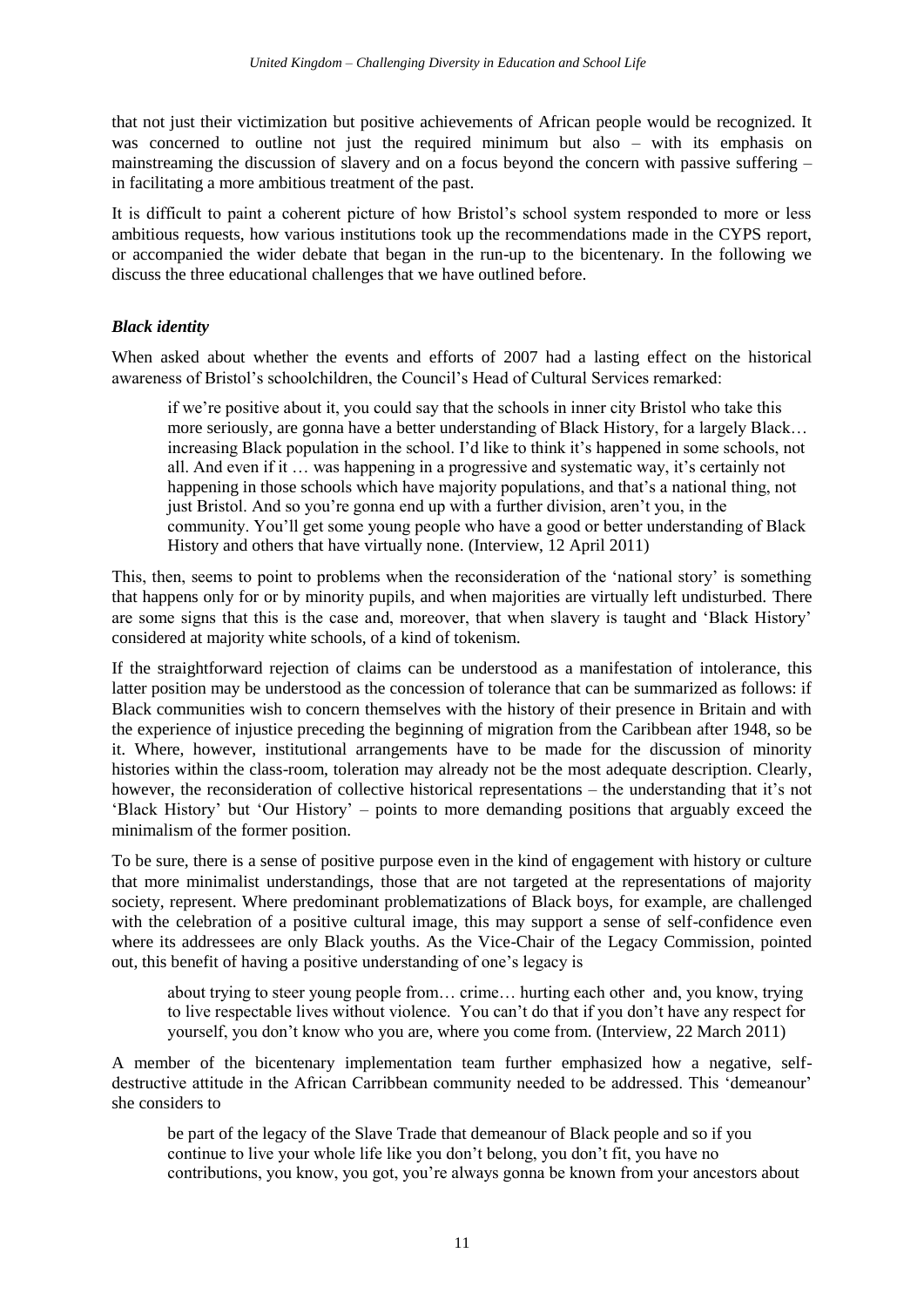being enchained, and being whipped and that kind of thing. (Interview 18 March 2011)

Despite this significance an inwardly-oriented revision of historical understandings, this effort may be considered insufficient for how it, firstly, leaves majority attitudes and representations undisturbed and, secondly, remains concerned with the creation of positive cultural representations rather than with political change.

There is a strong feeling that *Black History* is problematically narrow when it remains *History for Black people*. A young respondent summarized the reaction that she experienced when she questioned the lack of interest that was evident in schools with low numbers of African or African Caribbean pupils:

I'm like, 'Ok, but do you not feel as though everyone needs to know how everyone contributed to everyone else?', 'Oh, no, no, no, no, no, because why would they wanna learn that, that's not their history'. (Interview, 8 March 2011).

Similarly, the former Head of History at Bristol's City Academy repeated a response that he had experienced from reluctant public authorities (not the Bristol City Council):

'No we don't do Black History because we don't really have any Black people here.' And you say 'Hmmm, you're missing the point here about, you know, maybe that is more of a need to correct, to make people aware, but ok that's your response.'

The challenge he identified was about making local authorities and parents appreciate the multicultural history of Britain, which would in turn make them appreciate  $20<sup>th</sup>$  century and more recent arrivals as part of this history.

You do get white parents – for want of a better phrase – white parents who feel that the curriculum is being distorted, there is too much Black history, and of course, one of my beliefs, is that Britain's history, everybody's history, is multicultural, because population movement isn't new, the state of it might of changed, and the nature of it might have changed, but they're incomers all through British history. (Interview, 4 April 2011)

However, the 'mainstreaming' of Black History, and the attempt to extend the concern with the history of the African and African Caribbean presence to majority white schools, appears to be a weak spot in the educational response to the bicentenary and more widely. Not just active, majoritarian intolerance but a pervasive lack of interest in minority perspectives may account for some of the difficulties in making progress in this area.

#### <span id="page-23-0"></span>*Achievement*

The second domain of educational concerns that we have identified before is the somewhat ambiguous connection between the focus on 'achievement' and that on 'equal opportunities'. As a matter of principle, the two are usually thought to coincide: the concern with promoting equality is seen to allow for higher achievement of otherwise disadvantaged pupils. In the Swann Report, for example, "underachievement" was considered largely a " result of racial prejudice and discrimination on the part of society at large, bearing on ethnic minority home and families, and hence, *indirectly*, on children" (Swann 1985, 768) – while the rest was to be explained by the *direct* experience of discrimination and racial prejudice.

However, the interdependence of achievement and racial justice or equal opportunities is not necessarily reflected in how concerns are balanced in the classroom. In fact, it is suggested that the two may seem to be in conflict. This tension appears conspicuously when the commitment to 'equal opportunities' is thought to entail not just support for individual students regardless of their particular cultural, ethnic or religious background but measures, such as the consideration of an African heritage, that are introduced to empower students, make them feel more confident – but do not necessarily pertain in a straightforward way to performance in examinations. In particular the 'mainstreaming' of historical concerns that we have discussed previously can hardly be justified with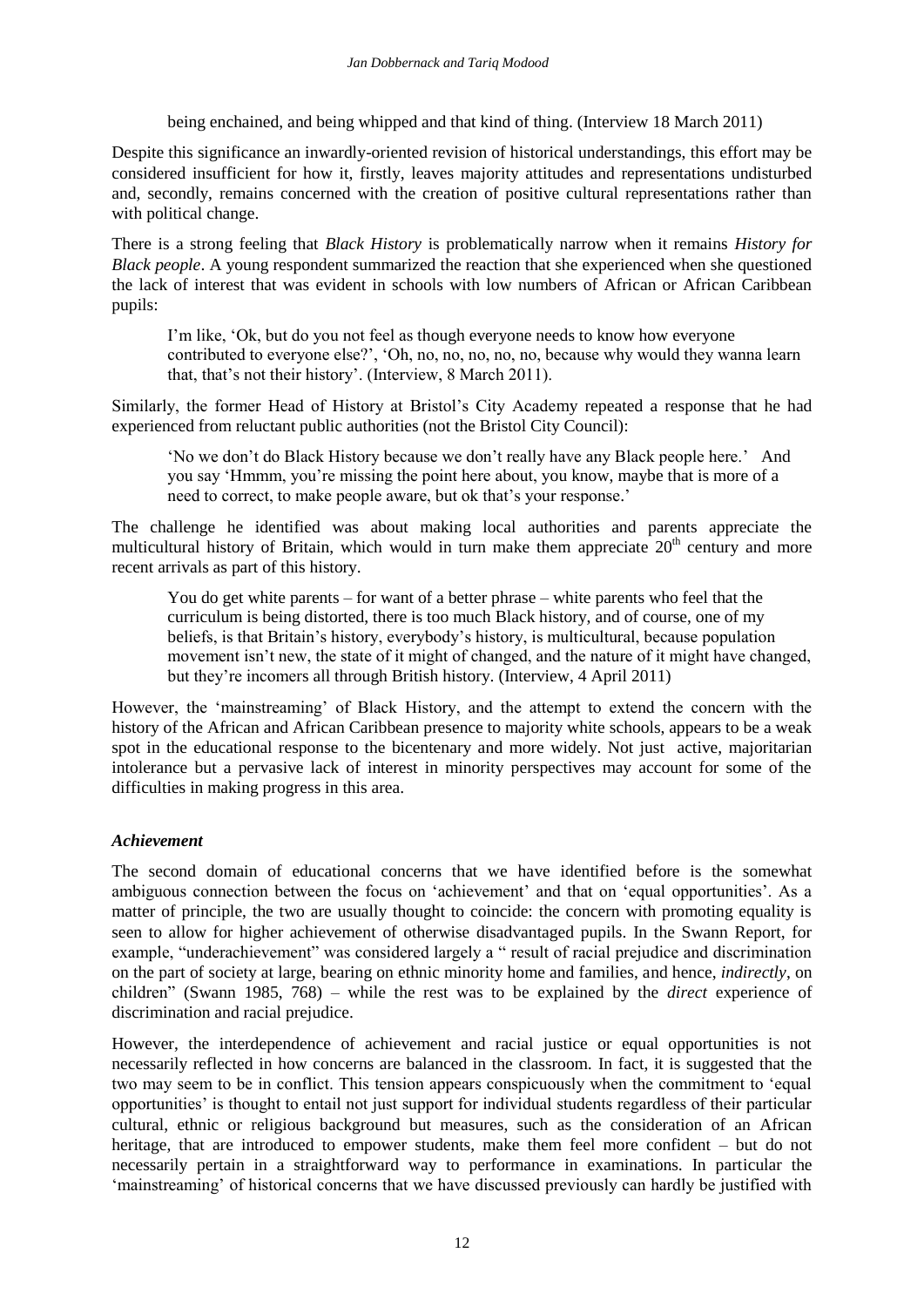reference to how it increases educational attainment – at least not in a conventional understanding – of white majority pupils.

This tension was emphasized by two teachers we interviewed. The first noted that

obviously *achievement* has to be balanced because there's many ethnic minority parents that would prefer their children to do well, than to have lip service paid to various sort of cultural issues really (Interview, 1 March 2011)

The second, when prompted on how the two priorities may come together, stressed how

there shouldn't be tension and that's why I think we're so keen to say that if you take into account the equal opportunities agenda then that will raise the achievement of all children around. (Interview, 1 March 2011)

The teacher, however, pointed to widespread uneasiness among her colleagues on how to properly address some of the challenges that an encompassing commitment to 'equal opportunities' would pose. In particular when it was seen to require the discussion of sensitive material and continuing experience of racial discrimination,

they're worried about it. And you know we all blunder, we all make mistakes, we're all learning, we've… what we haven't got is the confidence … to actually be able to talk about it, to make the mistakes… 'We're only gonna upset that person, that group of people, oh my god, how do I say it'. So it's easier in some ways, perhaps, for people to step back and embrace the achievement side than embrace, embrace the equal opps. (Interview, 1 March 2011)

This perception was also reinforced by the former Head of History at City Academy who was eager to point out that, rather than a matter of incompetence or principled resistance, teachers had little time to prepare and often experienced "insecurity about areas where they feel there may be a politicized reaction" (Interview, 4 April 2011). Bristol City Council (2007, 11), too, noted that "[t]eachers ... often say that they do not always feel confident in talking about key race equality, cultural or faith issues for fear of using the wrong word, causing offence or exposing their lack of knowledge." When issues seem not only challenging for their sensitivity, but also not strictly part of what contributes to educational attainment, it is no surprise that a significant number of teachers may try to avoid them. A fallback position where sensitive issues are avoided, a further member of staff at City Academy suggested, was a kind of individualism that would consider children, but not their cultural background and needs (Discussion Group, 7 July 2011).

### <span id="page-24-0"></span>*The National Story*

A member of the Council's bicentenary team emphasized the significance for the concerns with Abolition 200 to be reflected in the curriculum: "by having that on the National Curriculum, it put a marker as if to say, 'We recognise this'" (Interview, 1 March 2011). As a marker of public recognition, this would be perceived as a sign of appreciation and interest. The way in which the abolition of the slave trade eventually found a place in the History Curriculum, however, appeared protracted: while earlier signals had been given that it wouldn't be included, it eventually turned out to that it would.

Rather than seeing this as an achievement, the incoming Conservative Education Secretary has used the concern with the transatlantic slave-trade as an exemplary case for alleged pathologies of history teaching at British schools. Its inadequacy, Michael Gove suggests, is illustrated by its disavowal of the teaching of names, dates and coherent narratives and the fact that the only two names that are currently included in the History Curriculum were those of William Wilberforce, the initiator of the 1807 vote, and Olaudah Equiano, a former slave and  $18<sup>th</sup>$  century campaigner for abolition (see Loveys 2011). Rather than an attack on their historical personas, this is a critique of allegedly insufficient ways of teaching history at British school. The 'chronological understanding' of issues is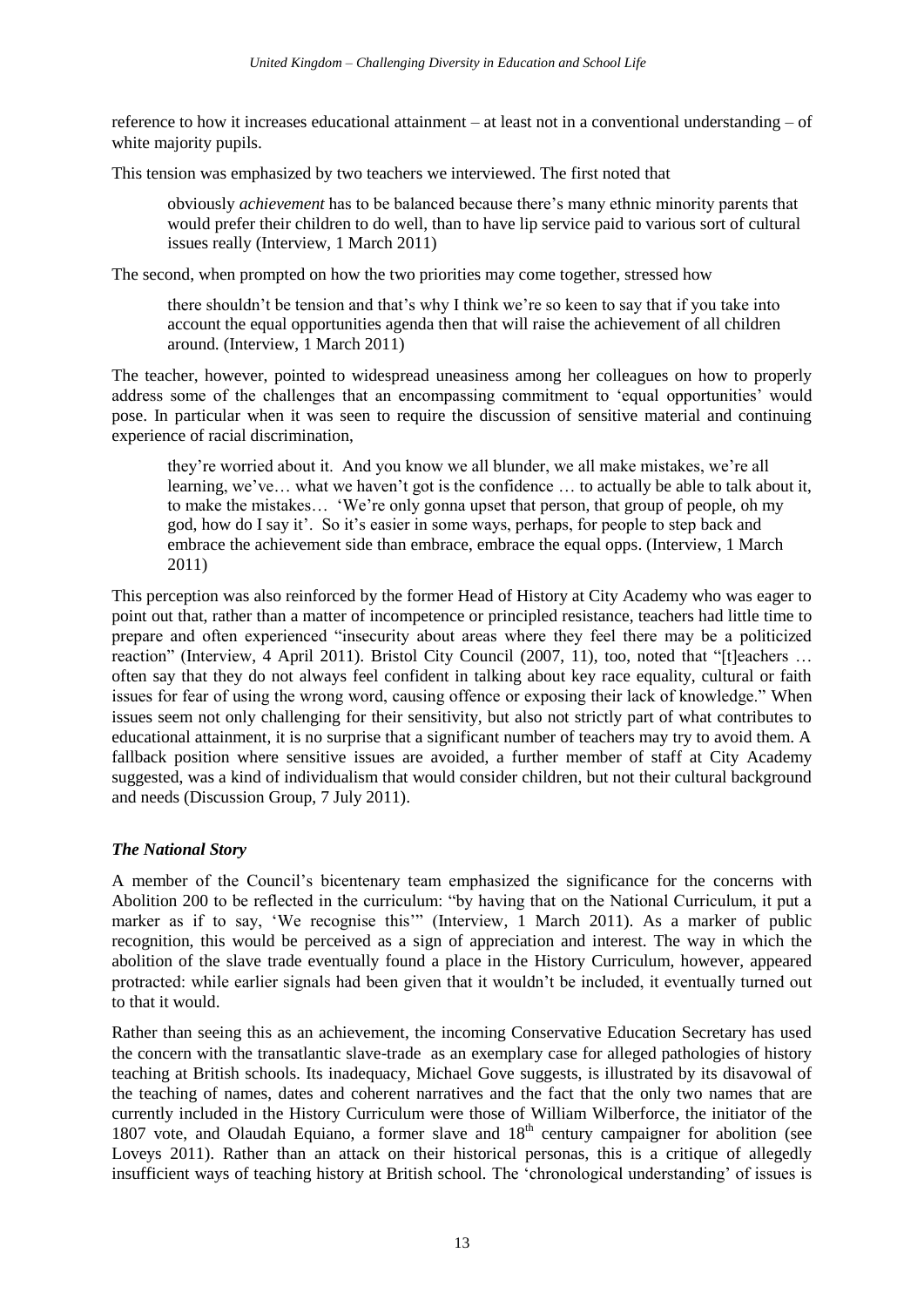seen as underdeveloped (Ferguson 2011b) and students are not provided, Simon Schama suggests, with a sense of the "long arc of time" (cited in Rahim 2010; see also Better History Group 2011). Figures, facts and narratives, it is implied, should not just be exemplary of its more shameful aspects; the concern has to be with "the achievement of brave men and women whose attachment to liberty was sincere and deep" (Gove 2006), and "[o]ur national story can't be told without Churchill at the centre" (Gove cited in Garner 2008).

For the currently ongoing review of the curriculum, Simon Schama was appointed. At the heart of this review, however, there seems to be a certain ambiguity. On the one hand, the emphasis is on the *depoliticization* of the curriculum and Gove came out strongly to suggest that he wanted to "remove everything unnecessary from a curriculum that has been bent out of shape by the weight of material dumped there for political purposes" (Gove 2010). At the same time, there is a strong concern to refocus the subject of history to cover past achievements that, it is suggested, need to be considered for how they inform contemporary understandings of Britishness and allow for a positive sense of national identity – arguably a concern that is political in nature.

One of our respondents, a teacher trainer with profoundly negative views on the curriculum review, pointed out how the existence of multiple perspectives seemed to be increasingly ignored among the proponents of reform:

They talk about our Island story as if there is one island story, one people, and one narrative, and actually that's all fact and, you know, there isn't anything to dispute, which is nonsense and a very poor understanding of history really. (Interview 4 April 2011)

To conclude, there remains the possibility of a majoritarian backlash, fuelled by popular outrage about 'special treatment' and 'special claims', in particular when these are seen to displace older national traditions and 'our history'. The recent debate on the history curriculum signals a declining preparedness to conceive of the 'national story' in an encompassing and inclusive way, or to allow for the presence of multiple horizons.

### <span id="page-25-0"></span>**Conclusion**

With the mainstreaming of Black History, its connection to achievement and the ongoing debate about the History Curriculum we have introduced three areas of educational concern where various positions are present and various political responses appear possible. The wholesale rejection of nonmajority narratives is a fairly pervasive position and, in particular when it works through the populist appeal to how majority narratives are allegedly lost, a real possibility. Moreover, the toleration of alternative minority histories – the sense of Black History being for Black people only – seems reflected in educational practice. To be sure, many of our respondents have emphasized the importance of the cultural self-confidence that results from awareness of one's historical background and that needs to be developed in education.

The question of how to narrate the national story, to make it more encompassing and allow for the multiplicity of perspectives continues to be contested not only between social majority and minorities but also between and within various post-immigration groups. Increasing demographic differentiation means that there are more narratives to consider. In Bristol, the settlement of Somalis in recent years poses considerable challenges to Council politics but also to how the longer-established African and African-Caribbean groups conceive of their social and cultural positions.

Even without such contemporary difficulties, the concern to reconsider national narratives is bound to be contested and faces considerable obstacles. Maybe the most clear-cut achievement that has emerged from 2007 was the heightened interest and concern with historical narratives and local and national representations. It was not merely the official commemoration but the widening participation of various individuals and groups that points to how multicultural accommodation may be furthered through such contestations. Although the debate was in parts confrontational, bitter and toxic, there are signs of a movement where the concern with historical representations continues, more mature instincts prevail and Colston's skeleton is further rattled.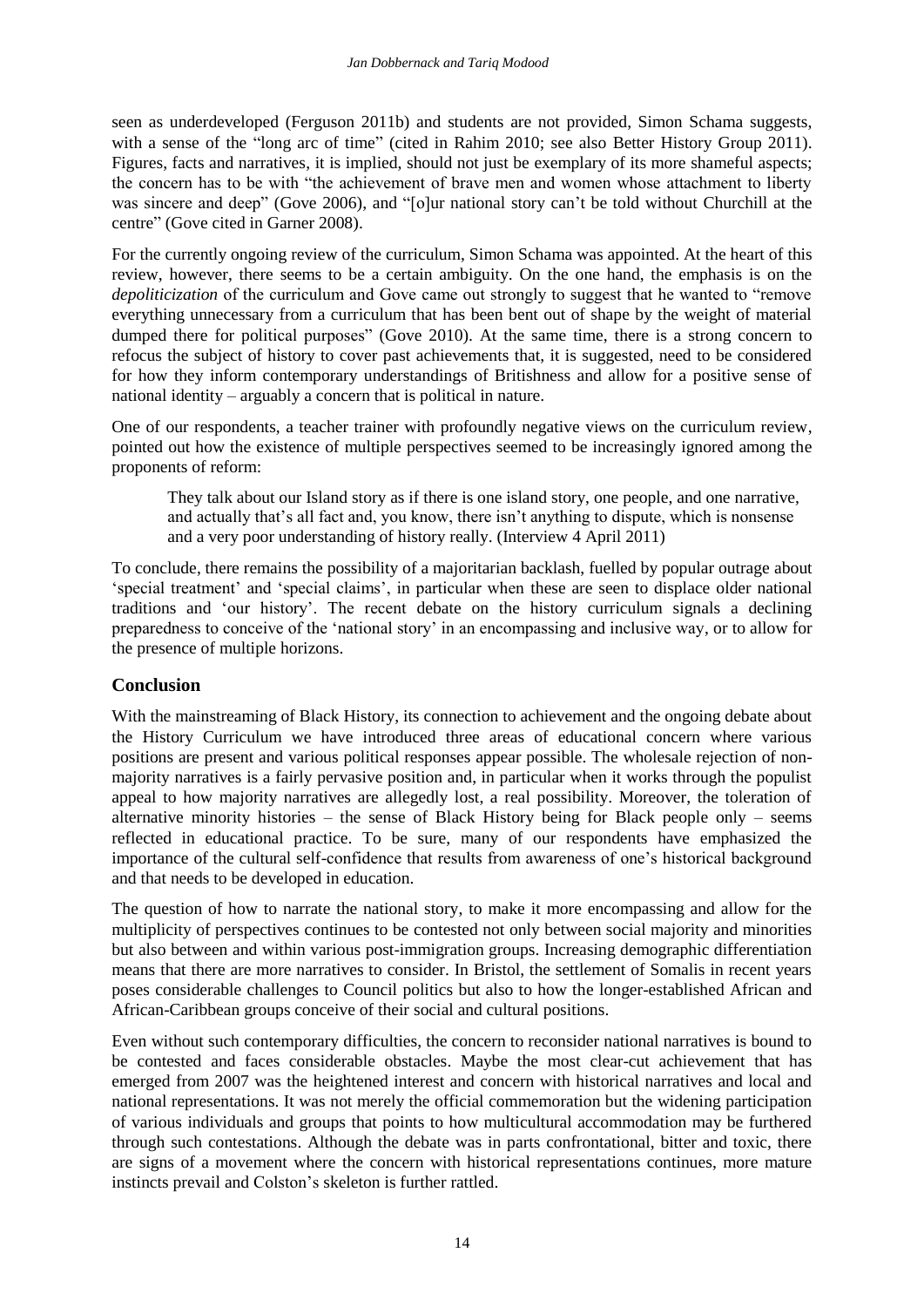# <span id="page-26-0"></span>**Towards greater understanding? The contested guidance for Muslim pupils at state schools**

With this case we explore aspects of how the needs of Muslim pupils in British state schools are conceived, and how suggestions on how to address those needs are put forward and contested. This raises questions not only of toleration, acceptance or respect for religious pupils, their heritage and about the accommodation of religion at a school level. As an additional dimension, it entails decisions about what the needs are that require particular consideration. Although they are widely shared points of reference, the needs of children, as well as their interest or well-being, are understood in different ways and are seen – in particular where religion is concerned – to require different kinds of educational responses.

Such differences are conspicuous in the controversy that we explore here. The Muslim Council of Britain's (MCB) guidance notes *Towards greater understanding. Meeting the needs of Muslim pupils at state schools* tapped into disagreements that are not merely practical or political but reflect a division about educational philosophy and the ethos of state education.<sup>8</sup> This perception is reinforced by differences of emphasis among our respondents. While some, such as Tahir Alam, the author of the MCB guidance, suggest that "children are going to do well because of … stability in their lifestyle, in their belief systems" (Interview, 6 April 2011), others emphasize "openness", "contact" and "communication" as important conditions of well-being (Tehmina Kazi, Interview, 30 April 2011). In its notes, the MCB underlined the "spiritual, moral, social and cultural needs of Muslim children" (MCB 2007, 18). British Muslims for a Secular Democracy (BMSD 2010, 6), responding directly to the MCB, suggests that "[m]any educators have over-emphasized Muslimness at the expense of Britishness and the whole child".<sup>9</sup>

The following explores contestations over the accommodation of Muslim pupils in state schools by focusing on the MCB notes and competing guidance issued by BMSD. We first explore relevant aspects of the nature of the contestation over religion in British state education, as well as some ambiguities in understandings of accommodation. Secondly, we consider the claims and counterclaims in the guidance with an interest in arguments and justifications offered, though with less emphasis on the content of the measures that were proposed (see, however, Appendix Table 3). We conclude with a discussion on how to conceive of the various positions that are discernible with the conceptual toolkit of ACCEPT Pluralism (Dobbernack and Modood 2011). We suggest that, considerable disagreement over principles notwithstanding, the majority of these converge around a minimalist understanding of respect-based accommodation. While, more controversially, understandings of British education can also be seen to support requests for independent Muslim education, the denial of even basic requests – the intolerant option – appears at odds with such conventional understandings.

1

<sup>8</sup> The MCB's guidance notes stand in a line of similar texts, some of which were published for particular LEAs with high numbers of Muslim pupils. The Birmingham LEA (n.d.) in 1988 was one of the first to issue guidance notes for the accommodation of Muslim pupils. Anticipating the title of the MCB notes, the IQRA Trust (1991) issued a document entitled 'Meeting the needs of Muslim pupils: advice for teachers and LEAs'.

<sup>9</sup> While disagreement may result from different understandings of the role of religion for the individual development of children or in public life generally, in this case it is reinforced by some degree of organisational animosity. The MCB aspires to be a "national representative Muslim umbrella body" and is a loose coalition of roughly 500 affiliated organisations, mosques, charities or independent Muslim schools. Its credo is 'Working for the Common Good', though it has been accused in the past – such as by BMSD and its trustees – of a conservative bias, insufficient distance to extremists, and claiming to be representative despite only speaking for a minority of British Muslims; its relationship with Government has experienced ups and downs (Vidino 2011). In turn, British Muslims for Secular Democracy (BMSD) presents itself as a counter-organisation that unites Muslims with a different understanding of the public place of Islam. Its board of trustees was until recently led by the prominent author and journalist Yasmin Alibhai-Brown. The extent of its membership and support is unclear, but it is a much smaller organisation than the MCB.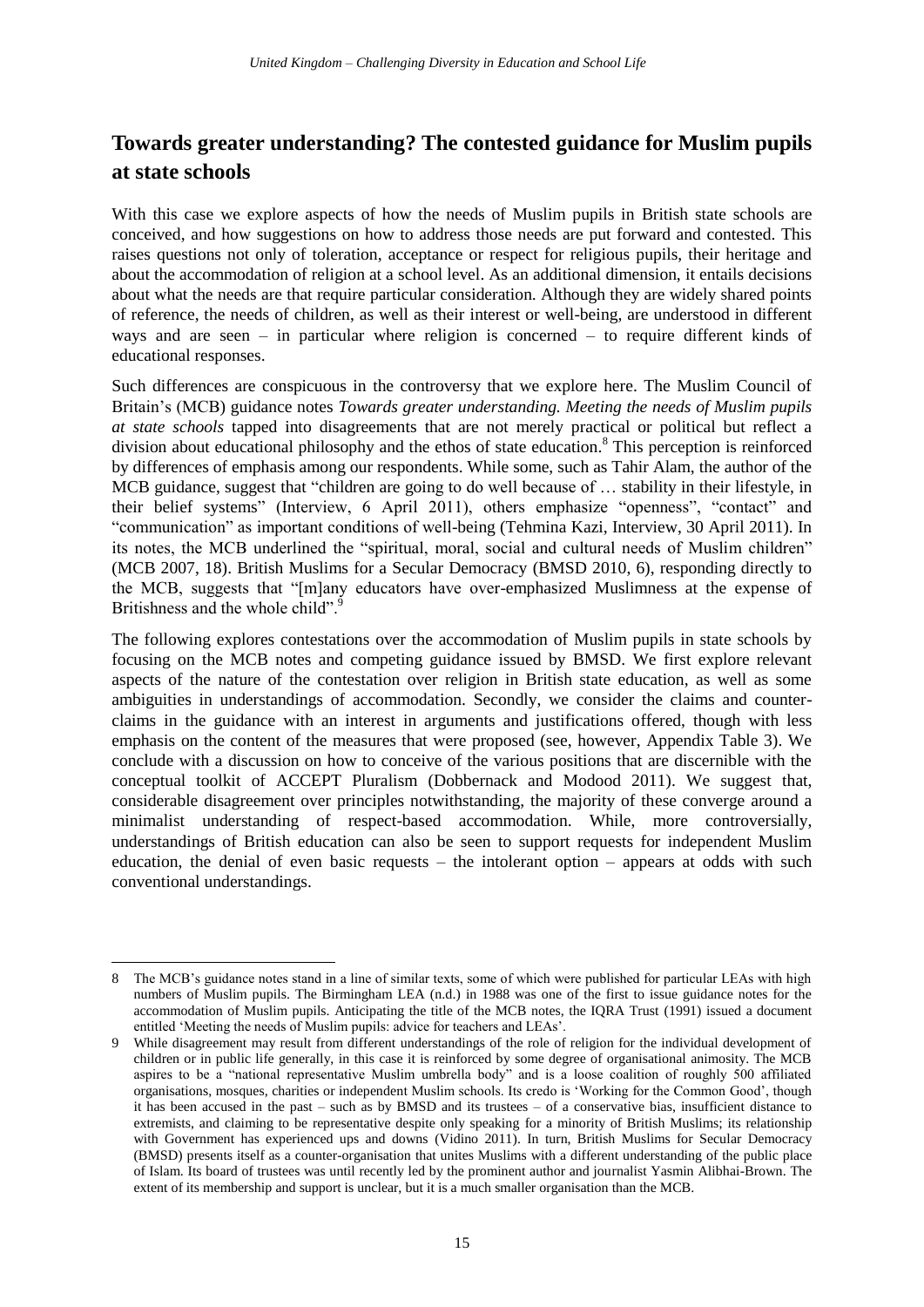#### <span id="page-27-0"></span>**Debating the principles of education**

1

In the debates that concern us here, different emphases do not need to be understood as polar opposites. But disagreement, in as much as it arises from different conceptions of pupils' needs, means that we are moving on unstable ground in our discussion of the meaning and scope of acceptance. After all, practices that are harmful to children or adverse to their needs would usually be considered as intolerable by default. As a site of debate about principles, this means that the field of education shows a certain perfectionist bias and that the minimalism of 'gritted teeth' tolerance may be more difficult to defend than in other fields of debate. Accordingly, principled positions of intolerance and respect may appear more frequent and seem more defensible than those of compromise. However, to what extent these discursive dynamics are reflected in educational practice is a different question that we consider later in the report.

Similar to ambiguities in how children's needs are conceived, there is related disagreement over the purpose of education. While the importance of the transmission of factual knowledge may be undisputed to some extent, other objectives are more contested.<sup>10</sup> Education is usually seen to be concerned with the formation of individuals that can confidently participate in the life of their social environment and aspire to a measure of 'roundedness' and character development. Educational priorities are thus contested in line with diverging conceptions of, at its most fundamental, the 'good life' or what it means to be a 'good human being' (Halstead 2005, 118).<sup>11</sup> Mark Halstead (2004, 522), for example, sees the following dividing line between "liberal educationalists" and Islam where education "will be discussed in terms of the balanced growth of all sides of the individual's personality, including the spiritual and moral, leading to a higher level of religious understanding and commitment in all areas of life". What it means for education to be "wholesome" (BMSD 2010, 5, 9, 11) or "holistic" (BMSD 2010, 6), or to promote "greater understanding and tolerance, respect, equality and social harmony and cohesion" (MCB 2007, 19), may depend on foundational assumptions about educational objectives. There is, then, considerable space for disagreement.

Significantly, it is not just secular purposes in education that see themselves challenged by the religiosity of post-immigration groups. Vice versa, the concern among British Muslims in the education of their children is to a significant extent the result of anxiety about the loss of cultural traditions and beliefs. In graphic detail, Sahib Mustaqim Bleher (1996, 63) draws a picture of this anxiety where the "outside world is [experienced as] a raging monster waiting to eat up your children. … You send them to school and they come back as enemies who despise you and regard you as ignorant and a hindrance to ambitions that their friends and teachers have put into their heads." The experience, as it is portrayed by Bleher and others, is thus one of a rift between the aspirations and needs of Muslim pupils and the purposes of state education not only regarding spirituality but also the conditions of educational success.

When asked on how his interest in the education of British Muslim children emerged, Tahir Alam pointed to this connection between cultural self-confidence and achievement:

[In] our first generation, actually, children, did really well… But the following generations that came through, they were, from a behaviour point of view, from an Islamic values point of view, their values were eroding… Educationally they were failing and they got into crime and so on…. They were becoming kind of, an underclass community… So I was very disturbed by this, 'What the hell is going on here? What is this? You know, why are all of the rubbish schools, all the crap schools, basically, in our areas? What are they playing at? And what's the reason for this?' (Interview 6 April 2011)

<sup>10</sup> Although the weight given to factual and instrumental knowledge may also be disputed. See Ameli, Azam and Merali (2005) or the position paper by the Association of Muslim Social Scientists (2004).

<sup>11</sup> The Association of Muslim Social Scientists (2004, 19) in a position paper on Muslim Education sees some proximity between Muslim educational priorities and Steiner and Montessori approaches.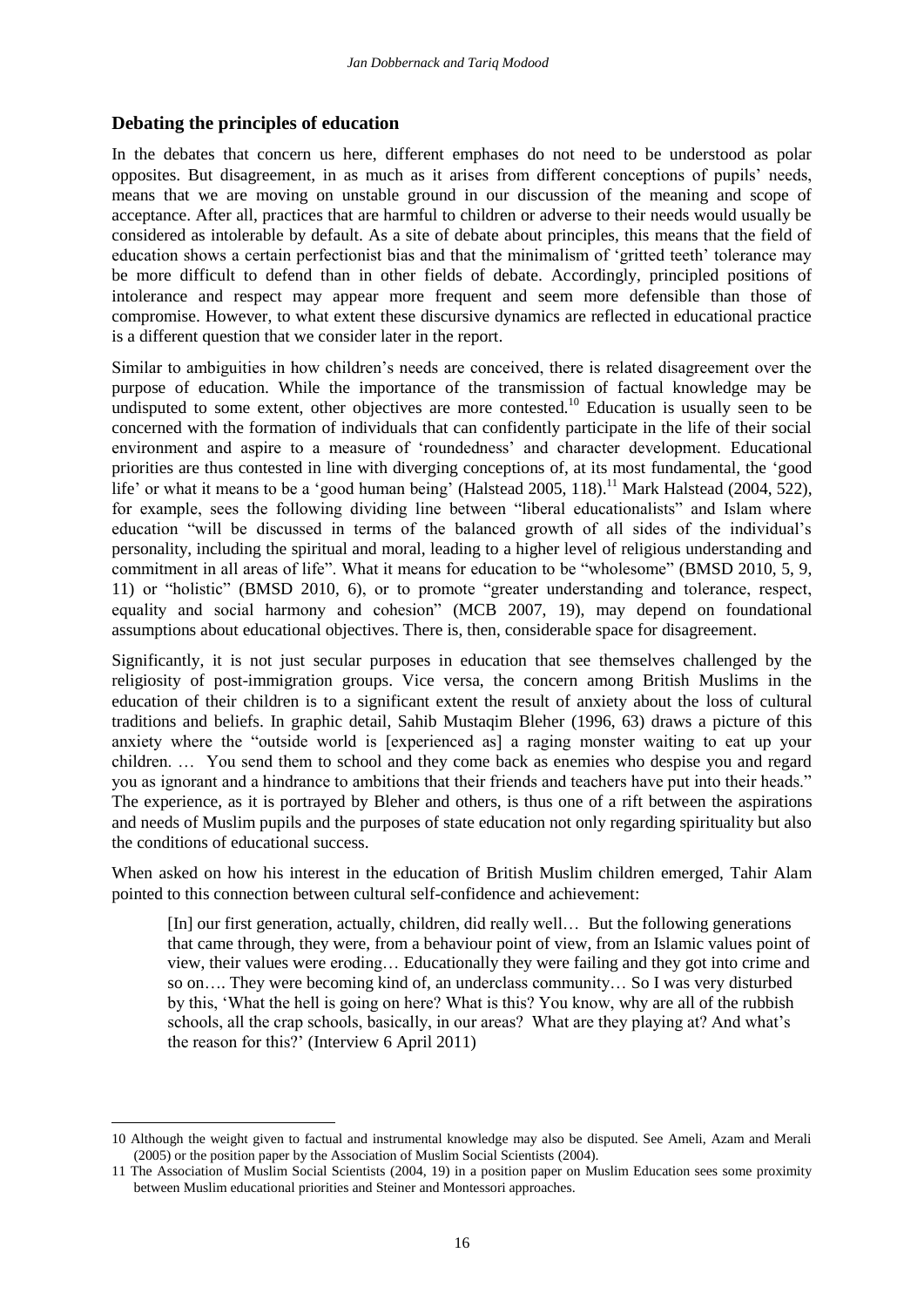For Muslim educationalists and a significant number of Muslim parents, the response to this puzzle would probably be twofold. To increase attainment, an institutional bias against Muslim children would need to be overcome and resources be made accessible. Beyond such requests, certainty of culture and religion underpins educational attainment. Culture, religion and school should work together to instil values and aspirations which steer children towards educational success and protect them from influences that undermine this. If children develop a sense of cultural self-confidence, they will behave to a higher standard.

This connection explains the frustration that Muslim parents may experience when state education is seen to be complicit in children's exposure to harmful influences and when educational institutions, rather than supporting it, are seen to undermine the ethos that allows for educational success. The suggestion, then, is that for "many Muslim parents it appears that the education in state-funded schools is imposing a set of moral, spiritual, cultural and social values, not of their choice and certainly not in consultation with them" (Khan-Cheema 1996, 87). Mark Halstead (2005, 106) points to how the state system was considered spiritually and morally inadequate and, thus, to be "at least partly responsible for the growth of drug addiction, the increasing number of Muslims in custody and the inner city riots of 2001".

It is significant, then, to understand Muslim claims vis-à-vis state schools as a spectrum of positions. Requests may be made for certain practices to be allowed, such as religious dress or for the accommodation of religious needs, such as for *halal* school meals. They may, however, also refer to how religiosity itself is conceived at school and by the school, tolerated or even reflected in its ethos. Beyond the scope of tolerance, these claims would then be concerned with how to achieve the normality of Muslim religiosity in a school environment or even with its positive reinforcement. Such claims and positions have been contested in particular for how they might lead to 'separatism' or entail a departure from principles of state neutrality.



*Figure 2: Importance of religion in young person's life (DfES 2006, 23)<sup>12</sup>*

Despite considerable disagreement, there is some recognition that the significance of religion in particular for South Asian post-immigration groups is empirically given and requires a constructive response from public institutions (see Figure 2).<sup>13</sup> Whether such responses are borne out of pragmatic calculations, the desire to 'just get along' or principled commitments is often unclear. The localism of British education, with various arrangements in place across individual LEAs, means that a variety of

<sup>1</sup> 12 Disclaimer: This table is also displayed in the MCB (2007, 18) guidance.

<sup>13</sup> See Modood et al. (1997) on the particular significance of religion for Pakistani or Bangladeshi post-immigration groups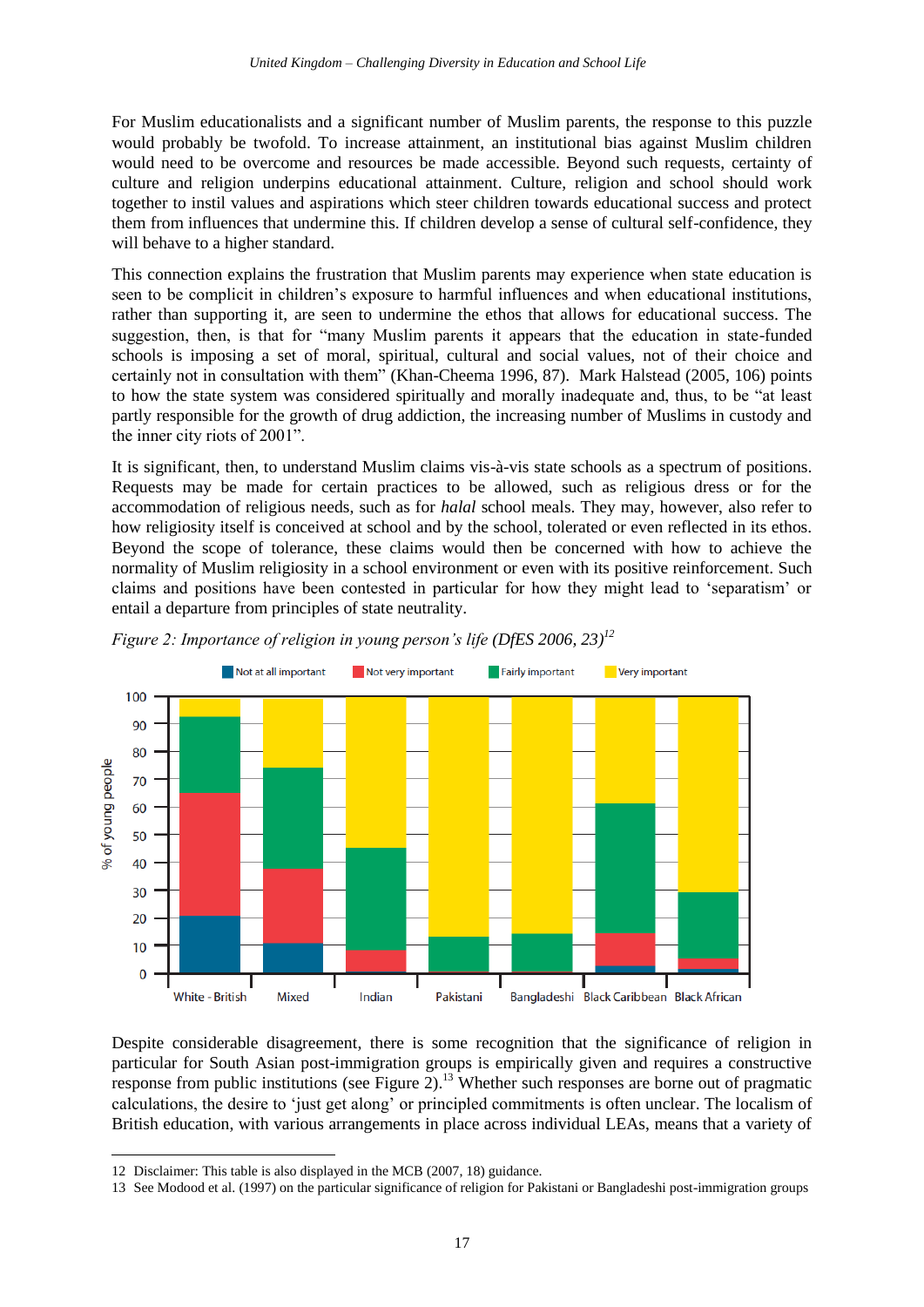solutions have been developed in response to local conditions and particular challenges (Halstead 2005, 120). This allows some schools to experiment, bo be more accommodating and pioneering but this variety is not unproblematic, since the scope of accommodation in schools or LEAs often appears related to the size of their Muslim school population or may results from initiatives by individual headteachers or school governors and, thus, appear somewhat random and patchy.

Responding to such concerns, the MCB's guidance notes were intended to be a comprehensive collection, presented in an "easy-to-use format" (MCB 2007, 19). The document would point to "best practice already implemented in many schools around the country so that Muslim pupils can feel fully part of the state schools they attend" (Alam 2007). It emerged as a result of discussions at the MCB's Education Committee and, its author suggests, in response to various queries that the MCB had received over the years: it "captures much of the good practice from various schools around the country" (MCB 2007, 19).<sup>14</sup>

## <span id="page-29-0"></span>**'Towards greater understanding'?**

1

Before setting out its practical advice, the document includes a statement of principles for a 'Muslim inclusive approach'. The suggestion is that all

children, to whatever extent possible, whatever their background, should be educated in the fullness of their being in consistency with their beliefs and the wishes of their parents, in a spirit that values their multiple identities (faith, cultural and British). This will contribute to nurturing self-esteem and self-confidence, forming the basis for understanding and appreciation for the heritage and beliefs of others. (Muslim Council of Britain 2007, 17)

Addressing such needs, the document suggests, provides for self-confidence and esteem and supports the "personal development" (ibid., 18) of children, whereas failure to do so is "likely to have an alienating effect where pupils may feel that they are not valued". Muslim pupils, it is suggested, have a claim to "see themselves reflected positively in the ethos, curriculum and life of their school" and this respect for pupils' cultural heritage is a vital precondition for their educational attainment. Tahir Alam elaborates on this link as follows:

children who are very confident in who they are, with self-esteem, self-worth, are confident with where they're coming from. Those children are going to do well because of their stability in their lifestyle, in their belief systems… and they kind of know where they are and where they're going. And if children become confused about those kinds of issues, or they think that their background is somehow subordinate, then this actually sends a message which is very different to them. It means that they receive a message at a psychological level, at an intellectual level, that to progress in society they have to adopt the ways of mannerisms of, if you like, other people, which actually are not genuine for them. (Interview 6 April 2011)

The connection between cultural certainty, self-confidence and educational attainment is, then, conceived in a manner that runs parallel to the connections drawn in the case of Black History, though in the case of Black History *awareness* may be more emphasized than *appreciation* or *certainty*. While much of the focus of the guidance is on provisions for religious practice and for sensitivity towards religious beliefs, the positive representation of the Muslim faith is an issue of some significance. Requests to allow children to practice the requirements of their faith in the various chapters of the report are usually accompanied by suggestions on how the non-Muslim school population should be engaged and brought to understand their significance for Muslims pupils. The

<sup>14</sup> The MCB guidance notes cover religious dress (MCB 2007, 20-2), school meals (23-4), provisions for prayer (25-7), during Ramadan (28-32), Islamic festivals (34-35), Physical Education (36-40), Religious Education (41-3), Collective Worship (44-6), Sex and Relationship Education (47-50), language teaching (50-1), the arts (52-3), resources in the school library (54-5), educational visits (56-7) and 'further issues' (58). The BMSD guidance covers clothing (7-8); swimming (8), The Arts (8-9), forced marriages (9-10), learning about other faiths (10-1), Sex Education (11-2), Friday Prayers (12), Absences from school (12), Eid Festivals (12-3) and gender segregation (13). For a comparison of areas where both organisations have made suggestions, see Appendix Table 3.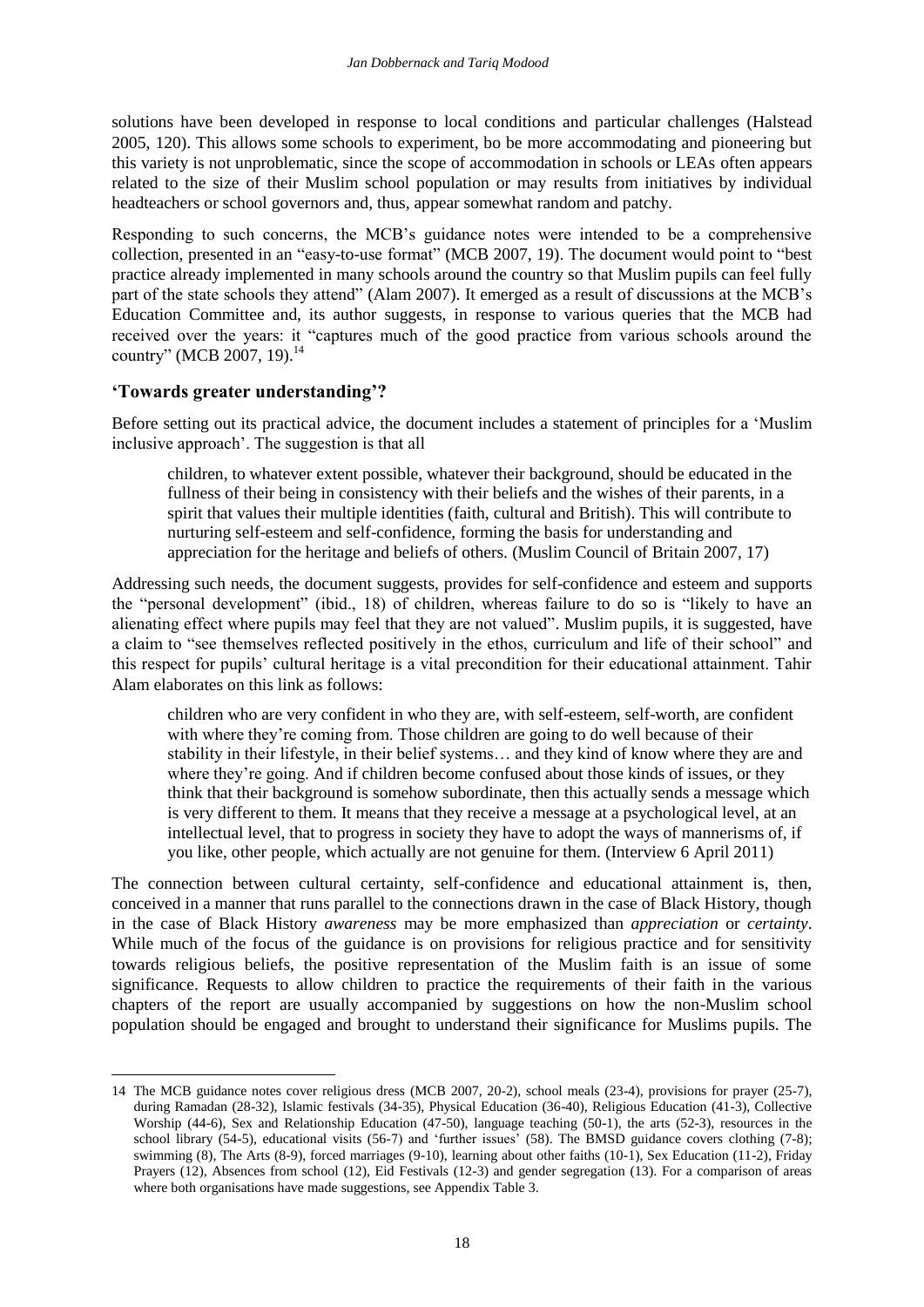BMSD guidance, by contrast, can be understood as suggestions for how Muslim pupils can be made to feel part of a multi-faceted but shared British culture.

#### <span id="page-30-0"></span>*Three issues: 'Muslims', 'should' and 'compromise'*

Already the notion of certainty of culture or belief points to issues that seem not entirely straightforward. After all, while certainty may be a value for some, others may either experience or even relish uncertainty as their preferred modality of identity. There are three further ambiguities in the document that have been singled out by some of its critics.

1) The designator 'Muslim', which is used in the document to introduce expectations of Muslim pupils and their parents, may be understood as either referring to the reality of actual claims coming from Muslims as a social group or by reference to faith-based demands. It seems that the intention of the author of the notes was the latter: although there may be a certain assumption among the MCB that Muslims should be practicing and thus can be expected to put forward particular claims for the accommodation of religious practices, there is an acknowledgment that this is not the case for every British Muslim. Tahir Alam remarks that "if a Muslim does not consider it necessary to wear the *hijab* or does not object to swimming in a mixed-gender environment or communal naked showering, then this is not [an] issue for the school and no advice is required" (Interview, 6 April 2011)*.* However, in objections to the document, this distinction may have been lost and it was alleged that the MCB presumed to speak for the entirety of British Muslims, despite the diversity of understandings within this group, and furthermore to impose a religious-cultural model (Interview, 16 June 2011). Dean Godson (2007) of Policy Exchange perceived in the document the intention to 'Arabize' British Muslims.

2) A certain disjuncture between requirements derived from faith, as embodied in scripture or historical practice, and the actual practices of a social group is probably inevitable, and certainly not exclusive to Islam and British Muslims. Moreover, a similar distinction also seemed to underpin different understandings of the nature of requests in the guidance notes – to the references to *should*. The right-wing think tank *Policy Exchange*, for example, noted disapprovingly that in the guidance the "word 'should' is used over ninety times, mostly in demands for concessions" (Bald et al. 2010, 29). It further remarked that the report gave "the impression that the onus is on schools to adapt to Muslims, rather than the other way round … it encourages Muslim parents to make maximal use of their legal rights" (ibid., 30). This critique is mirrored in the responses from BMSD representatives who suggested that the document "was pandering excessively, it didn't sort of allow any space for compromise, or resolution: the whole thrust of the document was about make such-and-such demand and … it'll be granted" (Interview, 30 March 2011).

When questioned on this line of critique, Tahir Alam made the following distinction to explain the nature of the requests. The world '*should'*.

relates to the, to the obligation upon the Muslim to do that or not. That relates to 'should'. So for example, if I have to pray five times a day, that's gonna appear as a 'should'. Because that's, that's not necessarily what you can do, it's not dependent upon what you can do. It's dependent upon what the Muslim has to do, and therefore we are saying that you *should* do your best to make such an accommodation. And that 'should' is traced back to the obligation. So where, for example, it is purely optional, in other words it's a luxury, in other words it's not a religious obligation, we've not said anything. (Interview 6 April 2011)

The subject position of 'Muslim' is conceived religiously, not sociologically. It is conceived with reference to Islamic faith positions, and neither with the social practices of British Muslims in mind nor with the diversity of more or less devout orientations that can be found in this social group.

3) Such differences may, finally, also explain disagreement over the possibility to *compromise*. The criticism from *Policy Exchange* – that Muslims were encouraged to make "maximal use of their rights" – seems to be based on the assumption that such rights were largely or entirely optional,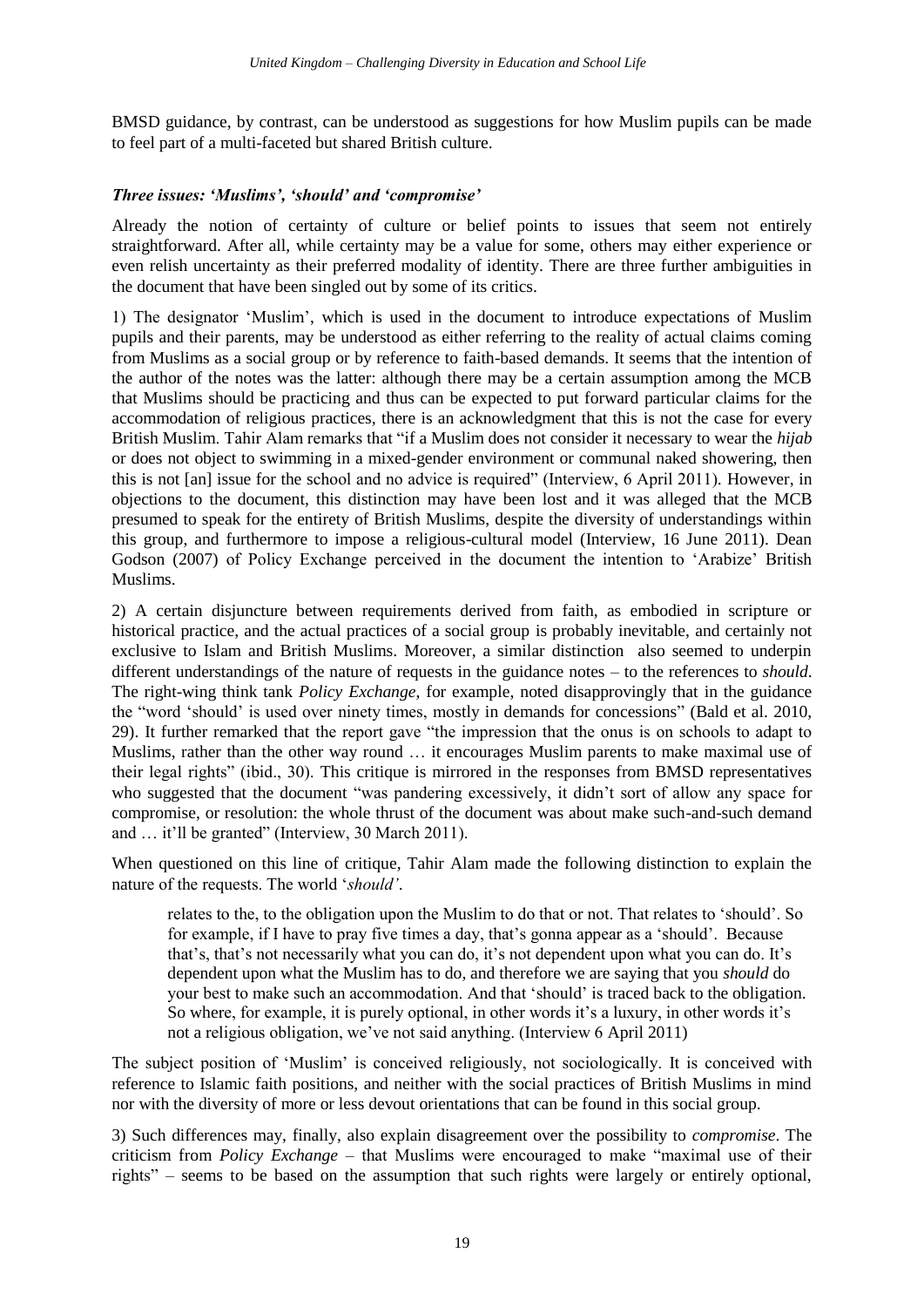similar maybe to various lifestyle choices that one can make depending on inclinations and taste. From the MCB's perspective, however, what is demanded is basic respect for religious pupils, and the request to 'compromise' would, in turn, be understood as the request to compromise on one's faith. The rejection of such requests is experienced as particularly onerous since, on the spectrum of possible claims, the requests in the guidance notes are not seen to be particularly far-ranging. They are predicated on a minimalist notion of respect for Muslim pupils and the kind of respect that is due to them as individuals extends to their religious identities.

This kind of respect for religiosity, not necessarily for religion, is contrasted with other, more wideranging requests. In Muslim majority neighbourhoods, but also basically wherever the according initiatives may find sufficient support, these may not just be for accommodation and allowances within the state sector but for the introduction of 'Muslim schools'. Tahir Alam suggests that the notes were

just saying practically what schools should do to make a Muslim child feel comfortable, … it is not asking to make the school into a Muslim school, you know? It's not asking for that, although I could ask for that, of course, on the basis of the other principle, that we are right to educate our children according to the wishes of their parents, not according to the wishes of some guy who's never seen the child and never seen the parent either, if you know what I mean? … But I'm not really talking about that, I'm saying that if schools are, you know, serving the Muslim community, they should make, you know, every effort to accommodate them, in a way that respects them, values them, and so on. That's the basic principle of respect. That's all the document is saying, very basic things. (Interview, 6 April 2011)

The requests that are summarized in the notes are, thus, presented as "very practical, very mild" and contrasted with other legitimate requests, such as the introduction of Muslim schools. The issues to what extent independent schools would be desirable to provide for education according to Islamic principles is somewhat disputed. However, acquiescence to state education is not infrequently presented as the result of pragmatic, not principled, choices. The compromise, then, is this acquiescence to public education and this compromise will be perceived as more problematic where 'basic respect' isn't forthcoming. These request do not appear particularly far-fetched as conventional understandings of education in Britain, the role envisaged for civil society and the focus on neighbourhood provision resonate with Islamic priorities. Mark Halstead (2004, 526) suggests that in Islam "education was not an activity separated from other aspects of society; it was rooted in the community it served, responding to its needs and aspirations and preserving its values and beliefs."<sup>15</sup> The number of independent Muslim schools has grown in recent years and there has also been a slow increase of Muslim schools within the state system.

### <span id="page-31-0"></span>*Reactions and critique*

-

In the rejection of the guidance, various lines usually mingle and are not always easy to separate for what is the result of principled disagreement or based on expressions of indignation, knee-jerk or otherwise. Often, a certain alarmism is palpable, which at its most populist extreme – for example in an article in the Washington Times (2007) – sees a direct connection between acquiescence to demands in the guidance notes and the erection of a "Shariah state". Dean Godson, Research Director at the think tank *Policy Exchange*. Godson (2007) stated in *The Times* that the document was a

charter for segregation of the sexes – and urges strict controls on how dance, drama and sports are organised. More Arabic lessons all round, too – in line with the traditional Islamist aim of 'Arabising' Britain's predominantly South Asian Muslims.

<sup>15</sup> This local orientation has recently been reinforced in a new drive towards Academies and Free Schools. Regarding these, right-wring commentators have expressed considerable uneasiness about how this drive might lead to the extension of the 'faith school' sector and to an increasing number of Muslim schools (MacEoin 2009; Bald, Harber et al. 2010)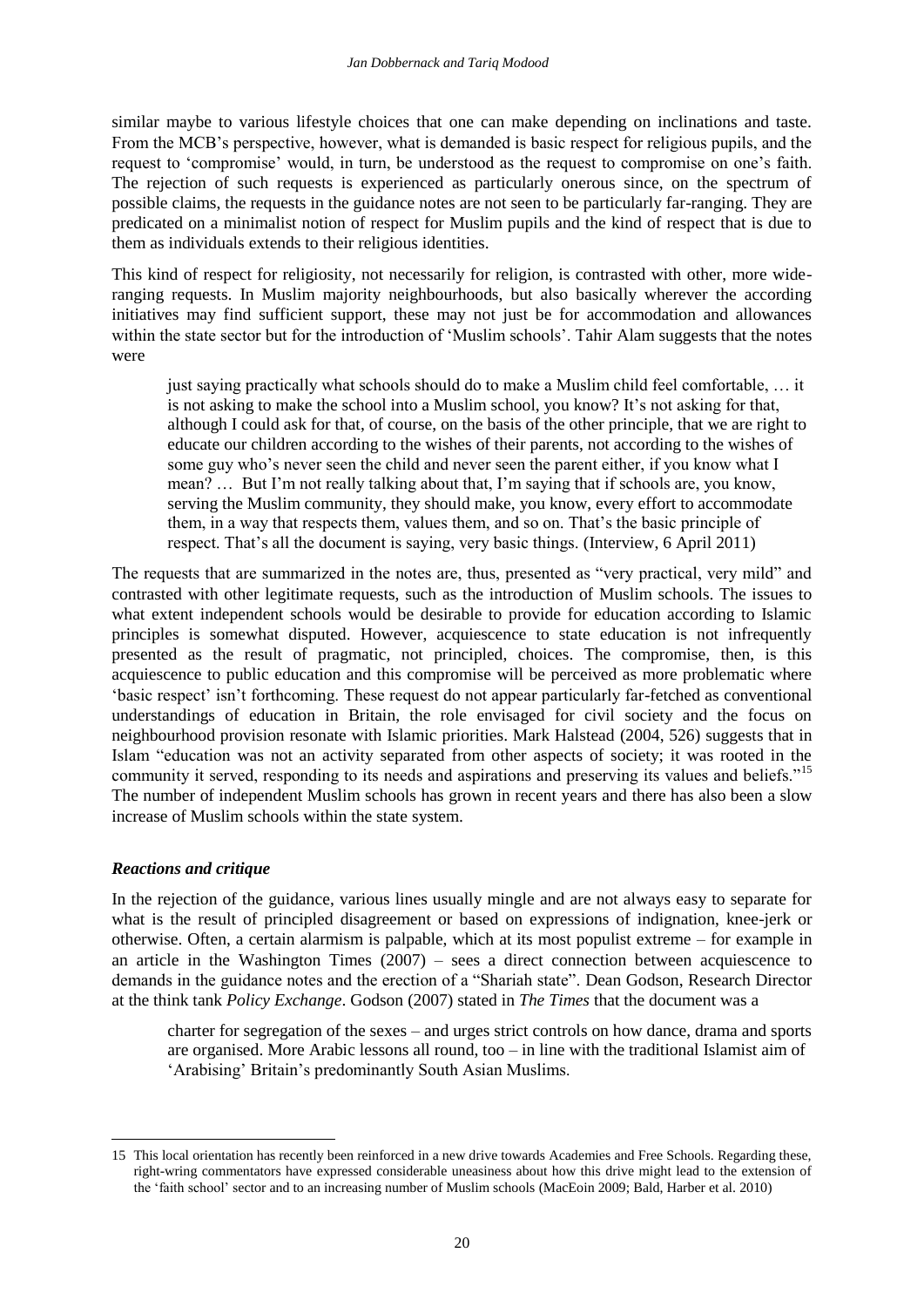A prominent actors involved in the drafting of the competing BMSD guidance notes warned of "tribal customs coming from Saudia Arabia" and how these amounted to "cultural perversions that have nothing to do with Islam" (Interview, 16 June 2011). Parts of the national tabloid media equally commented on the guidance and occasionally misconstrued the MCB's position, probably intentionally so such as when the *Daily Express* summarized the notes as follows: "Muslims: 'Ban Un-Islamic Schools" (Milland 2007).<sup>16</sup>

Among the more principled positions that seem to underpin objections to the guidance, issues of state neutrality and an anxiety about ethnic or religious separatism in education rank highly. The MCB, suggested that its document should be understood as an "an agenda for promoting greater integration. … not a demand list as some detractors want people to believe" (Alam 2007). By contrast, Shaaz Mahboob for British Muslims for Secular Democracy (BMSD 2007) commented that the

recommendations, should they be implemented by schools, would not only serve to increase the segregation of Muslim pupils from their non-Muslim peers, who may grow up viewing Muslim pupils as those unduly awarded concessions and treated somewhat differently, thereby creating a wider gulf between the communities in the years to come.

In the critique of 'separatism' it is emphasised how acquiescence to requests might fuel resentment on the part of non-Muslim pupils. Mahboob suggested that the guidance was not only "impractical and divisive" but posed a threat for how conservative notions of religious observance would be generalized and schools "forced into acceptance and implementation by undue pressure being put on them by hard-line organisations such as the MCB".

Muslim parents and pupils who are otherwise liberal minded and flexible in their approach towards practising their religion would also come under social and peer pressure to conform to the general notion that all Muslims (parents and pupils) wish to see these recommendations implemented within the schools. (BMSD 2007)

Conspicuously, it seems it is not the illegitimacy of the principles that are reflected in the MCB guidance that is at the core of these objections – not the MCB's reference to "basic principles of respect" – but various practical and organisational issues as well as the intended or unintended effects of the guidance if it was implemented. Moreover there are differences between respective understandings of religious identities, whether these are worthy of respect, and what this respect entails, such as regarding the possibility for compromise and interaction with others who have no or different religious identities.

The rejection of the guidance, however, is primarily justified with reference to its allegedly 'divisive' effects, to its impracticality or for how its adoption would be experienced as an imposition of uniformly conservative practices on populations of Muslim pupils that are diverse. These concerns are clearly significant. Respect for religious pupils is supported by the same principles that would point to respect for the freedom to practices, for example, a non-religious identity and double standards of respect, where they exist, may be legitimately criticized. However, it is not clear how this would amount to a compelling response to claims for accommodation based on respect for Muslim pupils.

## <span id="page-32-0"></span>**BMSD's alternative guidance and the pitfalls of culture**

In light of this uncertainty the 2010 guidance that BMSD issued in response to the MCB's earlier document elucidates some sources of a more principled disagreement. While the guidance was envisaged as an alternative to the MCB document, the rejection of the MCB positions that BMSD (2007) had issued previously is muted in the document (and there is generally a sense in which BMSD varies between more strident and muted expressions of its objections to the MCB's positions). Its emphasis is on 'reasonable' requests and 'compromise'. Tehmina Kazi, BMSD's director, suggested as a primary motivation for the drafting of the competing guidance, that the MCB notes "didn't strike

<sup>1</sup> 16 The MCB had claimed no such thing and subsequently submitted a complaint to the Press Complaints Commission (PCC) regarding distortions in the Daily Express story (www.mcb.org.uk/uploads/lettertoPCC.doc).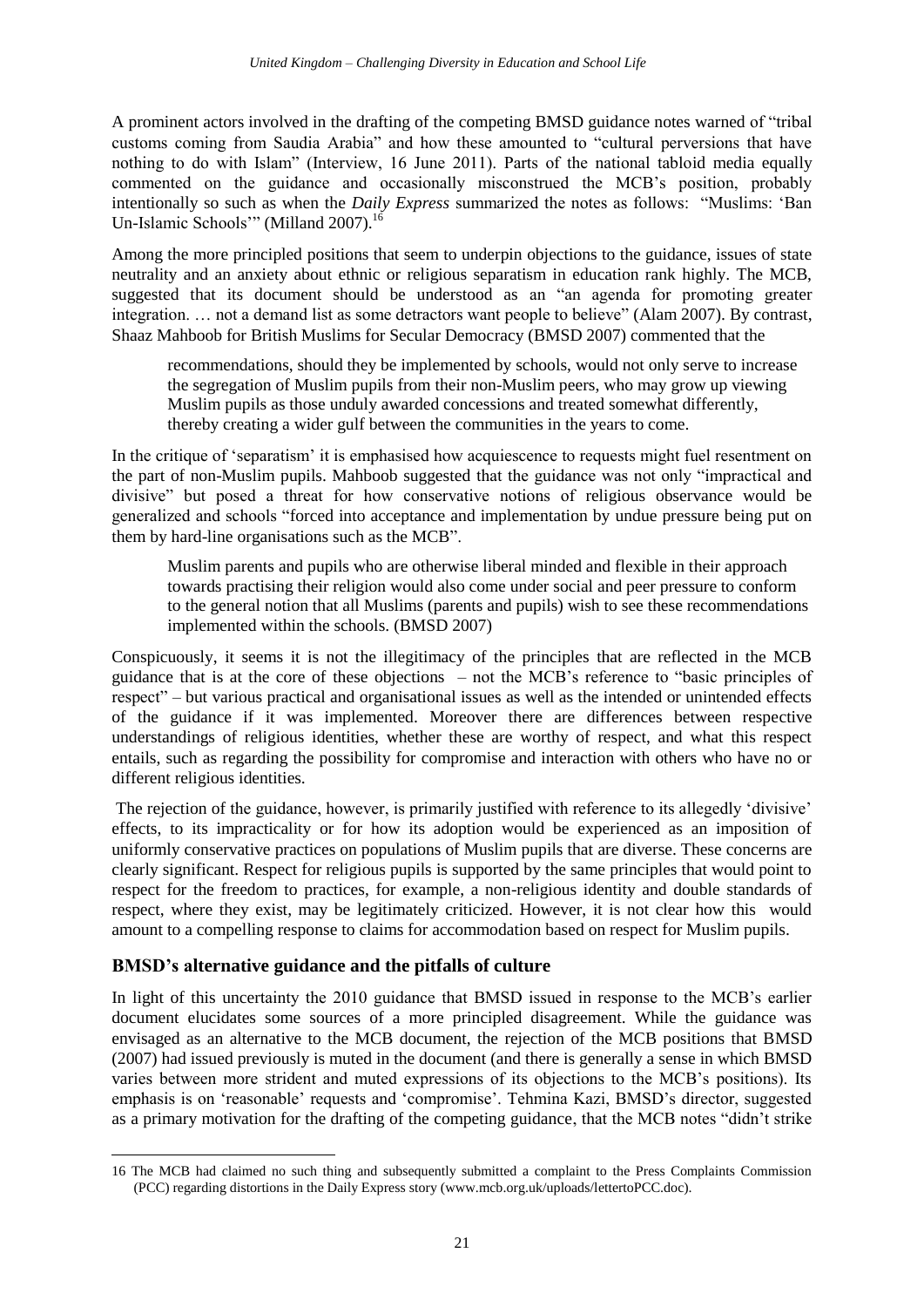a good balance between the interests of the teacher, the student, and the parent" (Interview 30 March 2011).

The issue of compromise, of course, is complicated where faith-based demands are concerned. However, there is an explication in the guidance on why 'compromise' should be a possibility. Conspicuously (in capital letters), BMSD (2010, 6) alleges that

[p]ractices and beliefs that define groups and individuals are precious, but they cannot become the sole basis for policies and politics. CULTURE IS DYNAMIC, not static and set in stone forever.

This exhortation about culture is linked to the encouragement of British Muslims to overcome "disengagement" and develop a "sense of national belonging" – which had previously been lacking "partly because of racism, partly because of self exclusion and myths of return" (ibid.). The position of cultural self-confidence that the MCB considers a precondition for educational attainment, but also a good in itself, is rejected. For BMSD, it seems this does not provide sufficient grounds for making requests.

Positions within BMSD on these issues may differ, but explications by one of the authors regarding the need to *deculturalise* Islam are instructive:

As long as you project Islam as culture, Muslims are going to have problems integrating into Western societies. That is the issue. That should be a major recommendation of your project. As long as they are seeing culture as religion Muslim will never be fully integrated, never. (Interview, 16 June 2011).

This interviewee considers conservative religious dress, such as the *niqab*, as expression of "tribal customs coming from Saudia Arabia" and "cultural perversions that have nothing to do with Islam". His objection, which he forcefully supports with reference to general equality, is part of a wholesale rejection of cultural practices that he considers a distortion of – and alien to – the religious core. He also has considerable misgivings about a variety of further types of dress, such as *shalwar kameez*, or practices, including facial hair, in as much as they are understood as expressions of Islam. His notion of the way ahead for British Muslims is that "Islam should not be a culturally based… I want to see British Muslims, in other words: a British culture with Islam as religion" (Interview, 16 June 2011).

A problem for this position, of course, is that a significant number of British Muslims, the majority some would suggest, do not share this deculturalised conception of Islam. They aim to a varying extent either for the preservation of some cultural practice or, more frequently, for some kind of adaptation that allows for some ethno-religious customs to be actualised in the diaspora. The distinction between the religious and the cultural may not be shared in the way envisaged by BMSD and may point to religious practices that seem rather alien to a significant number of British Muslims. For some, clearly, the idea of deculturalised Islam may appear unproblematic or appealing, but a majority of British Muslims would need to be 'reformed' to comply with this conception. Some coercion would be necessary for them to conform in their religious practice to exhortations that are, though only in elements, included in the BMSD guidance notes and reiterated – much more strongly – by one of its authors.

### <span id="page-33-0"></span>*Principles and practices*

Where BMSD conceives of identities as dynamic, the MCB puts emphasis on certainty and selfconfidence. There seems to be some principled disagreement, then, that is informed by different conceptions of pupils' needs, of how to understand culture, and its role in the religious practice of British Muslims. Generally, however, it seems that this disagreement does neither underpin radically different conceptions of the respect that is due to religious choices made by Muslim pupils nor of important objectives in the education of Muslims. Both guidance notes claim that their perspectives would most suitably lead to heightened achievement among Muslim pupils. Different from the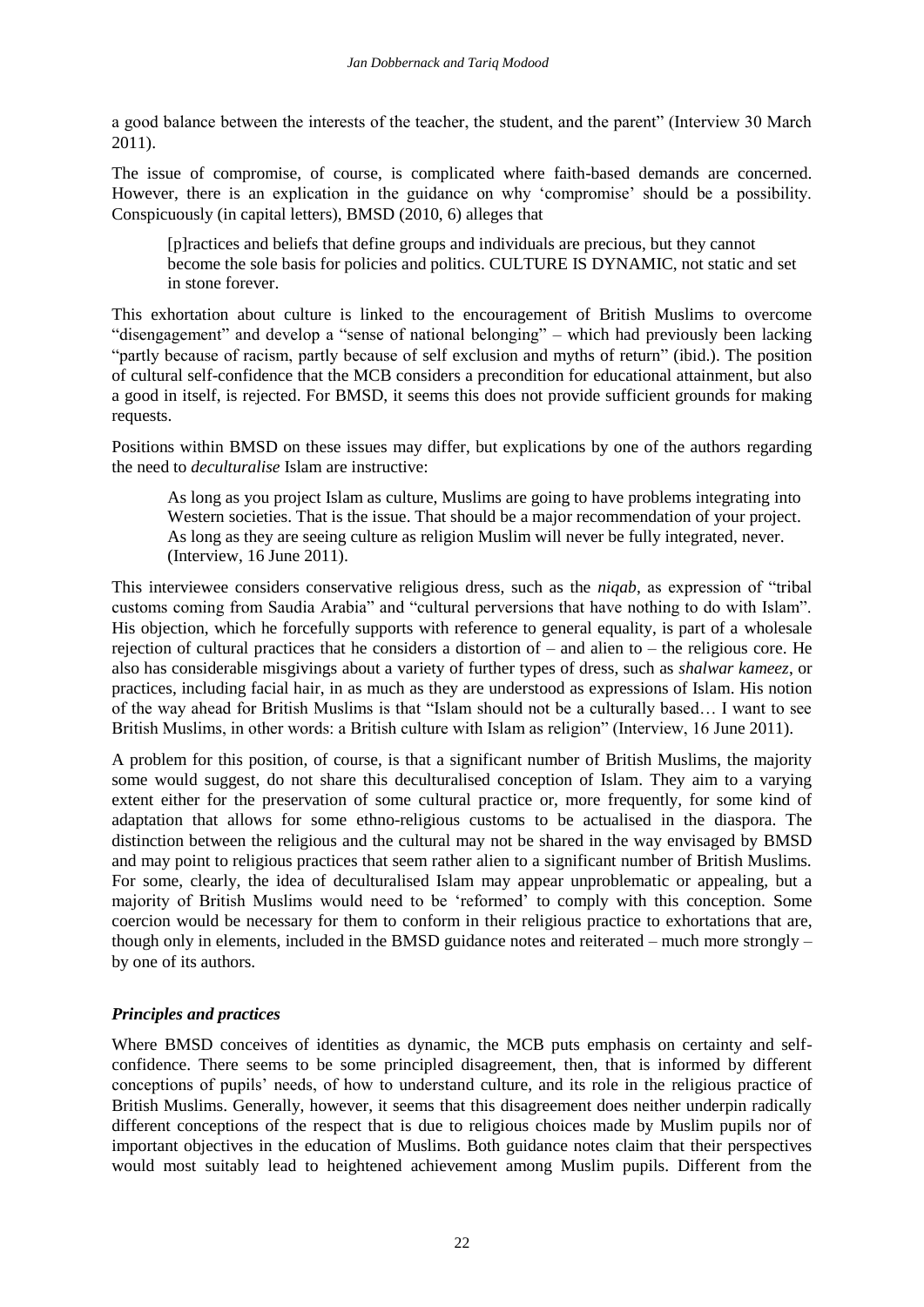emphasis of the MCB notes, the BMSD highlights the need for "understanding both ways" where, previously, "[t]oo often the traffic has been one way" (BMSD 2010, 5). Parents could be expected to "compromise for the greater good" (ibid.) and thus to withdraw their requests for special consideration if these turned out to be too burdensome for schools. Where the MCB document focuses on the kinds of claims that schools should be prepared to encounter and accommodate, BMSD is concerned with questioning these claims where they are portrayed as 'unreasonable' or 'conservative' (ibid., 9, 13) and with providing headmasters with argumentative resources to refuse demands that are portrayed as excessive or harmful.

These are significant issues that, in particular where the 'protection' of non-religious pupils is concerned,can be defended in strong principled terms. Surprisingly, however, deep conflict over principles is does not translate in equal measure into disagreement over the practicalities of accommodation. Suggestions made by both organisations show considerable convergence on some issues, a certain differences of tone and emphasis and a few – not many – suggestions that point to genuine disagreement. BMSD, too, lists various requests that religious Muslims could legitimately expect to be accommodated by schools and gives practical advice on how schools may respond to such requests (see Appendix Table 3).

Regarding religious dress, BMSD (2010, 8) suggests that it is "perfectly legitimate for a school to refuse to compromise on the jilbab and the niqab, both for health and safety and integration reasons". The MCB (2007, 20) suggests that "[i]n public boys should always be covered between the navel and knee and girls should be covered except for their hands and faces, a concept known as 'hijab'" and adds, in a footnote, that for "some Muslims fulfilling this requirement may mean the wearing of the jilbab". The *jilbab* has been contentious: while it is accommodated in the uniform code of some schools, others – even those run by Muslim headmistresses – refused to accommodate the *jilbab* and have been found right to do so (House of Lords 2006). Beyond this controversy, it is maybe most conspicuous that the *hijab* is uncontested, and some basic requirements for the accommodation of religious dress are acknowledged – though not encouraged – by BMSD, too. The same logic – an emphasis on extreme cases, and a certain lack of enthusiasm for, though the implied acceptance of 'normal' claims – runs through the BMSD document. The MCB, by contrast, highlights the normality of its claims and fails to mention situations where exaggerated or outrageous requests should not be accommodated.<sup>17</sup>

There is neither the indication that claims for accommodation based on respect are radically challenged by BMSD, nor that the MCB goes substantially beyond these ideas of accommodation. Both organisations in their respective guidance, as can be seen in Appendix 3, gravitate towards a respect-based minimum of acceptance. This minimum is not spelt out by BMSD and is not the exclusive focus of the MCB, which at least hints at more far-ranging requests, including for educational self-determination and for what Juila Ipgrave (2010) has coined "epistemology-based inclusion".

The disjuncture between violent disagreement over principles and relative proximity on practices also highlights a puzzling feature of the recent multiculturalism debate. David Cameron (2011) announced the need to have "less of the passive tolerance of recent years and a much more active, muscular liberalism" and renounced the "doctrine of state multiculturalism". Similar to the principled disagreement between MCB and BMSD, Cameron's emphatic rhetoric may have little policy content. Many people worry about residential segregation, inward looking communities and how this is reflected in British schools. But these are not the result of policies and a different population distribution could only be achieved, to coin a phrase, by muscular illiberalism (Modood 2011b).

Regarding the minimalist, respect-based accommodation of Muslim religiosity in state education, this illiberalism is not on the table. Principled disagreement over the place of religion in public life does

-

<sup>17</sup> Tahir Alam acknowledges the existence of "unreasonable requests" and that the guidance may be beneficial for headteachers to deal with these (Interview, 6 April 2011). It is not clear why this purpose of the guidance is not acknowledged in the document itself.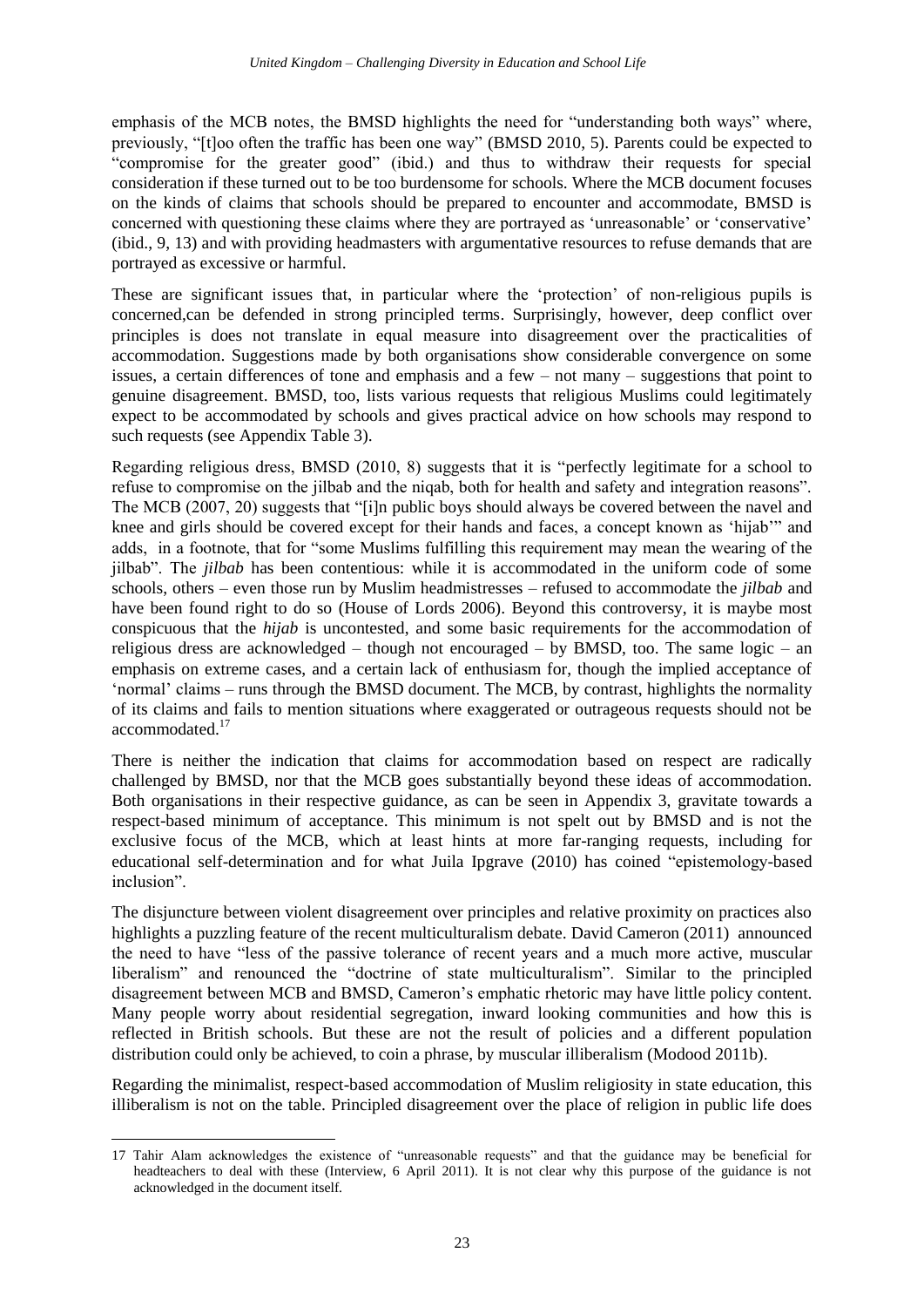not lead to radically different conceptions – at least not in the mainstream – of the respect that is due to religious choices made by Muslim pupils and how these should be accommodated. Suggestions that fall behind such understandings would have to break with enshrined notions of liberal respect for individual choice as well as with conventional understandings of practice and ethos of British education. Although requests for such a break have been made (Godson 2007; MacEoin 2009; Hargey 2011), they would need to overcome considerable obstacles before they could hope to inform educational practice.

#### <span id="page-35-0"></span>**Conclusion**

-

In this second case we have examined contestations that are exemplary for the debate over the accommodation of religious identities and practices in British public life. Some of the conflict in this field can be explained by entrenched animosity between representatives of organisations with different aims and membership. Principled disagreement, moreover, is evident, such as on how to conceive of British Muslims as a social and faith group, on the connections between 'religion' and 'culture', and on the possibility of compromise where faith-based claims are concerned. Generally, however, it seems that principled disagreement does not necessarily lead to radically different conceptions of the respect that is due to religious choices made by Muslim pupils. A minimalist understanding of respect for their identities and informs both guidance notes that we have examined here, although this understanding is often only implied.

British educational practice, as it is institutionally enshrined and continues to be developed, is consonant with this idea of respect. Suggestions that do not live up to this have to break with liberal notions of respect for individual choice as well as with conventional understandings of education in Britain. Even the main driver 'beyond' the respect-based accommodation of Muslims within the state system – the request for independent Muslim schools – is conceivable without implying a break with conventional understandings, though it is more controversial.<sup>18</sup> By contrast, requests to disallow for example religious dress may be made on a level of abstract generality, for example when the claim is that Islam needs to be 'deculturalised'. It is unlikely that such requests will be successful or appealing if considered for the coercive measures they would require in practice. Immigration minister Damian Green, referring to France's 'burka ban', recently remarked that "[t]elling people what they can and can't wear, if they're just walking down the street, is a rather un-British thing to do" (BBC 2010). Although the burka is not what is at stake in the contestation over the two different guidance documents, Green's proposition arguably captures a prevailing spirit as far as religion and British public life are concerned.

<sup>18</sup> Although the recent drive towards 'free schools' and 'academies' promises to increase the space for Muslim faith schools, in the past their introduction frequently failed due to practical and financial constraints. It remains to be seen how many Muslim 'free schools' and 'Academies' will be established.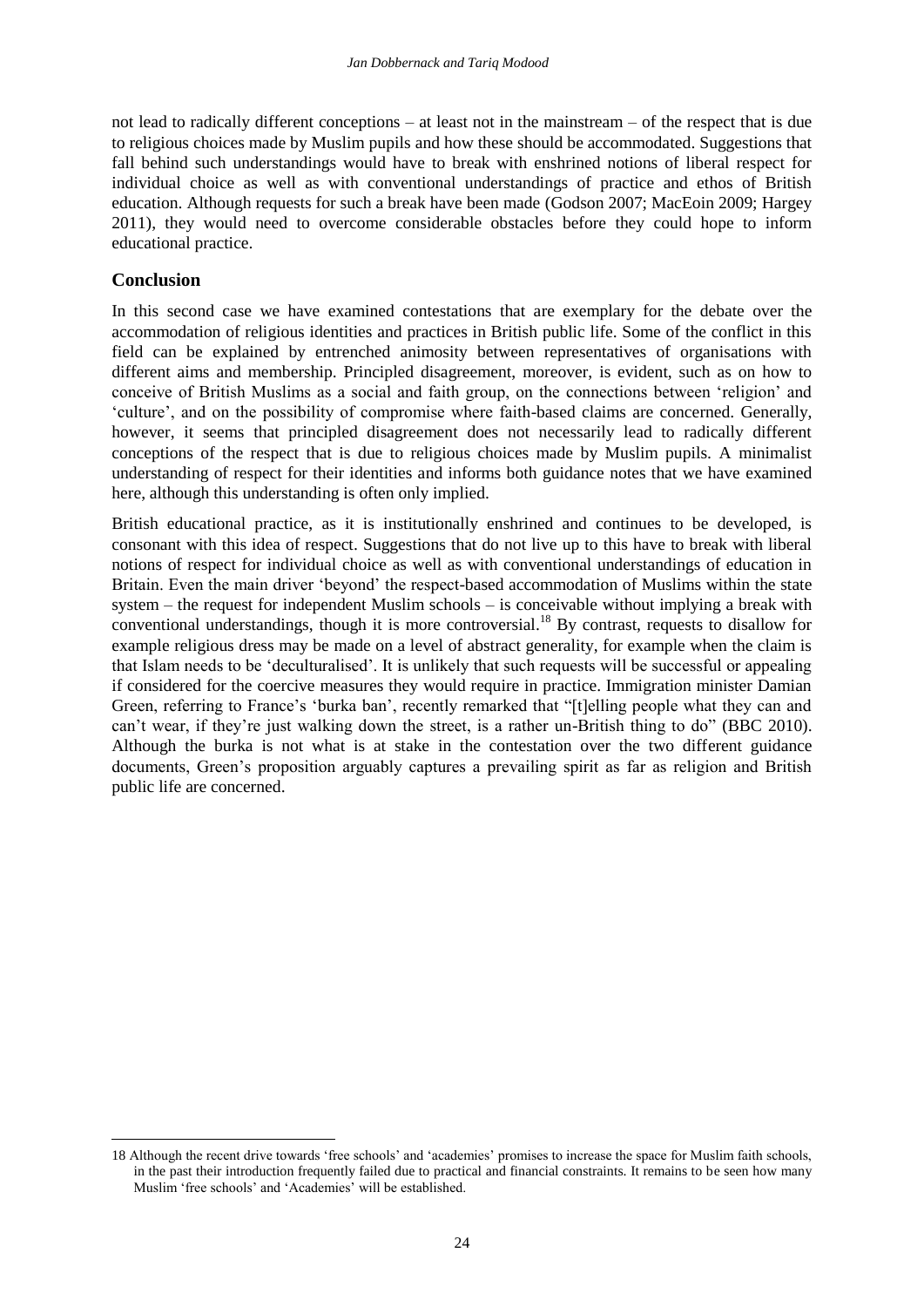# <span id="page-36-0"></span>**Concluding remarks**

The kind of acceptance that requires a reconsideration of national stories and the one that requires respectful treatment of religious pupils are different from one another and we have brought out some aspects of this difference. In both cases, however, issues are at stake that are insufficiently understood with tolerance. Tolerance, as a morally minimalist position of forbearance or grudging acceptance, does not adequately characterize claims towards multicultural accommodation in state schools, nor does it reflect the remaking of the national story explored in the second case. Among the multiplicity of claims and positions, toleration may adequately characterise some, though even the creation of educational spaces exclusively within majority Black schools may not be usefully understood as toleration or forbearance.

We have labelled the respect for religious identities that underpins the accommodation of Muslim pupils in state education 'minimalist', though by this we mean that this position is widely shared and distinct from other claims, such as from those for changes to the ethos of state education or for independent Muslim schools. This respect-based accommodation is a position that exceeds the forbearance of tolerance – even if we follow 'respect conceptions' of toleration, such as Forst's (2003) – for how it has a tendency to value not just the act of choosing, but the content of choice, such as by showing respect for religion (Modood 2010).

An interesting convergence between the two cases is their respective concern with identity and attainment. A lack of cultural certainty and a negative appreciation of one's heritage are seen to result in a lack of self-confidence, in the loosening of behavioural standards and in educational failure. In the case of African Caribbean pupils the impact of a positive appreciation of the positive aspects of Black History are emphasized. The MCB suggests that Islam provides moral signposts and cultural self-confidence that leads to higher aspirations.

Both conceptions have been challenged and may need to be critically amended. As long as majority stereotypes are left intact, the concern with Black culture and identity may seem apolitical and inconsequential. Education for British Muslims, some suggest, has to avoid the kind of ethnoreligious navel-gazing that makes an adaptation of faith requirements, or their actualisation in mixed environments, impossible. Whatever the merits of these objections, which may be made in a variety of ways, they point to challenges that arise when the self-referential concern with group identities recognizes its limitations and begins to look towards the mainstream. The re-making of this mainstream – for example of the national story, or the normalization of the Muslim presence in Britain – points to negotiations that may be challenging for majority and minorities.

Such challenges and the debates that we have examined in this report take place while obituaries to British multiculturalism continue to be written. Historically, political multiculturalism flourished as Labour came to accept ethno-religious communitarianism as it had previously accepted other assertive identity movements. Muslim faith schools, religious discrimination legislation, incitement to religious hatred, bringing Muslims into the networks of governance, including a religion question in the Census – all of these have happened well after the original 'death of multiculturalism'. Indeed, some of them after 9/11 and 7/7, two other events that were meant to have killed off multiculturalism. One of the very last acts of New Labour was the passing of the Equality Act, which for the first time put the claims of the religion and belief strand on the same level as race. Initially having religious equality legislation because of an EU directive, Labour left office with legislation that went well beyond anything found in Europe (on race as well as a religion).

One of the reasons that multiculturalism does not seem to die despite having its last rites continually read out, is that there are very few policies at stake. The new coalition government between Conservatives and Liberal Democrats is not exempt, and education is a case in point. Clearly, the renunciation of state multiculturalism is neither seen to imply the exclusion of religious practices within the state system, nor a departure from a system where religious schools have a place (in fact,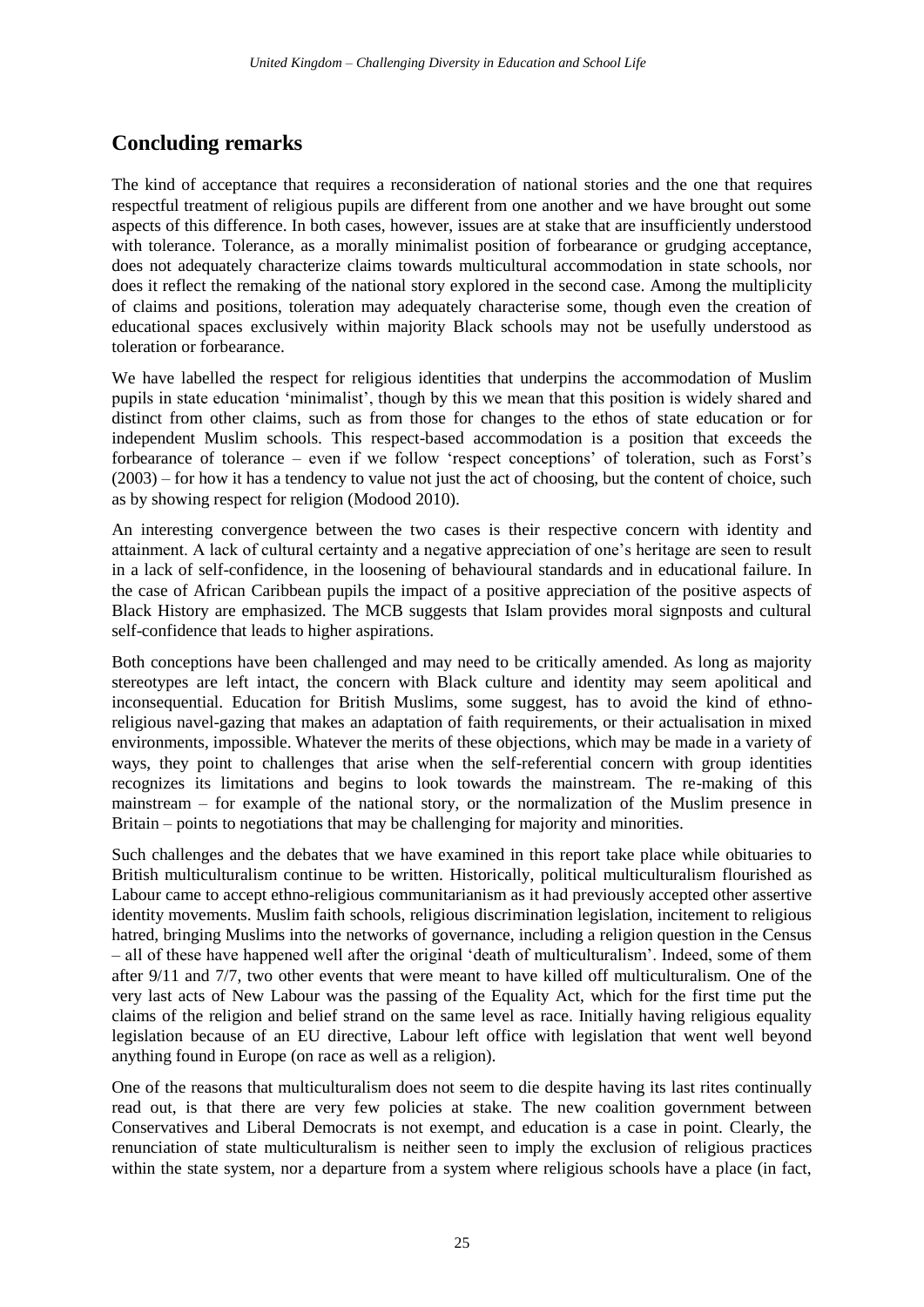Coalition policies might lead to an expansion of this sector). The relative narrowing of historical understandings and a certain nostalgic spree among Conservatives might lead to less pluralistic understandings of British history, but this contraction does not seem to be primarily connected to the 'death of multiculturalism'.

More problematic than these declarations of death is how a sense of white working class dispossession is mobilized point to the illegitimacy of minority requests. Steve Fenton critically remarks that public recognition and cultural inclusion for minority identities cannot be kept separate from "wider problems of social integration applicable to the whole population":

Ethnic majoritarians would ask: what can the 'ethnic majority' expect to gain from rethinking the national story? Who gains from multiculturalism? For 'rethinking the nation' to be successful it must have a big message for the ethnic majority. For the present, at least, it is not clear what that message is. (Fenton 2011, 15)

Others, of course, have proposed notions of multicultural nationhood that respond to this dilemma, and not just for minorities (CMEB 2000; Modood 2007). It is clear from the two cases that we have considered in this report that a significant challenge to minority accommodation comes from mobilized majority resentment and from the notion that the accommodation of post-immigration groups, following the rules of a zero-sum game, means majority dispossession. The recent economic downturn, protracted debates about the economic benefits of immigration, and long-term structural change in the British economy do not make it any easier to challenge such conceptions.

This also means that toleration remains relevant and that – though more demanding positions are available and have been achieved to some extent – the United Kingdom is not entirely secure in its achievements of equality, respect and acceptance. When claims for public recognition and equal respect are rejected, the fallback position may not be toleration but intolerance and an outright rejection of more minimal positions of forbearance. This is a possibility that is illustrated by the vitriolic reaction to the MCB's guidance notes (Godson 2007; Milland 2007); it is equally palpable in the possibility of a majoritarian backlash against the consideration of non-white people in the British national story.

While the report has been primarily concerned to survey discursive positions and to examine arguments over and understandings of acceptance, tolerance and respect, we can draw on our findings to recommendations that will be of interest to British policy-makers in particular.

 *Anti-pluralist rhetoric but multi-cultural practice*: As in other European countries, in Britain the demise of multiculturalism is frequently pronounced, though it is often unclear what this entails. The expansion of faith schools and indeed the recently prominent Big Society concept in so far as it hands over resources and decision-making to neighbourhoods, communities, charities and organised religion could lead to more, not less, accommodation for ethnoreligious and community-based claims. In their concern with education as well as in other policy fields, decision-makers would do well to consider the effects of political choices and institutional design in order for their rhetoric to be more reflective of the reality of multicultural accommodation in Britain.

Policy-makers should consider ethnic minority accommodation not as an anomaly or an act of grace but as the logical and necessary consequence of the commitment to democracy and equality. Publicly funded community-controlled schools are consistent with a policy of empowering minority communities on a basis of equity. But there are real risks of increasing segregation, especially in relation to faith schools. The government should consider a requirement that all publicly funded faith-schools should set aside, say, 25% of its places for pupils of other faiths.

 *More than one 'difference'*: The kinds of claims for accommodation, acceptance and respect that we have surveyed in this report operate according to distinct understandings of what toleration, respect and acceptance require. There is not just one way of being 'different' in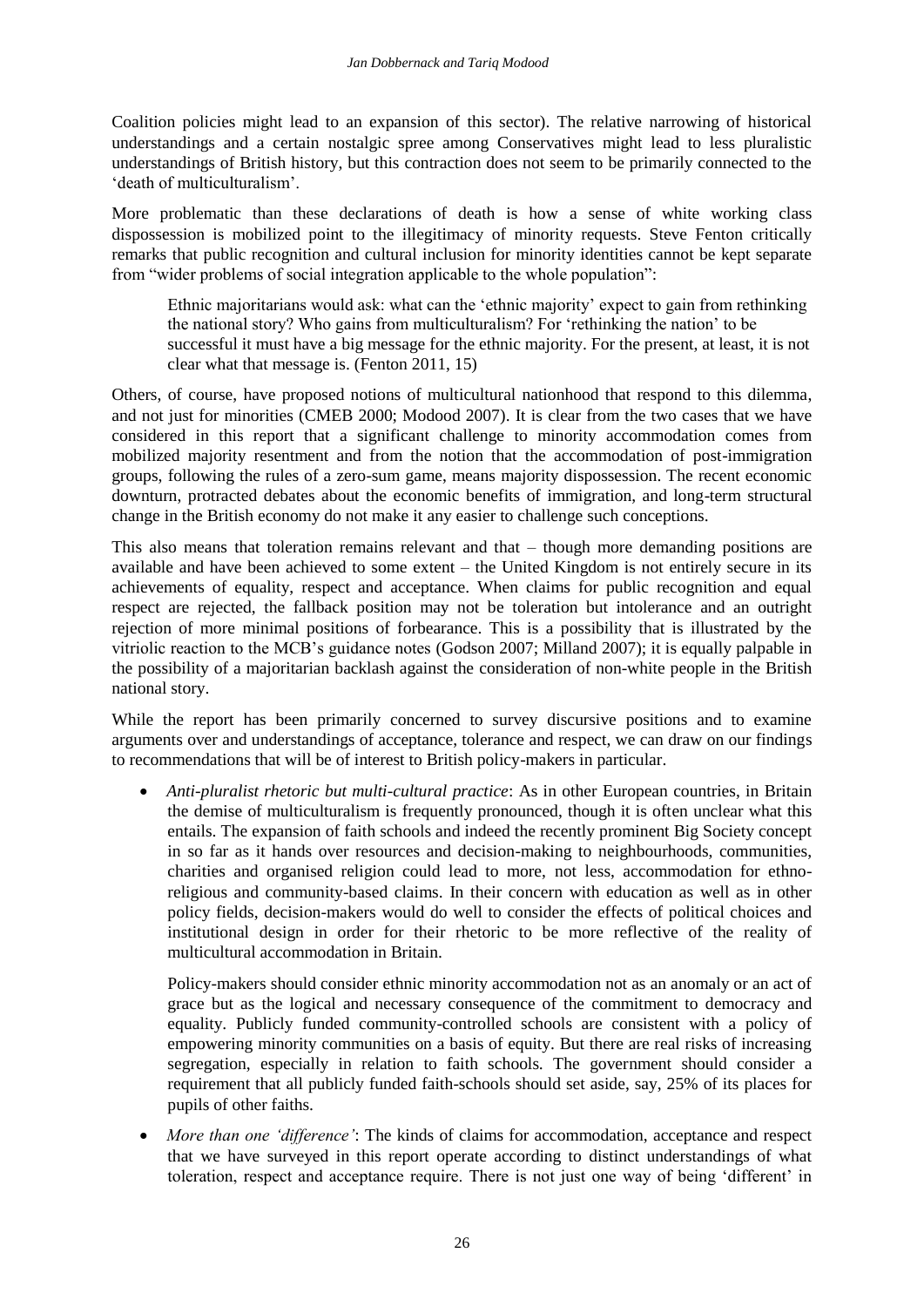contemporary Britain. Hence, policy makers are well-advised to take seriously what respective understandings of cultural 'difference' mean to minority groups and individuals and not to impose notions that may not fit. The requests surveyed in this report for the pluralisation of historical understandings as a matter of respect and for respect for the practices and choices of religious pupils both refer to legitimate – but not to the same – requests.

Minority claims for accommodation are not uniform. As a consequence of increasing demographic differentiation, a diversity of claims requires communication and a democratic framework for the resolution of disagreements where these occur. The idea of communityoriented education in Britain has the potential to support the kind of exchange that is necessary to arrive at mutual understanding, compromise and respect.

A 'grand narrative' approach to the teaching of history (how the country became what it is) has to recognize that there are different ways of being British. It has to include a consideration of the historical roots of the diversity that is now an integral part of Britain – 'we are over here because you were over there'.

 *Countering the majoritarian backlash*: The two diversity challenges examined in this report have in common that they have triggered an often-furious response from right-wing quarters, presuming to speak for majority populations and complaining about special treatment allegedly afforded to minority groups. These responses invoke an experience of dispossession and identity loss. The mobilization of these sentiments needs to be challenged, but the concern for multicultural accommodation does not contradict or invalidate a serious concern for pressures faced by 'white working-class' Britons.

A commitment to equality and decency regarding requests from ethnic minority communities does not imply complacency vis-à-vis disadvantages faced by majority groups. Despite claims to the contrary, it is not evident that the consideration of minority demands for respect and equality at state schools disadvantages ethnic majority pupils. Moreover, aspirations towards social improvement through education are evident among minority and disadvantaged majority groups and point to a shared agenda.

While the collection of attainment and other school data by ethnicity and religious affiliation is essential to identify disadvantaged groups and introduce remedial action, sometimes the disadvantage will be shared by the white majority. Where disadvantage results from socioeconomic factors it has to be remedied by focusing on how these are shared across ethnic groups.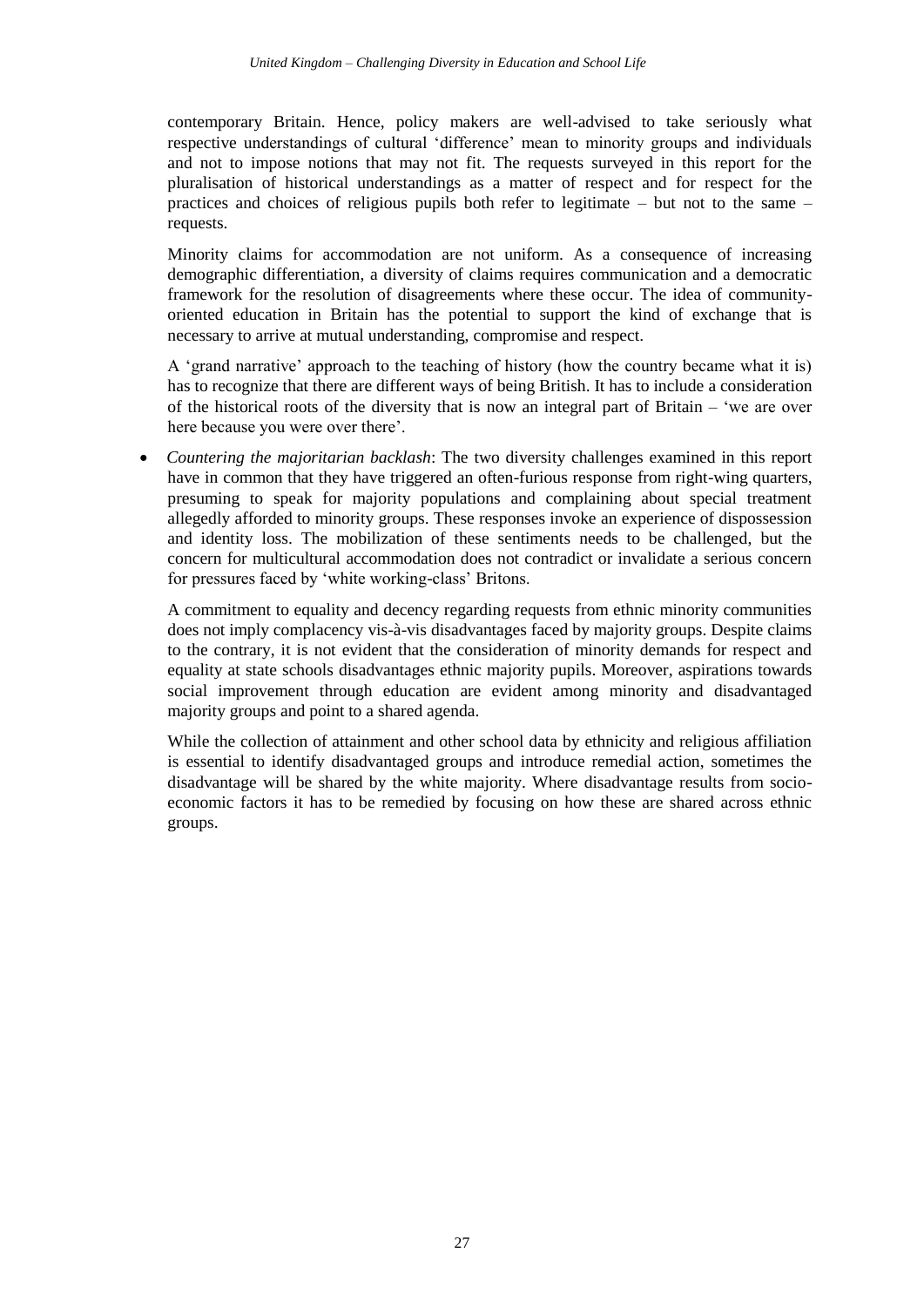# <span id="page-39-0"></span>**Bibliography**

Alam, T. (2007). An agenda for integration. The Muslim Council of Britain's new guidelines for schools can help pupils to feel fully and equally valued. *The Guardian*, 28 February. Available online at [http://www.guardian.co.uk/commentisfree/2007/feb/28/tahiralam,](http://www.guardian.co.uk/commentisfree/2007/feb/28/tahiralam) accessed on 17 May 2011.

Ameli, S. R., A. Azam and A. Merali (2005). *Secular Or Islamic? What Schools Do British Muslims Want for Their Children?*, Islamic Human Rights Commission.

Association of Muslim Social Scientists (2004). *Muslims on Education. A Position Paper*. Richmond, Association of Muslim Social Scientists.

Bald, J., A. Harber, N. Robinson and E. Schiff (2010). *Faith Schools We Can Believe In*. London, Policy Exchange.

BBC (2010). Damian Green says burka ban would be 'un-British'. *BBC News*, 18 July. Available online at [http://www.bbc.co.uk/news/uk-10674973,](http://www.bbc.co.uk/news/uk-10674973) accessed on 28 July 2011.

BBC (2011). Bristol Legacy Commission awarded £130,000. Available online at [http://www.bbc.co.uk/news/uk-england-bristol-12486285,](http://www.bbc.co.uk/news/uk-england-bristol-12486285) accessed on 8 May 2011.

Better History Group (2011). Better History. A Radical Manifesto for Change. Available online at [http://www.betterhistorygroup.com/wp-content/uploads/2011/02/Better-History-Submission.pdf,](http://www.betterhistorygroup.com/wp-content/uploads/2011/02/Better-History-Submission.pdf) accessed on 10 May 2011.

Birmingham LEA (n.d.). Official Guidelines on meeting the Religious and Cultural Needs of Muslim Children. Available online at [http://www.islamfortoday.com/birmingham\\_lea.htm,](http://www.islamfortoday.com/birmingham_lea.htm) accessed on 17 May 2011.

Bleher, S. M. (1996). A programme for Muslim education in a non-Muslim society. *Issues in Islamic education* The Muslim Educational Trust: 61–65.

BMSD (2007). Response of British Muslims for Secular Democracy (bmsd) to the information and guidance published by Muslim Council of Britain: Meeting the needs of Muslim pupils in state schools. *British Muslims for a Secular Democracy*, 23 February. Available online at [http://www.bmsd.org.uk/articles.asp?id=9,](http://www.bmsd.org.uk/articles.asp?id=9) accessed on 12 May 2011.

BMSD (2010). Advice for schools. Brief guidance for handlung Muslim parental concern. Available online at [http://www.bmsd.org.uk/pdfs/schools.pdf,](http://www.bmsd.org.uk/pdfs/schools.pdf) accessed on 10 April 2011.

Bristol City Council (2006). Commemorating the Abolition of the Slave Trade and Celebrating Cultural Diversity. Available online at [http://bristol2007.info/joomla/docs/BP\\_Abolition\\_2007.pdf,](http://bristol2007.info/joomla/docs/BP_Abolition_2007.pdf) accessed on 8 May 2011.

Bristol City Council (2007). 2007: Year of Black Achievement. *Children and Young People's Services*, Available online at [http://www.voscur.org/system/files/Abolition+200+lr.pdf,](http://www.voscur.org/system/files/Abolition+200+lr.pdf) accessed on 10 May 2011.

Bristol City Council (2008). Report on the Abolition 200 activities in 2007 by the Director of Culture and Leisure Services. Available online at [http://www.bristol.gov.uk/committee/2008/ua/ua000/0110\\_5.pdf,](http://www.bristol.gov.uk/committee/2008/ua/ua000/0110_5.pdf) accessed on 14 April 2011.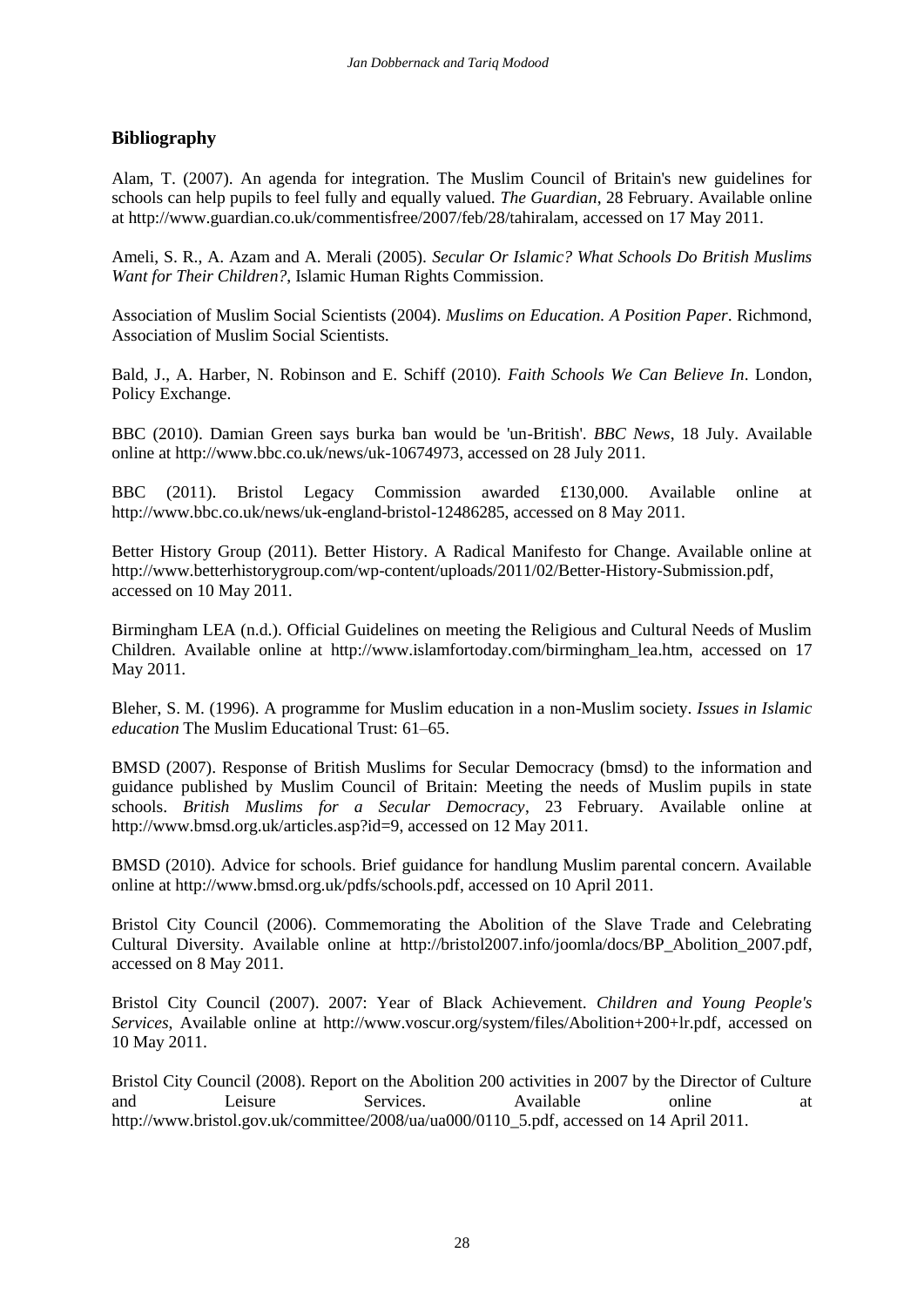Bristol City Council (2009). Raising Achievement - Narrowing the Gap. Action Plan to reduce inequalities in education achievement for Black and Minority Ethnic (BME) Children and Young People. Available online at [http://www.bristol-cyps.org.uk/services/pdf/bme-action-plan.pdf,](http://www.bristol-cyps.org.uk/services/pdf/bme-action-plan.pdf) accessed on 8 May 2011.

Bristol City Council (2010). Bristol's Community Cohesion Strategy. Available online at [http://www.bristol.gov.uk/committee/2010/ta/ta000/1116\\_7a.pdf,](http://www.bristol.gov.uk/committee/2010/ta/ta000/1116_7a.pdf) accessed on 5 June 2011.

Bristol City Council (2011). Bristol State of the City 2010. Available online at [http://www.bristol.gov.uk/ccm/cms-service/stream/asset/?asset\\_id=36349276,](http://www.bristol.gov.uk/ccm/cms-service/stream/asset/?asset_id=36349276) accessed on 15 April 2011.

Burgess, S., E. Greaves and D. Wilson (2009). *An Investigation of Educational Outcomes by Ethniciy and Religion. A Report for the National Equality Panel*. University of Bristol, Centre for Market and Public Organisation.

Burgess, S., D. Wilson and R. Lupton (2005). Parallel lives? Ethnic segregation in schools and neighbourhoods. *Urban Studies* 42(7): 1027.

Burgess, S. and J. Worth (2011). Are England's schools segregating or integrating? And does it matter? *Presentation at the Centre for the Study of Ethnicity and Citizenship Seminar Series*, 27 January. Available online at [http://www.bris.ac.uk/ethnicity/documents/englishschools.pptx,](http://www.bris.ac.uk/ethnicity/documents/englishschools.pptx) accessed on 10 May 2011.

Cameron, D. (2011). PM's speech at Munich Security Conference. Available online at [http://www.number10.gov.uk/news/speeches-and-transcripts/2011/02/pms-speech-at-munich](http://www.number10.gov.uk/news/speeches-and-transcripts/2011/02/pms-speech-at-munich-security-conference-60293)[security-conference-60293,](http://www.number10.gov.uk/news/speeches-and-transcripts/2011/02/pms-speech-at-munich-security-conference-60293) accessed on 29 March 2011.

Cantle, T. (2001). *Community cohesion: a report of the independent review team*, Home Office London.

CMEB (2000). *The Future of Multi-Ethnic Britain: Report of the Commission the Future of Multi-Ethnic Britain*. London, Runnymede Trust.

COBG (2006). COBG Position Statement on the Bi-Centenary of the Abolition fo the Transatlantic Slave Trade (Maafa). *Consortium of Black Groups*, Available online at [http://bristol2007.info/joomla/content/view/30/56/,](http://bristol2007.info/joomla/content/view/30/56/) accessed on 8 May 2011.

Department for Education (2008). Education and Training Statistics. Available online at [http://www.education.gov.uk/rsgateway/DB/VOL/v000823/index.shtml,](http://www.education.gov.uk/rsgateway/DB/VOL/v000823/index.shtml) accessed on 10 April 2011.

Department for Education (2011). Schools, Pupils and their Characteristics, January 2011. *Department for Education*, Available online at [http://www.education.gov.uk/rsgateway/DB/SFR/s001012/index.shtml,](http://www.education.gov.uk/rsgateway/DB/SFR/s001012/index.shtml) accessed on 22 June 2011.

DfES (2006). *Ethnicity and Education. The Evidence on Minority Ethnic Pupils aged 5-16*. London, Department for Education and Skills.

DfES (2009). GCSE Attainment by Pupil Characteristics, in England 2008/09. Available online at [http://www.education.gov.uk/rsgateway/DB/SFR/s000900/index.shtml,](http://www.education.gov.uk/rsgateway/DB/SFR/s000900/index.shtml) accessed on 10 April 2011.

Dobbernack, J. and T. Modood (2011). *Tolerance and cultural diversity in Europe. Theoretical perspectives and contemporary developments. Drawing on Drawing on contributions from Veit Bader, Iseult Honohan, Per Mouritsen, Tore Vincents Olsen, Werner Schiffauer and Anna Triandafyllidou*. Florence, Robert Schumann Centre for Advanced Studies Working Paper.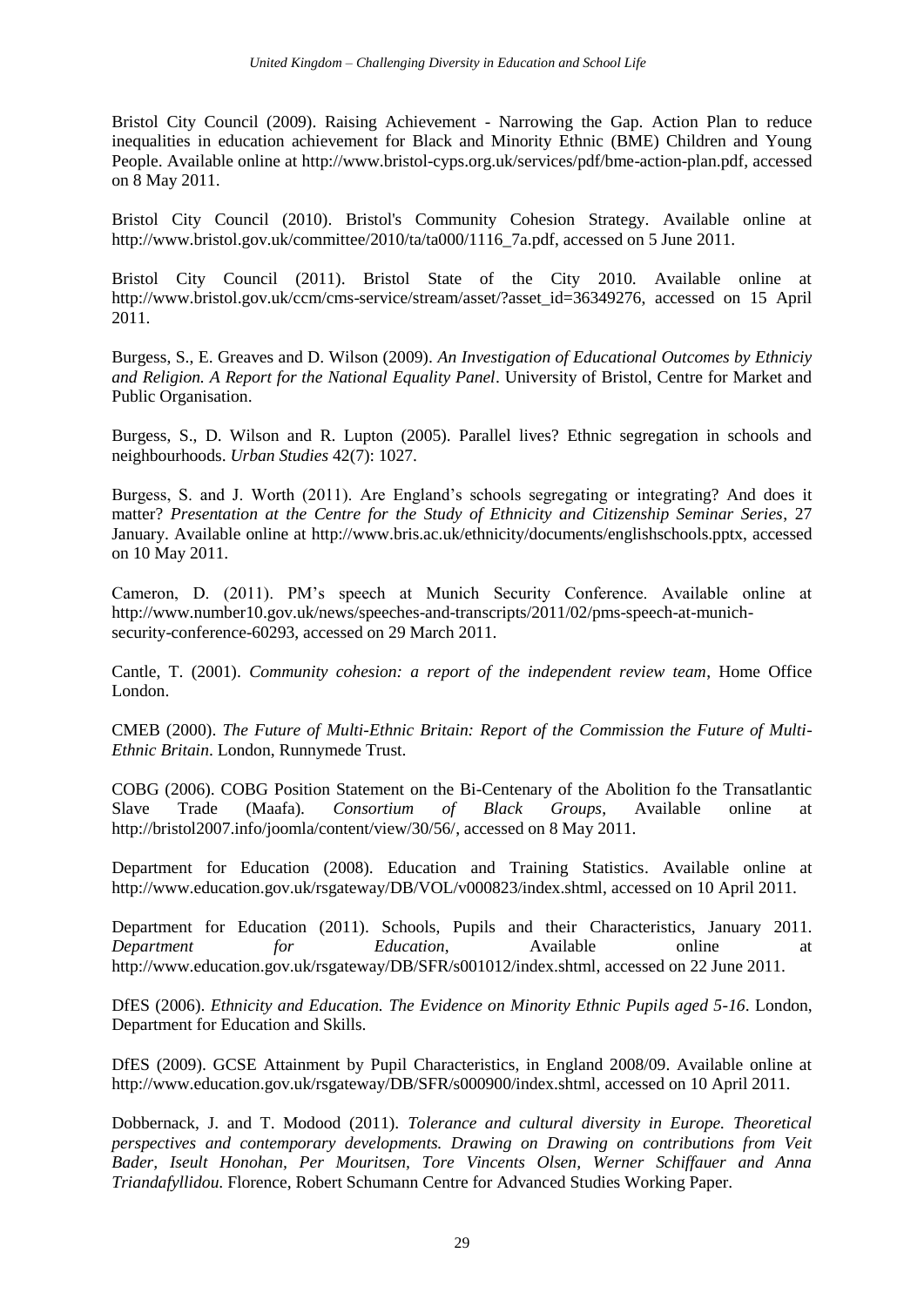Dresser, M. (2001). *Slavery obscured*. London, Continuum.

Dustmann, C., S. Machin and U. Schönberg (2010). Ethnicity and Educational Achievement in Compulsory Schooling. *The Economic Journal* 120(546): F272-F297.

Evans, R. J. (2011). The Wonderfulness of Us (the Tory Interpretation of History). *London Review of Books* 17 March: 9-12.

Fenton, S. (2011). The sociology of ethnicity and national identity. *Ethnicities* 11(1): 12.

Ferguson, N. (2011a). *Civilization: The West and the Rest*, Allen Lane.

Ferguson, N. (2011b). 'History has never been so unpopular'. *The Guardian*, 29 March. Available online at [http://www.guardian.co.uk/education/2011/mar/29/history-school-crisis-disconnected](http://www.guardian.co.uk/education/2011/mar/29/history-school-crisis-disconnected-events)[events,](http://www.guardian.co.uk/education/2011/mar/29/history-school-crisis-disconnected-events) accessed on 2 April 2011.

Finney, N. and L. Simpson (2009). *'Sleepwalking to segregation'?: challenging myths about race and migration*. Bristol, Policy Press.

Forst, R. (2003). *Toleranz im Konflikt. Geschichte, Gehalt und Gegenwart eines umstrittenen Begriffs*. Frankfurt/Main, Suhrkamp.

Garner, R. (2008). Black history to be taught in school as part of curriculum *The Independent*, 26 August. Available online at [http://www.independent.co.uk/news/education/black-history-to-be-taught](http://www.independent.co.uk/news/education/black-history-to-be-taught-in-school-as-part-of-curriculum-908620.html)[in-school-as-part-of-curriculum-908620.html,](http://www.independent.co.uk/news/education/black-history-to-be-taught-in-school-as-part-of-curriculum-908620.html) accessed on 12 May 2011.

Godson, D. (2007). Do we have to treat Muslims as Muslims? *The Times*, 19 July. Available online at [http://www.timesonline.co.uk/tol/comment/columnists/guest\\_contributors/article2100338.ece,](http://www.timesonline.co.uk/tol/comment/columnists/guest_contributors/article2100338.ece) accessed on 10 April 2011.

Gove, M. (2006). There's only one Fergie in the history game. Available online at [http://www.michaelgove.com/content/theres-only-one-fergie-history-game,](http://www.michaelgove.com/content/theres-only-one-fergie-history-game) accessed on 12 April 2011.

Gove, M. (2010). Speech to the National College Annual Conference. Available online at [http://www.education.gov.uk/inthenews/speeches/a0061371/michael-gove-to-the-national-college](http://www.education.gov.uk/inthenews/speeches/a0061371/michael-gove-to-the-national-college-annual-conference-birmingham)[annual-conference-birmingham,](http://www.education.gov.uk/inthenews/speeches/a0061371/michael-gove-to-the-national-college-annual-conference-birmingham) accessed on 2 April 2011.

Hall, S. (2000). Conclusion: the multi-cultural Question. In *Un/settled Multiculturalisms. Diasporas, Entanglements, Transruptions*, edited by B. Hesse. London/New York, Zed Books**:** 209-241.

Halstead, M. (2004). An Islamic concept of education. *Comparative Education* 40(4): 517-529.

Halstead, M. (2005). British Muslims and Education. In *Muslims in the UK: Policies for Engaged Citizens*, edited by Open Society Institute. Budapest/New York, Open Society Institute**:** 101-191.

Hargey, T. (2011). The burka is an alien, cultural monstrosity.... and it CAN be banned in Britain. *Daily Mail*, 12 April. Available online at [http://www.dailymail.co.uk/debate/article-1375770/France](http://www.dailymail.co.uk/debate/article-1375770/France-burka-ban-Burka-alien-cultural-monstrosity-CAN-banned-Britain.html)[burka-ban-Burka-alien-cultural-monstrosity-CAN-banned-Britain.html,](http://www.dailymail.co.uk/debate/article-1375770/France-burka-ban-Burka-alien-cultural-monstrosity-CAN-banned-Britain.html) accessed on 29 July 2011.

Hill, A. (2006). City agonises over slavery apology. *The Guardian*, 7 May. Available online at [http://www.guardian.co.uk/uk/2006/may/07/ameliahill.theobserver,](http://www.guardian.co.uk/uk/2006/may/07/ameliahill.theobserver) accessed on 10 May 2011.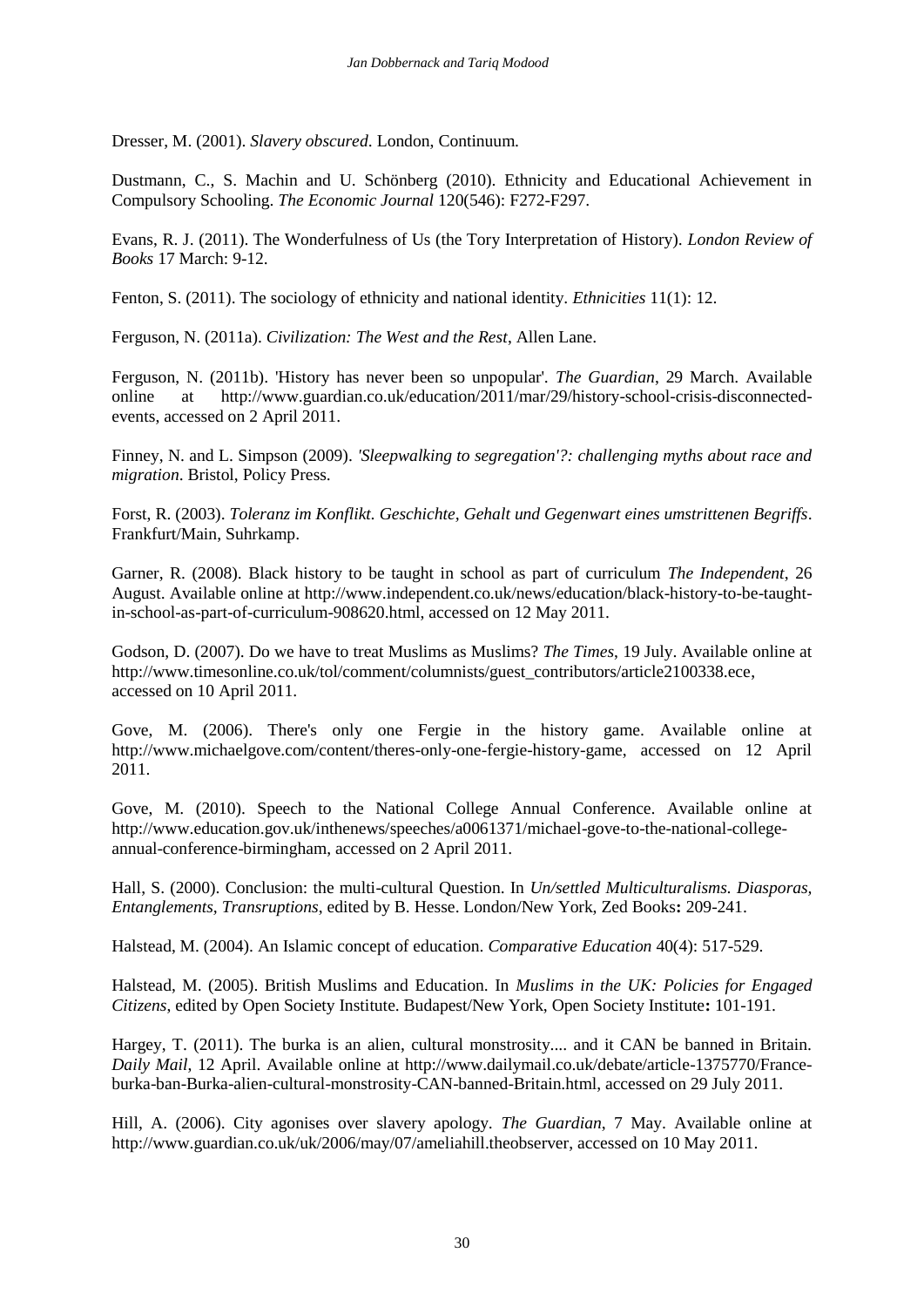House of Lords (2006). Opinions of the Lords of Appeal for Judgment in the cause R (on the application of Begum (by her litigation friend, Rahman)) (Respondent) v. Headteacher and Governors of Denbigh High School (Appellants). Available online at [http://www.publications.parliament.uk/pa/ld200506/ldjudgmt/jd060322/begum-1.htm,](http://www.publications.parliament.uk/pa/ld200506/ldjudgmt/jd060322/begum-1.htm) accessed on 10 April 2011.

Husband, C. and Y. Alam (2011). *Social cohesion and counter-terrorism : a policy contradiction?* Bristol, Policy.

iCoCo (2009). *Pupil population change and community cohesion: impact and policy implications for the education service in Bristol*. Coventry, Institute for Community Cohesion.

Ipgrave, J. (2010). Including the religious viewpoints and experiences of Muslim students in an environment that is both plural and secular. *Journal of International Migration and Integration* 11(1): 5-22.

IQRA Trust (1991). *Meeting the needs of Muslim pupils: advice for teachers and LEAs*. London, IQRA Trust.

Khan-Cheema, M. A. (1996). British Muslims in state schools: a positive way forward. *Issues in Islamic education* The Muslim Education Trust: 83–90.

Ligali (2006). The Bristol debate: City says no to Maafa apology. 10 May. Available online at [http://www.ligali.org/article.php?id=462,](http://www.ligali.org/article.php?id=462) accessed on 10 May 2011.

Ligali (n.d.). position statement. Available online at [http://www.ligali.org/truth2007/position.htm,](http://www.ligali.org/truth2007/position.htm) accessed on 10 May 2011.

Loveys, K. (2011). Victory for common sense as history and geography lessons go back to basics. *The Daily Mail*, 20 January. Available online at [http://www.dailymail.co.uk/news/article-](http://www.dailymail.co.uk/news/article-1348752/Curriculum-review-History-geography-lessons-basics.html#ixzz1LrV6HLKc)[1348752/Curriculum-review-History-geography-lessons-basics.html#ixzz1LrV6HLKc,](http://www.dailymail.co.uk/news/article-1348752/Curriculum-review-History-geography-lessons-basics.html#ixzz1LrV6HLKc) accessed on 8 May 2011.

MacEoin, D. (2009). *Music, Chess and other Sins: Segregation, Integration, and Muslim Schools in Britain*. London, Civitas.

MCB (2007). *Towards Greater Understanding. Meeting the needs of Muslim pupils in state schools*. London, Muslim Council of Britain.

Mental Health Foundation (2010). British approach to dealing with stress runs risk of serious mental health problems. Available online at [http://www.mentalhealth.org.uk/our-news/news](http://www.mentalhealth.org.uk/our-news/news-archive/2010/2010-11-03/)[archive/2010/2010-11-03/,](http://www.mentalhealth.org.uk/our-news/news-archive/2010/2010-11-03/) accessed on 10 April 2011.

Milland, G. (2007). Muslims: 'Ban' Un-Islamic Schools. *Daily Express*, 21 February. Available online at [http://www.express.co.uk/posts/view/1985,](http://www.express.co.uk/posts/view/1985) accessed on 14 April 2011.

Modood, T. (2007). *Multiculturalism. A Civic Idea*. Cambridge, Polity.

Modood, T. (2010). Moderate secularism, religion as identity and respect for religion. *The Political Quarterly* 81(1): 4-14.

Modood, T. (2011a). Capitals, Ethnic Identity, and Educational Qualifications. In *The Next Generation: Immigrant Youth in a Comparative Perspective*, edited by R. Alba and M. C. Waters. New York, New York University Press.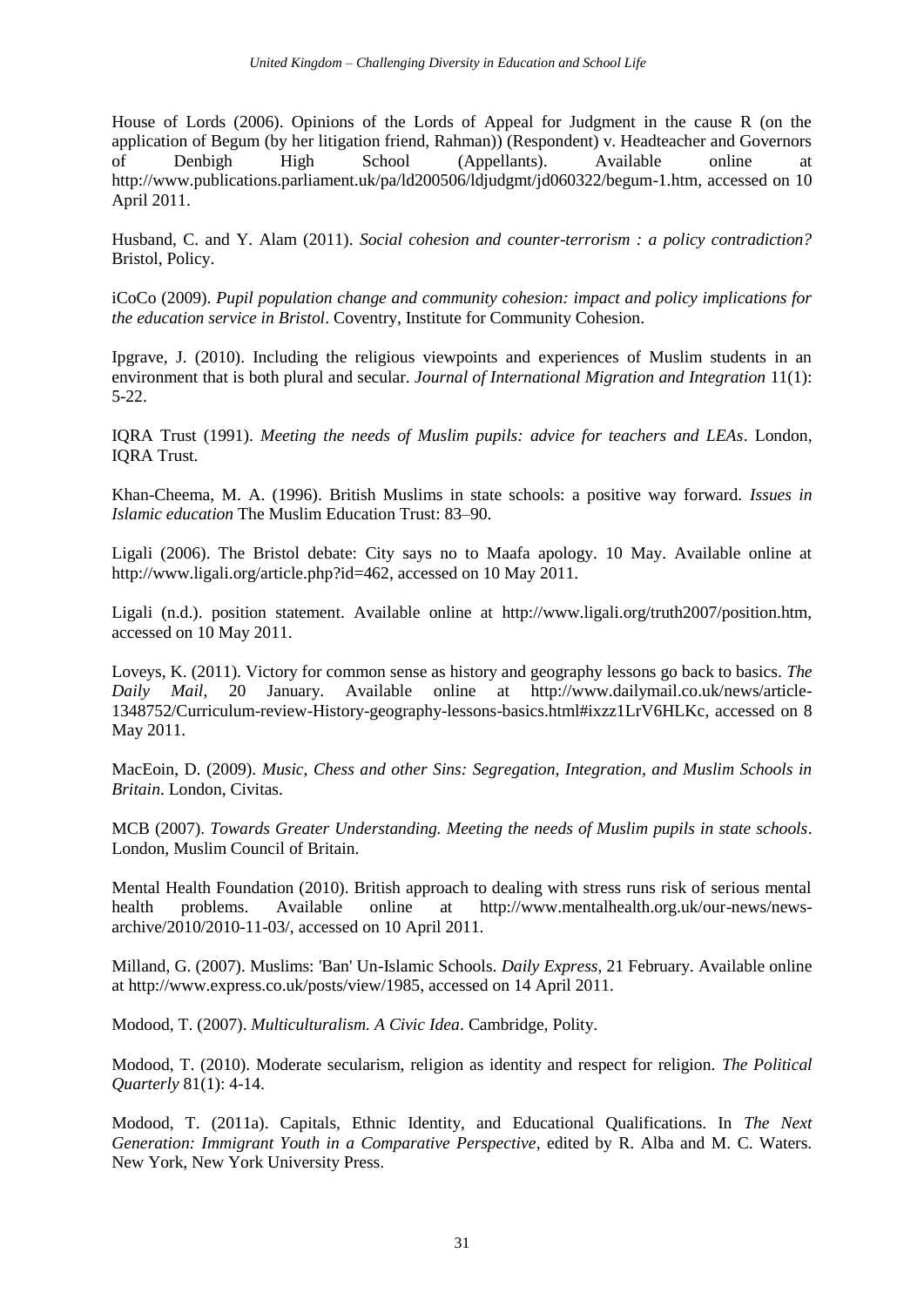Modood, T. (2011b). Multiculturalism and Integration: Struggling with Confusions. *ACCEPT Pluralism Working Paper*, Available online at [http://www.rscas.org/accept/blog/wp](http://www.rscas.org/accept/blog/wp-content/media/MulticulturalismIntegration-Tariq-Modood-July2011.pdf)[content/media/MulticulturalismIntegration-Tariq-Modood-July2011.pdf,](http://www.rscas.org/accept/blog/wp-content/media/MulticulturalismIntegration-Tariq-Modood-July2011.pdf) accessed on 25 July 2011.

Modood, T., R. Berthoud, J. Lakey, J. Nazroo, P. Smith, S. Virdee and S. Beishon (1997). *Ethnic minorities in Britain : diversity and disadvantage*. London, Policy Studies Institute.

Modood, T. and J. Dobbernack (2010). Multiculture and Multiculturalism: Conversation across differences. *Manchester Workshop in Political Theory. Manchester Metropolitan University, 1-3 September.*

Modood, T., J. Dobbernack and N. Meer (2011). *Tolerance and Cultural Diversity Discourses in Britain*. Florence, EUI Working Paper.

Muslim Council of Britain (2007). *Towards Greater Understanding. Meeting the needs of Muslim pupils in state schools*. London, Muslim Council of Britain.

NEP (2010). *An anatomy of economic inequality in the UK: Report of the National Equality Panel*. London, Government Equalities Office, Centre for Analysis of Social Exclusion.

Operation Truth 2007 (n.d.). position statement. Available online at [http://www.ligali.org/truth2007/position.htm,](http://www.ligali.org/truth2007/position.htm) accessed on 10 May 2011.

Rahim, S. (2010). Simon Schama interview: history is dangerous, teachers need to be brave. *The Telegraph*, 20 November. Available online at [http://www.telegraph.co.uk/culture/8148273/Simon-](http://www.telegraph.co.uk/culture/8148273/Simon-Schama-interview-history-is-dangerous-teachers-need-to-be-brave.html)[Schama-interview-history-is-dangerous-teachers-need-to-be-brave.html,](http://www.telegraph.co.uk/culture/8148273/Simon-Schama-interview-history-is-dangerous-teachers-need-to-be-brave.html) accessed on 20 May 2011.

Rkaina, S. (2009). Bristol minority ethnic group is 'pointless spending spree'. *Evening Post*, Available online at [http://www.thisisbristol.co.uk/news/Bristol-minority-ethnic-group-pointless-spending](http://www.thisisbristol.co.uk/news/Bristol-minority-ethnic-group-pointless-spending-spreearticle-865289-details/article.html)[spreearticle-865289-details/article.html,](http://www.thisisbristol.co.uk/news/Bristol-minority-ethnic-group-pointless-spending-spreearticle-865289-details/article.html) accessed on 8 May 2011.

Sengupta, K. (2007). Mandela boycotts Bristol's slavery commemoration. *The Independent*, 25 March. Available online at [http://www.independent.co.uk/news/uk/this-britain/mandela-boycotts](http://www.independent.co.uk/news/uk/this-britain/mandela-boycotts-bristols-slavery-commemoration-441786.html)[bristols-slavery-commemoration-441786.html,](http://www.independent.co.uk/news/uk/this-britain/mandela-boycotts-bristols-slavery-commemoration-441786.html) accessed on 10 June 2011.

Swann, J. (1985). *The Swann Report 1985: Education for all (Final Report of the Committee of Inquiry into Education of Children from Ethnic Minority Groups)*. London, HMSO.

Troyna, B. (1984). Fact or Artefact? The 'Educational Under achievement'of Black Pupils. *British Journal of Sociology of Education* 5(2): 153-166.

Vidino, L. (2011). London's Frantic Quest for the Muslim Holy Grail: The Post 9/11 Evolution of the Relationship Between Whitehall and the British Muslim Community. *Religion Compass* 5(4): 129- 138.

Washington Times (2007). Imposing Islamic Law. *The Washington Times*, 22 February. Available online at [http://www.washingtontimes.com/news/2007/feb/22/20070222-084947-7596r/?page=1,](http://www.washingtontimes.com/news/2007/feb/22/20070222-084947-7596r/?page=1) accessed on 14 April 2011.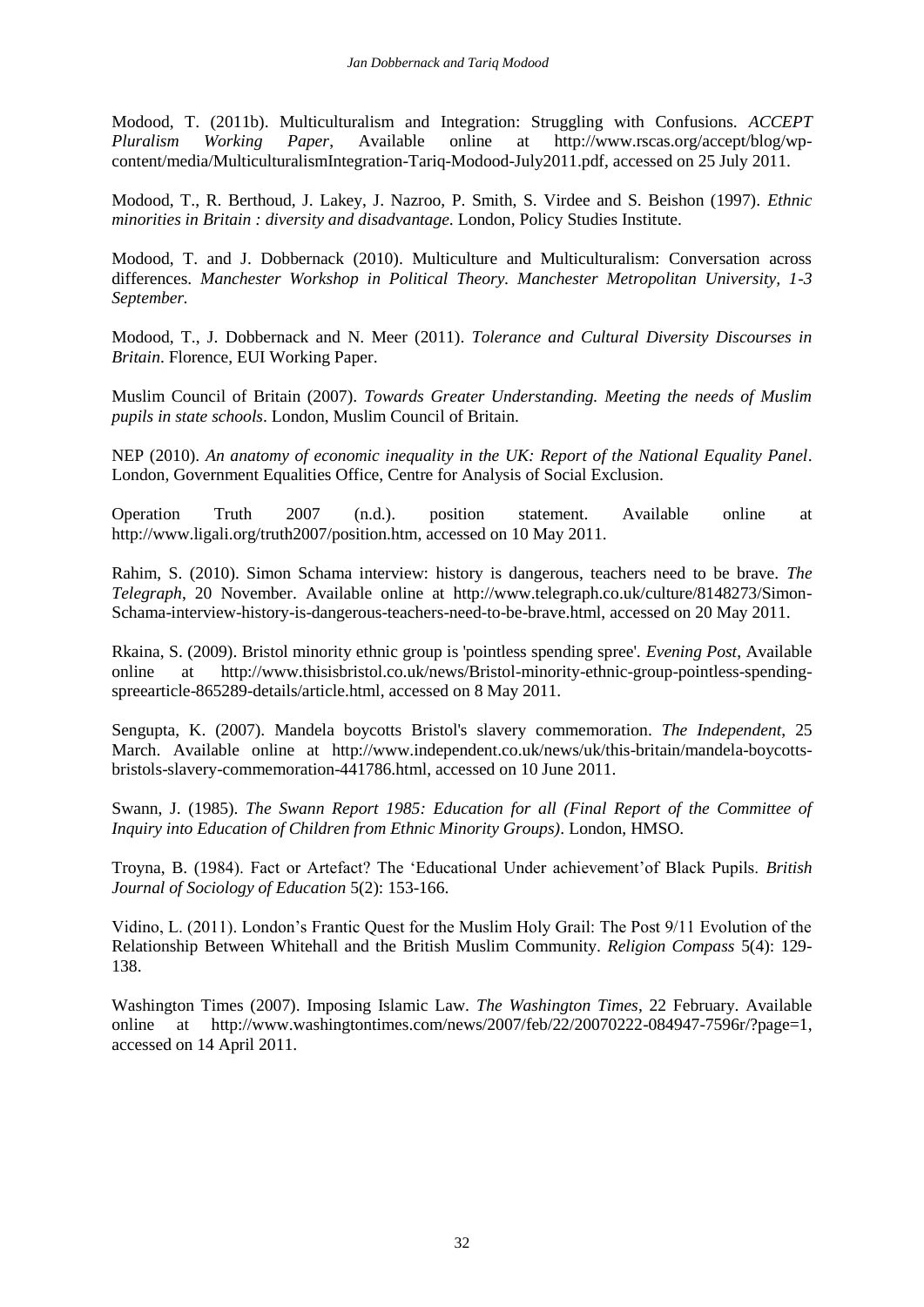# <span id="page-44-0"></span>**Appendix**

|                             | 2006 | 2007 | 2008 | 2009 |
|-----------------------------|------|------|------|------|
| Gender                      |      |      |      |      |
| <b>Boys</b>                 | 52.6 | 55.5 | 60.1 | 65.8 |
| Girls                       | 62.2 | 64.5 | 68.8 | 73.9 |
| All pupils                  | 57.3 | 59.9 | 64.4 | 69.8 |
| Ethnicity                   |      |      |      |      |
| White                       | 57.6 | 60.1 | 64.4 | 69.6 |
| White British               | 57.5 | 60.1 | 64.5 | 69.8 |
| Irish                       | 61.3 | 63.8 | 69.5 | 73.1 |
| Traveller Of Irish Heritage | 19.0 | 16.6 | 18.3 | 24.4 |
| Gypsy / Romany              | 10.4 | 14.0 | 16.4 | 19.8 |
| Any Other White Background  | 60.1 | 59.6 | 61.6 | 66.9 |
| Mixed                       | 56.1 | 58.4 | 63.7 | 69.7 |
| White and Black Caribbean   | 47.3 | 49.5 | 56.2 | 63.3 |
| White and Black African     | 56.8 | 58.2 | 64.3 | 70.2 |
| White and Asian             | 68.9 | 70.1 | 72.6 | 77.0 |
| Any Other Mixed Background  | 58.7 | 61.9 | 66.8 | 72.2 |
| Asian                       | 61.0 | 63.4 | 67.5 | 72.8 |
| Indian                      | 71.7 | 74.9 | 79.2 | 82.2 |
| Pakistani                   | 51.4 | 53.9 | 59.1 | 66.4 |
| Bangladeshi                 | 56.7 | 59.1 | 63.0 | 69.7 |
| Any Other Asian Background  | 64.6 | 64.7 | 67.0 | 72.1 |
| <b>Black</b>                | 48.1 | 53.5 | 58.9 | 67.0 |
| <b>Black Caribbean</b>      | 44.9 | 50.1 | 55.4 | 63.2 |
| <b>Black African</b>        | 51.0 | 56.7 | 61.6 | 70.0 |
| Any Other Black Background  | 47.1 | 50.6 | 57.5 | 64.3 |
| Chinese                     | 80.0 | 83.9 | 84.9 | 87.5 |
| Any Other Ethnic Group      | 56.3 | 57.9 | 61.4 | 68.0 |
| Unclassified                | 52.1 | 53.1 | 58.6 | 67.2 |
| All pupils                  | 57.3 | 59.9 | 64.4 | 69.8 |

*Table 1: GCSE achievement - Percentage of pupils who achieved 5 or more A\*-C grades (DfES 2009)*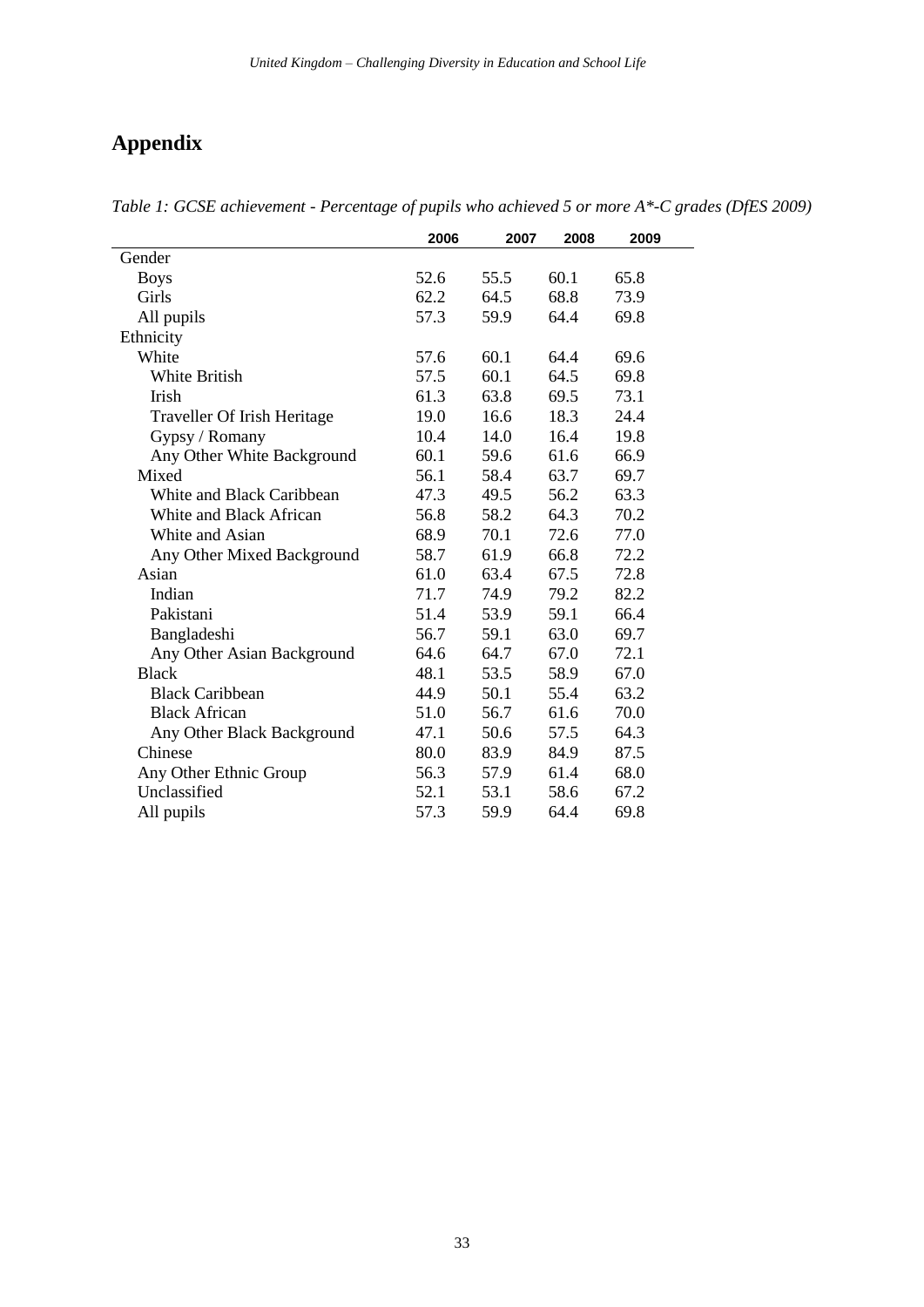

*Figure 1: Percentage of pupils in maintained schools eligible for Free School Meals by ethnic group (DfES 2006, 16)*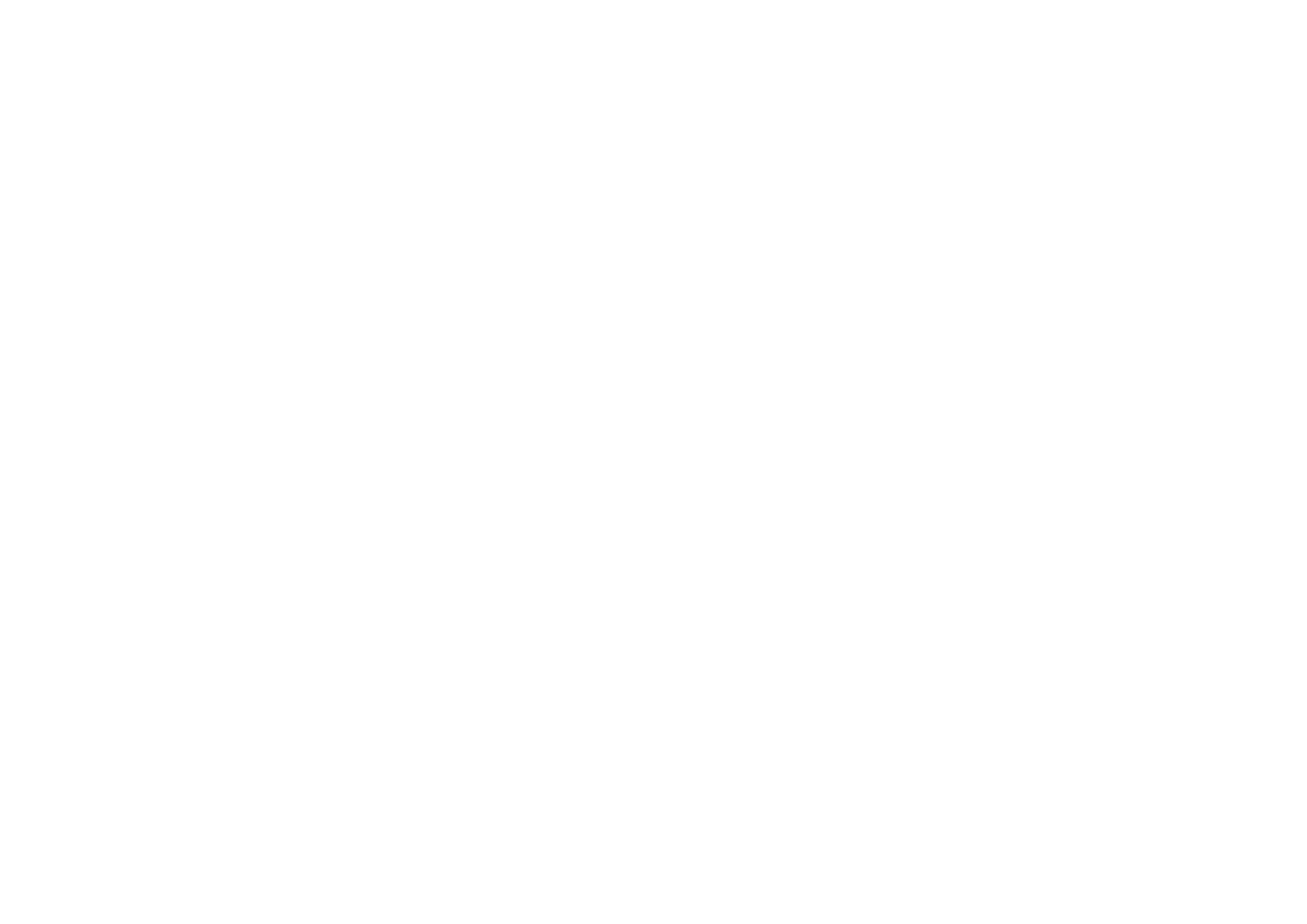# *Table 2: Abolition 200 and Religious Guidance – Claims and Responses*

| Type of claim                                                                       | <b>Type of</b><br>acceptance                                                | <b>Examples: Case 1</b>                                                                                                                                 | <b>Arguments for granting</b>                                             | <b>Arguments for withholding</b>                                                             |
|-------------------------------------------------------------------------------------|-----------------------------------------------------------------------------|---------------------------------------------------------------------------------------------------------------------------------------------------------|---------------------------------------------------------------------------|----------------------------------------------------------------------------------------------|
|                                                                                     |                                                                             | <b>Examples: Case 2</b>                                                                                                                                 |                                                                           |                                                                                              |
| <b>Allowing distinctive</b><br>practices                                            |                                                                             | Not applicable                                                                                                                                          |                                                                           |                                                                                              |
|                                                                                     | Tolerance                                                                   | religious dress; facilities for prayer                                                                                                                  | Cultural self-confidence; achievement                                     | Strain on school resources; divisiveness                                                     |
| <b>Ethos of behaviour</b><br>and learning                                           |                                                                             | Historical awareness; positive<br>understanding of Black History and<br>culture                                                                         | Leads to attainment                                                       | Induction into mainstream and<br>acculturation as a condition of<br>educational success      |
|                                                                                     |                                                                             | Moral signposts; cultural certainty<br>through positive understanding of<br>Islamic heritage                                                            |                                                                           |                                                                                              |
| <b>Familiarisation with</b><br>one's culture,<br>heritage or religion               | Tolerance or<br>minimalist respect<br>for ethnic or<br>religious identities | Concern with the history of slavery or<br>Black History for Black pupils or at<br>Black majority schools<br>Religious instruction for Muslims<br>within | Forbearance, justified by minimal<br>respect for minority identity choice | Fragmentation of school populations;<br>'culturalism'                                        |
| Learning of faith and<br>views of others;<br>normalization or<br>fusion of horizons | Respect                                                                     | 'Black History as Everybody's<br>History'<br>Shared understanding of various<br>religious identities                                                    | Revision of the mainstream; mutual<br>and dialogical change               | Uninteresting for majority pupils; need to<br>focus on mainstream narratives and<br>features |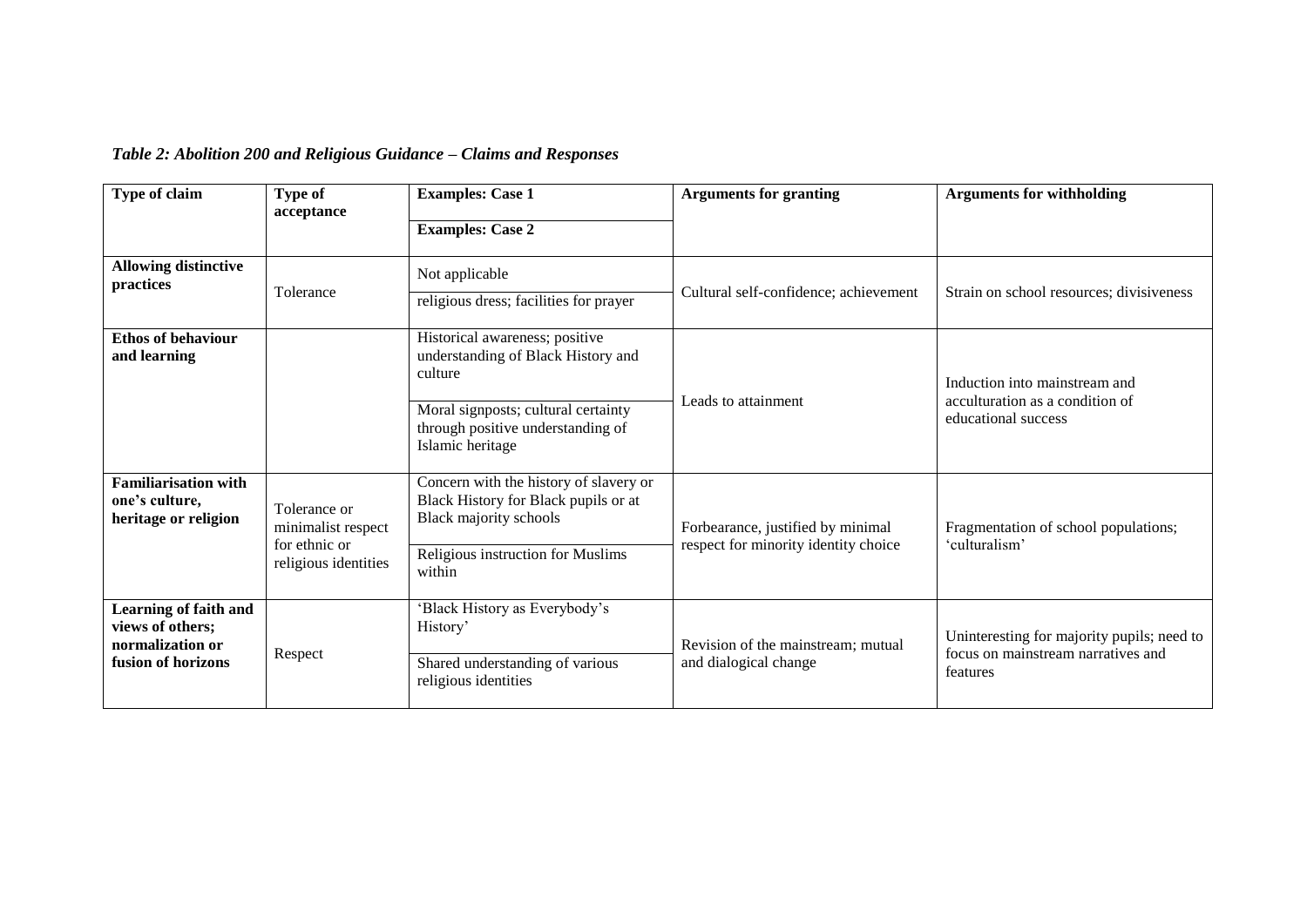# **Table 3: MCB and BMSD guidance notes**

|                        | Muslim Council of Britain (2007): Meeting the needs of                                                                                                                                                                                                                                                                                                                                                                                                            | British Muslims for Secular Democracy (2010): Advice for                                                                                                                                                                                                                                                                                                                                                                                                                                                                                                                        |
|------------------------|-------------------------------------------------------------------------------------------------------------------------------------------------------------------------------------------------------------------------------------------------------------------------------------------------------------------------------------------------------------------------------------------------------------------------------------------------------------------|---------------------------------------------------------------------------------------------------------------------------------------------------------------------------------------------------------------------------------------------------------------------------------------------------------------------------------------------------------------------------------------------------------------------------------------------------------------------------------------------------------------------------------------------------------------------------------|
|                        | <b>Muslim pupils in state schools</b>                                                                                                                                                                                                                                                                                                                                                                                                                             | schools. Brief guidance for handling Muslim parental concern                                                                                                                                                                                                                                                                                                                                                                                                                                                                                                                    |
| <b>Religious dress</b> | In public boys should always be covered between the navel<br>and knee and girls should be covered except for their hands<br>and faces, a concept known as 'hijab'. (20)                                                                                                                                                                                                                                                                                           | It is perfectly legitimate for a school to refuse to compromise on the<br>jilbab and the niqab, both for health and safety and integration<br>reasons. $(8)$                                                                                                                                                                                                                                                                                                                                                                                                                    |
| <b>Swimming</b>        | One practical solution in a school environment would be the<br>installation of individual shower cubicles.  Given the<br>choice between mixed or single-sex swimming, Muslim<br>parents would always opt for a wholly single-sex<br>environment for swimming.  If schools are unable to<br>make arrangements for a single-sex environment for<br>swimming, then Muslim pupils should have the option to be<br>excused from swimming on religious grounds." (37-8) | Most often the concerns are that of modesty and this can be<br>overcome by offering parents the option for their daughters to wear<br>the modern Islamic swimming costume that has come onto the<br>market recently for those Muslims who wish for their daughters to<br>be covered.  Since some parents may be offended by mixed<br>shower and bathroom facilities, every effort should be made to<br>ensure that there such provisions remain single-sex to encourage<br>Muslim girls to take up swimming. (8)                                                                |
| <b>Arts</b>            | "Where there is goodwill and understanding on all sides<br>such issues are almost always resolved.  The school<br>avoids studying forms of music and drama that may raise<br>religious or moral concerns for Muslim pupils and parents.<br>$(52-3)$                                                                                                                                                                                                               | Creativity in a person, be they child or adult is considered to be a<br>divine blessing in Islam.  "Every child has a right to discover and<br>explore such freedom of artistic expression and individual<br>creativity. There may be some difficult situations – for example<br>visits to art galleries where nudes are on display. There is no reason<br>at all to capitulate to parents who may demand that their child be<br>excused these on ground of morality.  Islam forbids all forms of<br>immoral acts. So schools should not propagate such acts or actions.<br>(9) |
| <b>Sex Education</b>   | Sex and relationship education (SRE) is taught in single-sex<br>groups, by a teacher of the same gender.  School takes<br>account of Muslim sensitivities and sensibilities with<br>respect to sexual morality and includes Islamic moral<br>perspectives when teaching SRE to Muslim pupils. (49)                                                                                                                                                                | It is far better and more wholesome for children to receive sex<br>education from a reliable source so that they can come to terms with<br>their own bodies and understand about life and the transition from<br>child to adulthood. Teachers can agree to separate boys and girls for<br>these sessions but an opt out would not be in et (sic) best interests<br>of the child. $(11)$                                                                                                                                                                                         |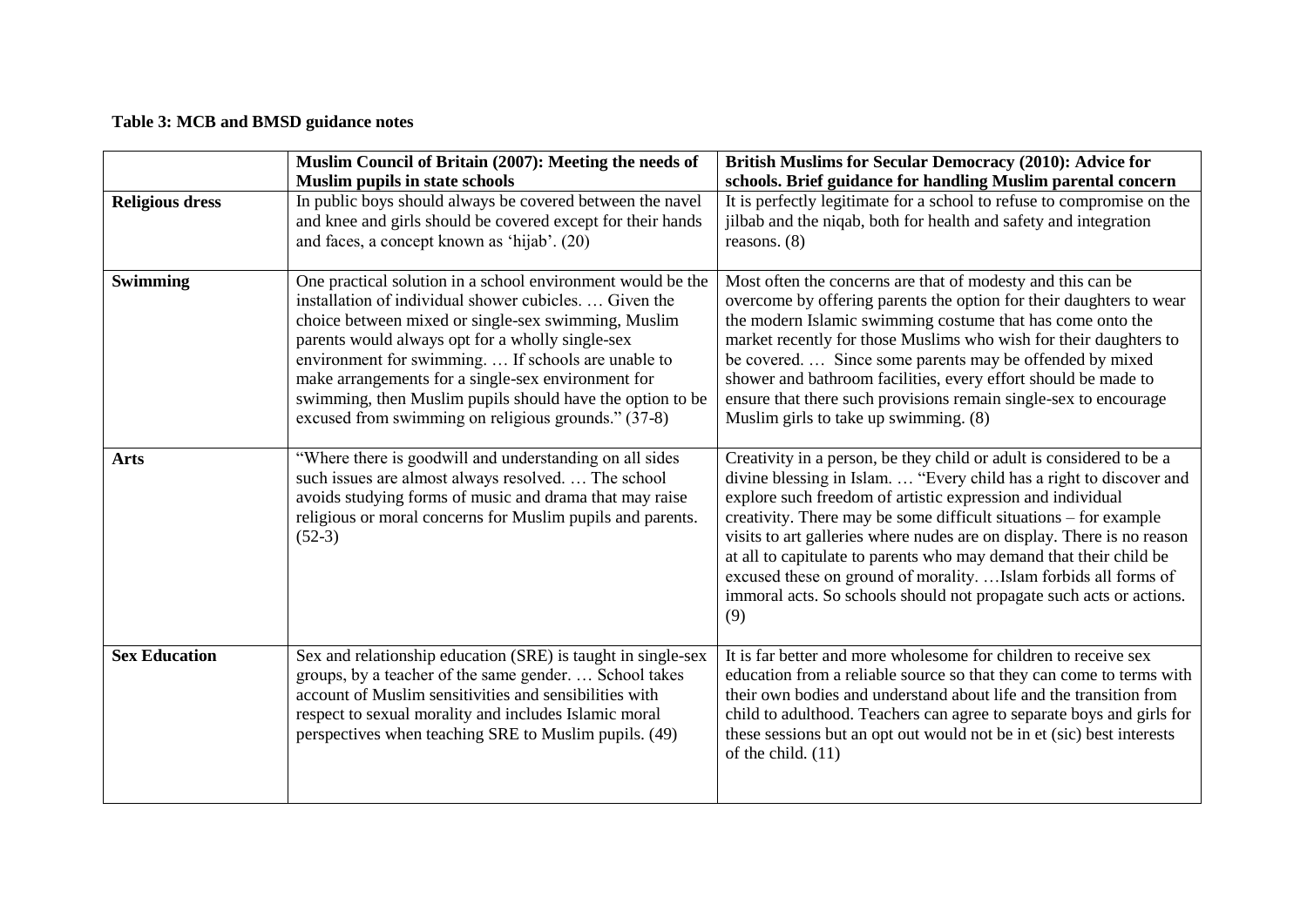| <b>Friday Prayers</b> | School makes arrangements for their Muslim pupils who<br>wish to perform daily prayers in school School makes<br>arrangements to allow Muslim children who wish to<br>perform their Friday congregational prayer on school site,<br>led by an older pupil, teacher or external visitor. (27)                                                                                                                                                                        | We recommend that Muslim pupils be allowed to pray together if<br>they express a collective wish to do during their regular lunch break<br>so as not to interfere with the normal school programme. Since such<br>prayers and sermon will be conducted in a school environment, they<br>can be truncated to less than half a hour thereby not unduly<br>affecting the school's routine. (12)                                                                                                                                                                                                                                                                                                                                      |
|-----------------------|---------------------------------------------------------------------------------------------------------------------------------------------------------------------------------------------------------------------------------------------------------------------------------------------------------------------------------------------------------------------------------------------------------------------------------------------------------------------|-----------------------------------------------------------------------------------------------------------------------------------------------------------------------------------------------------------------------------------------------------------------------------------------------------------------------------------------------------------------------------------------------------------------------------------------------------------------------------------------------------------------------------------------------------------------------------------------------------------------------------------------------------------------------------------------------------------------------------------|
| <b>Festivals</b>      | Schools can recognise and celebrate the Eid festivals by<br>highlighting the importance of the message of Eid through<br>collective worship and assemblies.  Schools are advised to<br>liaise with their local mosque or other Muslim organisations<br>for more information. Schools should allow at least one day<br>off for each of the Eid celebrations as obligatory religious<br>observance. Eid holidays should be marked as authorised<br>absences. $(34-5)$ | The ten day leave policy as described in the question above would<br>accommodate the demands of parents wishing to recognise Eid, the<br>twice a year religious festivity. as a special Muslim holiday. While<br>these two days for religious celebration present no problem for<br>schools, there is persistent uncertainty in the British Muslim<br>community as to when Eid is celebrated. Some Muslim groups will<br>determine that Eid takes place a day earlier, while others declare<br>that it is a day later. The best policy is for schools to seek relevant<br>information from the families and to make sure that there is some<br>recognition and celebration that is shared by all the other children.<br>$(12-13)$ |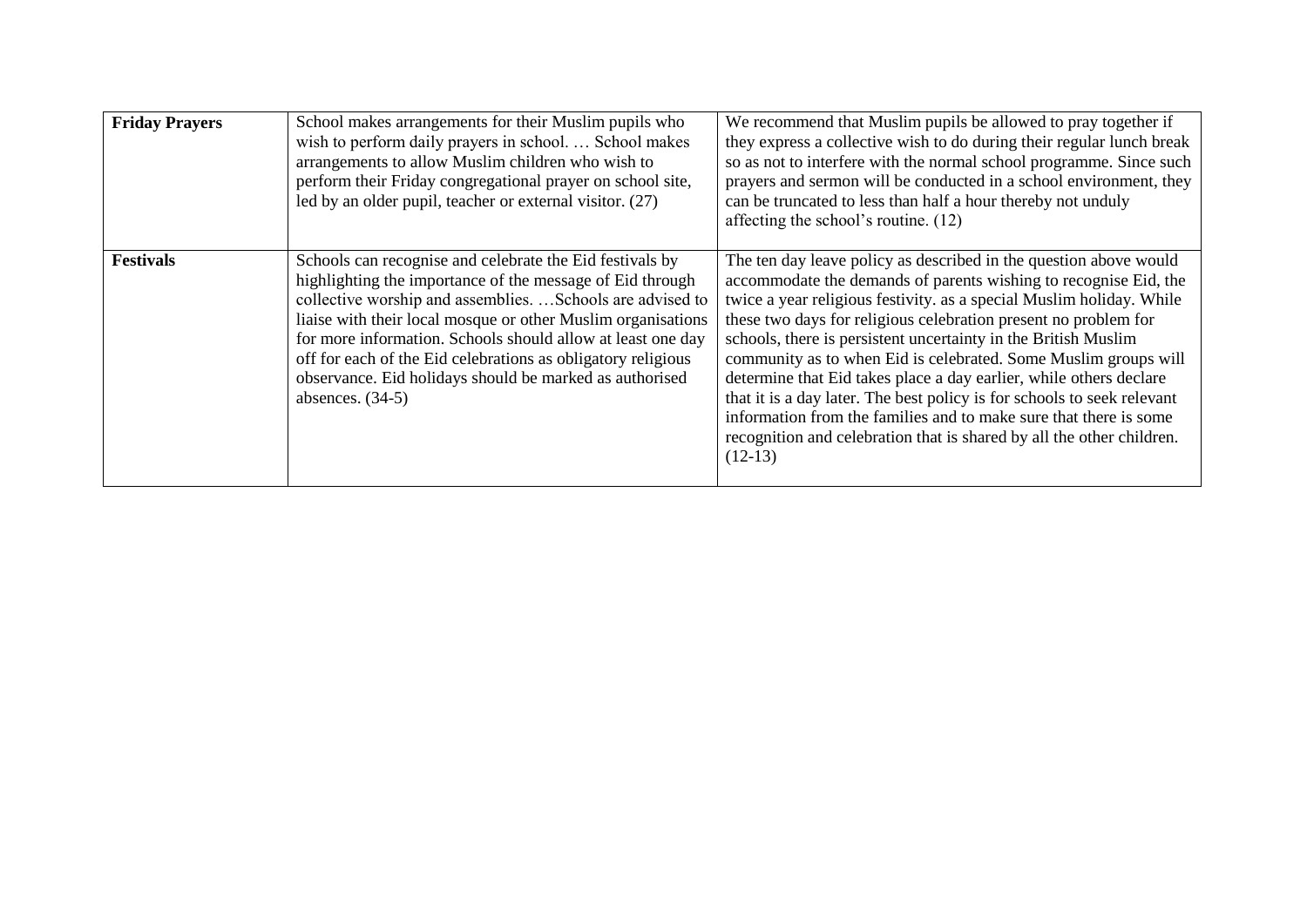#### *List of interviewees*

No. 1, Teacher at the City Academy Bristol, interviewed on 1 March 2011

No. 2, Teacher at the City Academy Bristol, interviewed on 1 March 2011

No. 3, Leader of Bristol City Council's 'Abolition 200' team, interviewed on 7 March 2011

No. 4, Author of the Muslim Council Guidance Notes 'Towards Greater Understanding', interviewed on 6 April 2011

No 5, Director of British Muslims for Secular Democracy, interviewed on 30 March 2011

No. 6, Vice-chair, Bristol Legacy Commission, interviewed on 22 March 2011

No. 7, Member, Bristol City Council's 'Abolition 200' team, interviewed on 18 March 2011

No. 8, Member, Bristol Legacy Commission, interviewed on 8 March 2011

No. 9, Project coordinator, Bristol Legacy Commission, interviewed on 8 March 2011

No. 10, Chair, Building the Bridge Bristol, interviewed on 21 March 2011

No. 11, Teacher trainer, former Head of History at the City Academy, interviewed on 4 April 2011

No. 12, Manager of Shalom Salaam Media, interviewed on 9 March 2011

No. 13, Bristol City Council, Head of Cultural Affairs, interviewed on 20 April 2011

No. 14, Author of BMSD Guidance Notes, Director of Muslim Educational Centre of Oxford, interviewed on 16 June 2011

*Discussion Group held on 7 July 2011. Participants:*

No. 1, Community Development Worker, Bristol City Council

- No. 2, Strategic Manager, The City Academy
- No. 3, Learning Project Manager, The City Academy
- No. 4, Community Engagement Manager. 'Abolition 200' Team Leader, Bristol City Council
- No. 5, Community Engagement Officer, 'Abolition 200' team member, Bristol City Coucil
- No. 6, Chair, Building the Bridge Bristol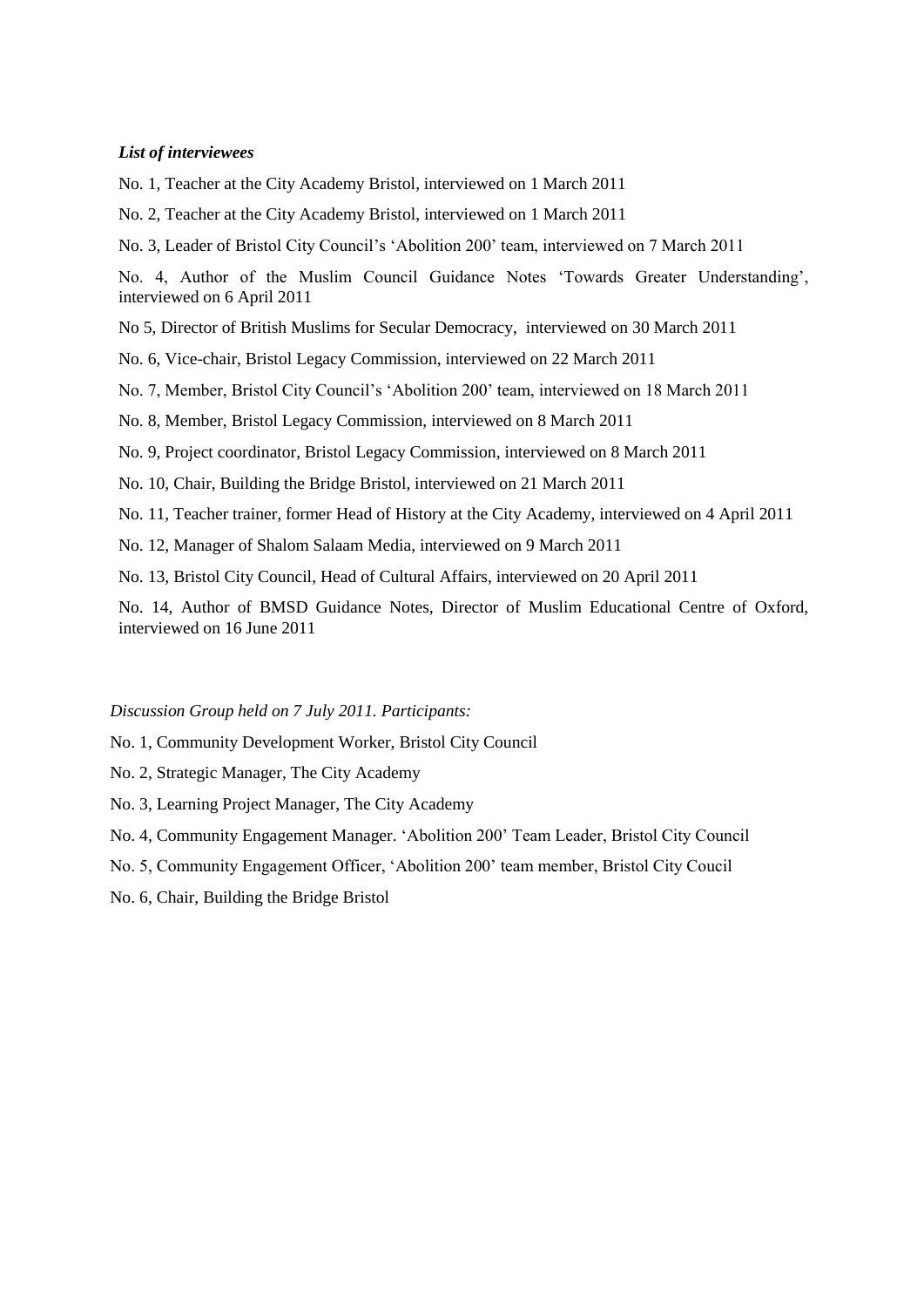#### *Interview guides:*

#### *Part I - The contested commemoration of 'Abolition 200'*

- 1. Contestations around 'Abolition 200': what was the issue at stake? What is the relevance of the bicentenary education?
- 2. What is your perspective on the national/local initiatives for commemorating the abolition? What do you think about the initiatives adopted at schools/your school/in relation to young people/pupils?
- 3. What are the tensions, problems that stand in the way of a productive consideration of black history/the history of the slave trade at schools?
- 4. What are in your view the values or principles that inform the teaching of black history (generally/as it is practiced in Bristol/at your school)?
- 5. Is this a matter of tolerance, of respect, recognition, equality?
- 6. What do you make of the argument that other people have put forward? (provide examples)
- 7. Given the variety of backgrounds/of post-immigration groups, how can we bring the different positions together? Are there any conflicts/misunderstandings between the accommodation of black history and issues of ethno-religious equality?
- 8. How do you think will the policies of the new government impact the teaching of black history?

#### *Part II – 'Towards Greater Understanding'?*

- 1. What was the reason you decided to write or to implement the guidance notes?
- 2. How did you experience their reception by schools/at your school?
- 3. What are the tensions, problems that stand in the way of their adoption? Do they persist/have they been resolved?
- 4. What are the values underpinning the guidance?
- 5. Is this a matter of tolerance, of respect, recognition, equality?
- 6. What do you make of the argument that other people have put forward? (provide examples)
- 7. Given the variety of backgrounds/of post-immigration groups, how can we bring the different positions together? Are there any conflicts/misunderstandings between the accommodation of black history and issues of ethno-religious equality?
- 8. How do you think will the policies of the new government impact on the approach that you advocate?